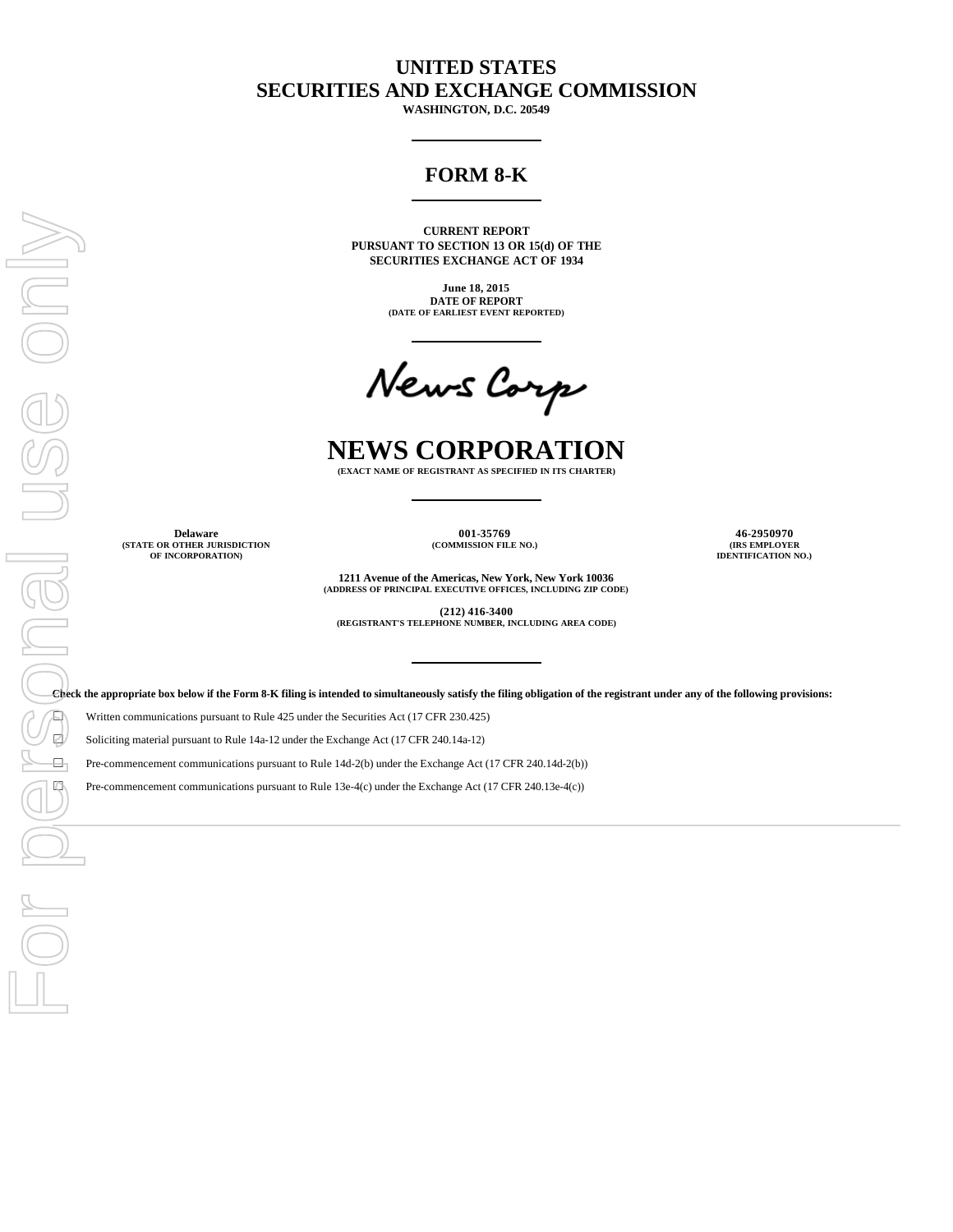### **Item 1.01 Entry into a Material Definitive Agreement.**

On June 18, 2015, News Corporation (the "Company") executed a second amended and restated rights agreement (the "Rights Agreement"), between the Company and Computershare Trust Company, N.A., as Rights Agent. The Rights Agreement was entered into pursuant to the determination by the Company's Board of Directors to amend and restate the existing rights agreement, dated as of June 18, 2014, under which the rights were originally set to expire on June 18, 2015. Under the Rights Agreement, the expiration date of the rights is now 5:00 P.M. (New York City time) on June 18, 2018. The purchase price for the Series A Junior Participating Preferred Stock will be the exercise price of \$90.00, subject to certain adjustments. Each share of Series A Junior Participating Preferred Stock has the designations, powers, preferences and rights set forth in the Certificate of Designations of the Series A Junior Participating Preferred Stock, which was filed on June 28, 2013 with the Secretary of State of the State of Delaware (the "Certificate of Designations"). A summary of the terms of the rights is included in the Rights Agreement as Exhibit C thereto.Under the Rights Agreement, each outstanding share of common stock of the Company will have attached to it one right. Initially, the rights will be represented by the common stock of the Company, will not be traded separately from the common stock and will not be exercisable. The rights will become exercisable for common stock of the Company, unless redeemed or exchanged, 10 business days after any person or group of affiliated or associated persons (such person or group being an "acquiring person") has acquired beneficial ownership (defined to include stock which a person has the right to acquire, regardless of whether such right is subject to the passage of time or the satisfaction of conditions) of 15% or more of the outstanding shares of the Company's voting common stock, other than as a result of repurchases of stock by the Company or the existing ownership of certain exempt persons, as discussed below.

In the event that the rights become exercisable, the Company will distribute separate rights certificates evidencing the rights to all holders of the Company's common stock held on the date the rights become exercisable and, thereafter, the separate rights certificates alone will represent the rights.

In the event any acquiring person has become the beneficial owner of 15% or more of the Company's voting common stock, each right will entitle its holder (other than the acquiring person) to purchase at the exercise price (subject to adjustments provided in the Rights Agreement), a number of shares of the Company's voting or non-voting common stock, as applicable, having a then-current market value of twice the exercise price, and in the event of a subsequent merger into or consolidation with, or transfer of 50% or more of the Company's consolidated assets or earning power to another unaffiliated entity (any such transaction, a "flip-over event"), to purchase, at the exercise price, a number of shares of common stock of the acquiring entity having a then-current market value of twice the exercise price.

K. Rupert Murdoch, members of his immediate family, and the Murdoch Family Trust, as well as any other person who beneficially owned 15% or more of the Company's voting common stock as of June 28, 2013, will not be deemed to be acquiring persons under the Rights Agreement by virtue of such holdings (such persons being "exempt persons"). However, if, at any time after June 18, 2015, any exempt person (i) beneficially owns less than 15% of the Company's voting common stock or (ii) acquires any additional outstanding shares of the Company's voting common stock (other than by way of a pro rata stock dividend or a stock split or solely as a result of any unilateral grant of any security by the Company or through the exercise of any options, warrants, rights or similar interests (including restricted stock) granted by the Company to its directors, officers and employees pursuant to any equity incentive or award plan), such person shall no longer be an exempt person under the Rights Agreement. A person will not be deemed to be an acquiring person due to (i) the repurchase of the Company's shares that causes a holder to become the beneficial owner of 15% or more of the Company's voting common stock, unless and until such person acquires beneficial ownership of additional shares representing 1% or more of the Company's voting common stock; (ii) acquisitions by way of a pro rata stock dividend or a stock split; (iii) acquisitions solely as a result of any unilateral grant of any security by the Company or through the exercise of any options, warrants, rights or similar interests (including restricted stock) granted by the Company to its directors, officers and employees pursuant to any equity incentive or award plan); or (iv) acquisitions of less than 1% of the Company's total outstanding voting common stock in addition to the shares that would cause such person to be an acquiring person, to the extent such acquisition is determined by the Company's Board of Directors, in its sole discretion, to be inadvertent, provided, that following such acquisition, the acquirer promptly, but in any case within 10 business days, divests a sufficient number of shares so that such person would no longer otherwise qualify as an acquiring person.

The rights will expire at 5:00 P.M. (New York City time) on June 18, 2018, unless the Rights Agreement is earlier terminated, or the rights are earlier redeemed or exchanged by the Company as described below.

The exercise price of the rights, the number of shares of Series A Junior Participating Preferred Stock issuable, and the number of outstanding rights will be adjusted to prevent dilution that may occur from any stock dividend, a stock split, or a reclassification of the Series A Junior Participating Preferred Stock or the Company's common stock. With certain exceptions, no adjustment in the exercise price of the rights will be required until cumulative adjustments amount to at least 1% of the exercise price. No fractional rights will be issued and, in lieu thereof, an adjustment in cash will be made based on the market price of the Series A Junior Participating Preferred Stock on the last trading date prior to the date of exercise.

The Company's Board of Directors may redeem the rights, in whole, but not in part, at a price of \$0.001 per right (subject to certain adjustments), or amend the Rights Agreement to change the expiration date of the rights at any time prior to the earlier of the date that is 10 business days (unless extended by the Board of Directors in certain circumstances) following such time as any person acquires 15% or more of the Company's voting common stock and the expiration date of the rights. Immediately upon the action of the Company's Board of Directors ordering redemption of the rights, the rights will terminate and the only right of the holders of rights will be to receive the \$0.001 redemption price.

Any of the provisions of the Rights Agreement may be amended by the Company's Board of Directors prior to the date the rights are distributed. After such distribution, the provisions of the Rights Agreement may be amended by the Company's Board of Directors in order to cure any ambiguity, to make changes which do not adversely affect the interests of holders of rights, or to shorten or lengthen any time period under the Rights Agreement. The foregoing notwithstanding, no amendment may be made at such time as the rights are not redeemable.

 At any time after a person acquires 15% or more of the Company's voting common stock, but prior to such person becoming the beneficial owner of 50% or more of the Company's voting common stock or there occurs a "flip-over event," the Company's Board of Directors may cause the Company to exchange for all or part of the then-outstanding and exercisable rights (other than the rights owned by any acquiring person that have become void) shares of the Company's common stock at an exchange ratio of one share of common stock per right, adjusted to reflect any stock split, stock dividend, or similar transaction. The Company will have the discretion to exchange the rights (other than the rights owned by any acquiring person that have become void) for Series A Junior Participating Preferred Stock (or equivalent preferred stock) at an exchange ratio of one right per one one-thousandth of a share of such preferred stock.

 Until a right is exercised, its holder, as such, will have no rights as a stockholder of the Company with respect to such rights, including, without limitation, the right to vote or to receive dividends. While the distribution of the rights will not be taxable to stockholders or to the Company, stockholders may, depending upon the circumstances, recognize taxable income in the event that the rights become exercisable for common stock (or other consideration) of the Company or for common stock of the acquiring company or in the event of the redemption of the rights as described above.

 The shares of Series A Junior Participating Preferred Stock purchasable upon exercise of the rights will not be redeemable. Each share of Series A Junior Participating Preferred Stock (i) will rank junior to any other class or series of the Company's Preferred Stock with respect to the payment of dividends and the distribution of assets; (ii) will entitle holders to a quarterly dividend in an amount per share equal to the greater of (1) \$0.10, or (2) the product of (a) 1,000 (subject to antidilution adjustment) and (b) the aggregate per share amount of all dividends declared on the Company's voting common stock since the preceding dividend payment date; (iii) will entitle holders to one vote on all matters submitted to a vote of the Company's stockholders; (iv) in the event of the Company's liquidation, will entitle holders to a preferred liquidation payment equal to \$1,000 per share, plus accrued and unpaid dividends, provided that holders shall be entitled to receive not less than an aggregate amount per share equal to the product of (1) 1,000 (subject to antidilution adjustment) and (2) the aggregate amount to be distributed per share to holders of voting common stock; and (v) in the event of any consolidation, merger, combination, or other transaction in which shares of the Company's common stock are exchanged for or changed into stock or securities of another entity, cash and/or other property, will be exchanged or changed into an amount per share equal to the product of (1) 1,000 (subject to antidilution adjustment) and (2) the aggregate amount of stock, securities, cash, and/or other property into which or for which each share of the Company's voting common stock is changed or exchanged.

 The rights have certain anti-takeover effects. For example, the rights will cause substantial dilution to any person or group who attempts, without approval of the Company's Board of Directors, to acquire a 15% or greater interest in voting common stock of the Company. As a result, the overall effect of the rights may be to render it more difficult or to discourage any attempt to acquire the Company, even if the acquisition would be in the best interests of the Company's stockholders. Because of the Company's Board of Directors' ability to redeem the rights, the rights should not interfere with a merger or other business combination approved by the Company's Board of Directors.

For so long as the rights continue to be associated with the Company's common stock, each new share of the Company's common stock issued will have attached to it a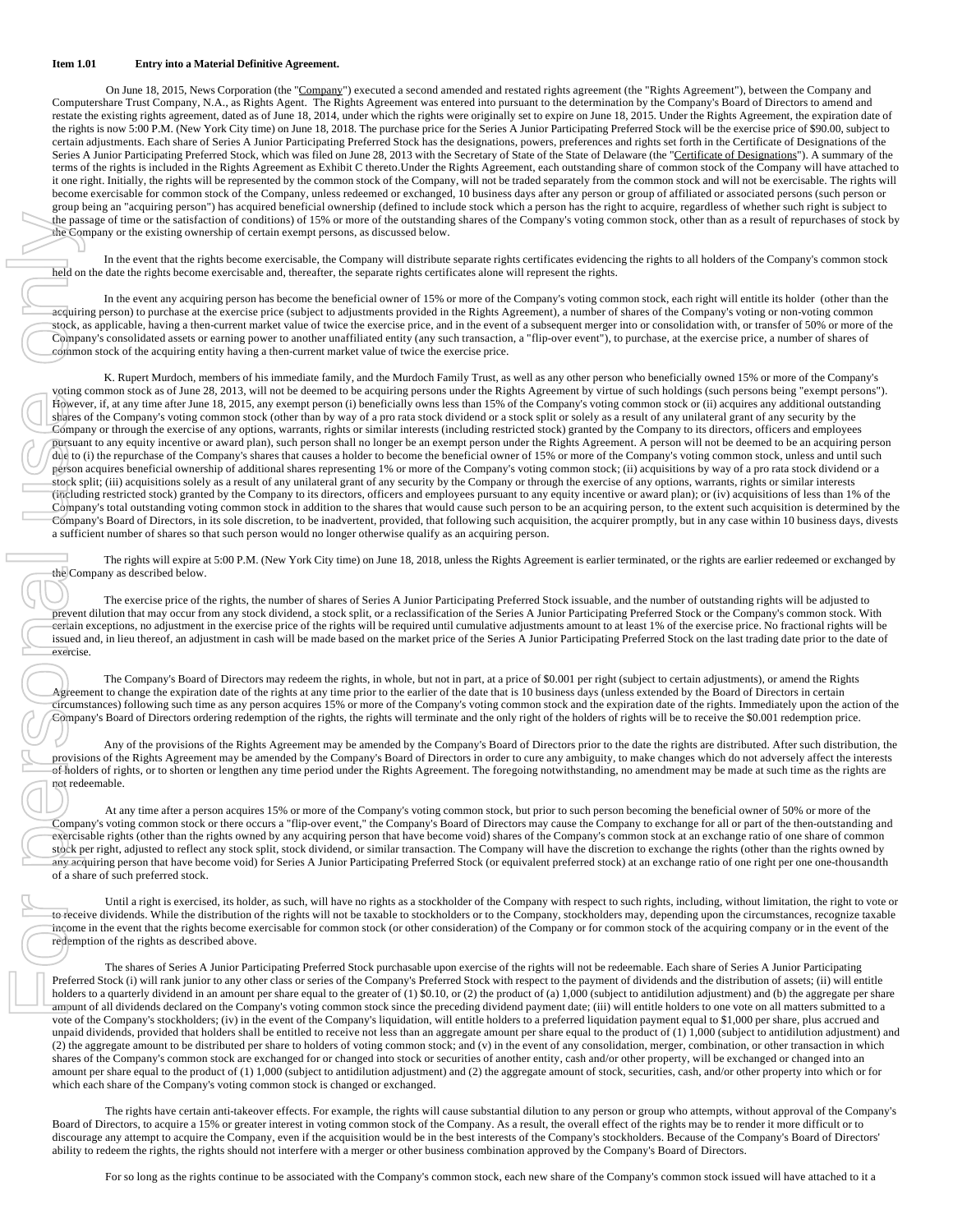right. Stockholders will not be required to pay any separate consideration for the rights issued with the common stock.

 The description of the Rights Agreement and the Series A Junior Participating Preferred Stock contained herein does not purport to be complete and is qualified in its entirety by reference to the Rights Agreement, including the form of the Certificate of Designations attached as an exhibit thereto, a copy of which is attached as Exhibit 4.1 hereto and which is incorporated herein by reference.

### **Item 3.03 Material Modification to Rights of Security Holders.**

See the description set forth herein under "Item 1.01. Entry into a Material Definitive Agreement," which is incorporated into this Item 3.03 by reference.

### **Item 7.01 Regulation FD Disclosure.**

On June 18, 2015, the Company issued a press release (the "Release") announcing the execution of the Rights Agreement. A copy of the Release is attached hereto as Exhibit 99.1 and is incorporated into this Item 7.01 by reference.

The information in this Item 7.01 and the Release shall not be deemed "filed" for purposes of Section 18 of the Securities Exchange Act of 1934, as amended (the "Exchange  $\pi$ ct"), or incorporated by reference in any filing under the Securities Act of 1933, as amended, or the Exchange Act, except as shall be expressly set forth by specific reference in such filing.

### **Item 8.01 Other Events.**

On June 18, 2015, the Company issued a press release regarding a proposed cash dividend commencing in fiscal 2016. Attached as Exhibit 99.2 is a copy of the Company's press release.

### **Item 9.01 Financial Statements and Exhibits.**

| <b>Exhibits</b><br>$\left($ e $\right)$<br>Exhibit |                                                                                                                                                    |
|----------------------------------------------------|----------------------------------------------------------------------------------------------------------------------------------------------------|
| Number                                             | Description                                                                                                                                        |
|                                                    |                                                                                                                                                    |
|                                                    | Second Amended and Restated Rights Agreement, dated as of June 18, 2015, between News Corporation and Computershare Trust Company, N.A., as Rights |
|                                                    | Agent.                                                                                                                                             |
| 99.                                                | Press Release of News Corporation, dated June 18, 2015.                                                                                            |
| 99.2                                               | Press Release of News Corporation, dated June 18, 2015                                                                                             |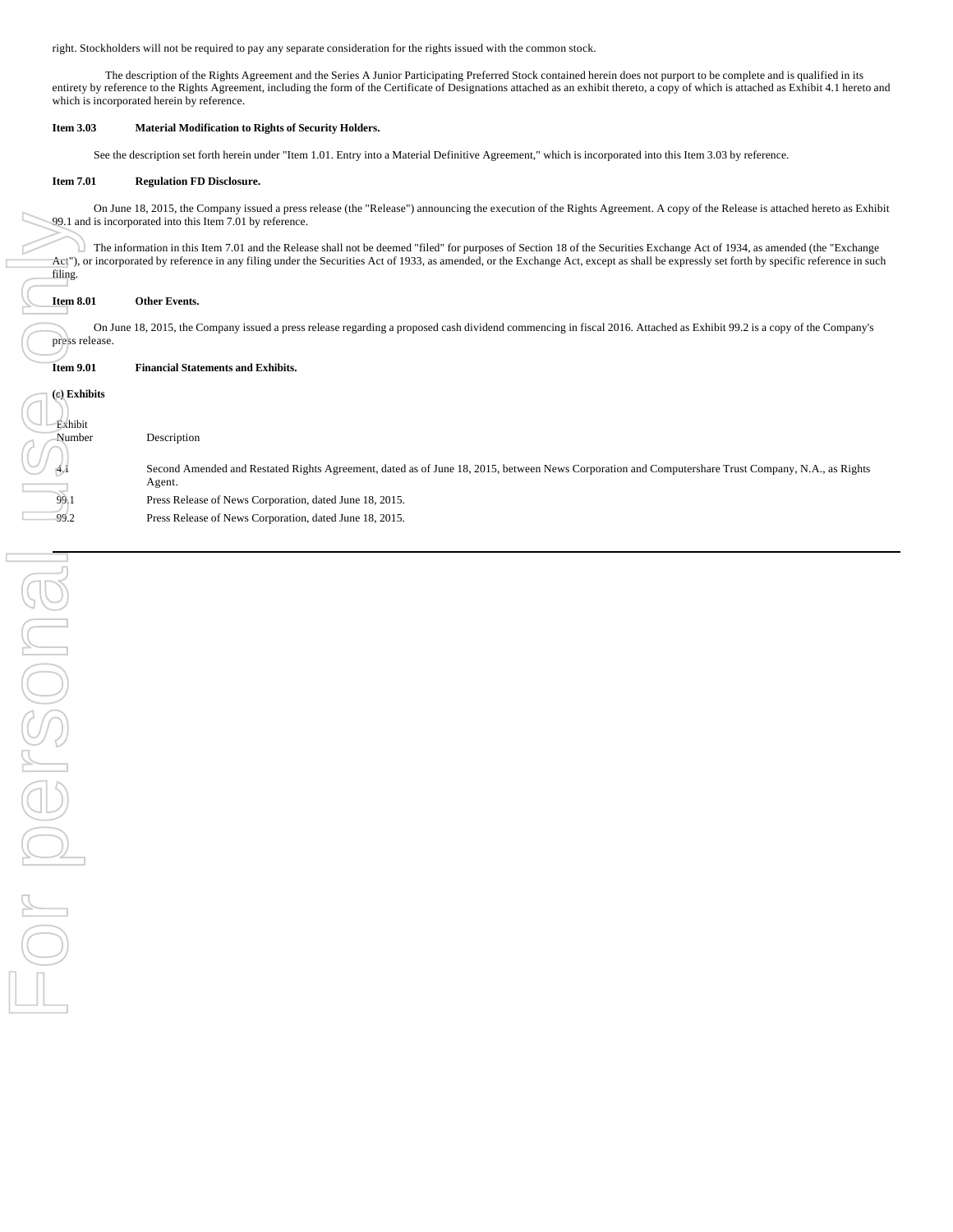### **SIGNATURES**

Pursuant to the requirements of the Securities Exchange Act of 1934, the registrant has duly caused this report to be signed on its behalf by the undersigned hereunto duly authorized.

> NEWS CORPORATION (REGISTRANT)

By: /s/ Michael L. Bunder

Michael L. Bunder Senior Vice President, Deputy General Counsel and Corporate Secretary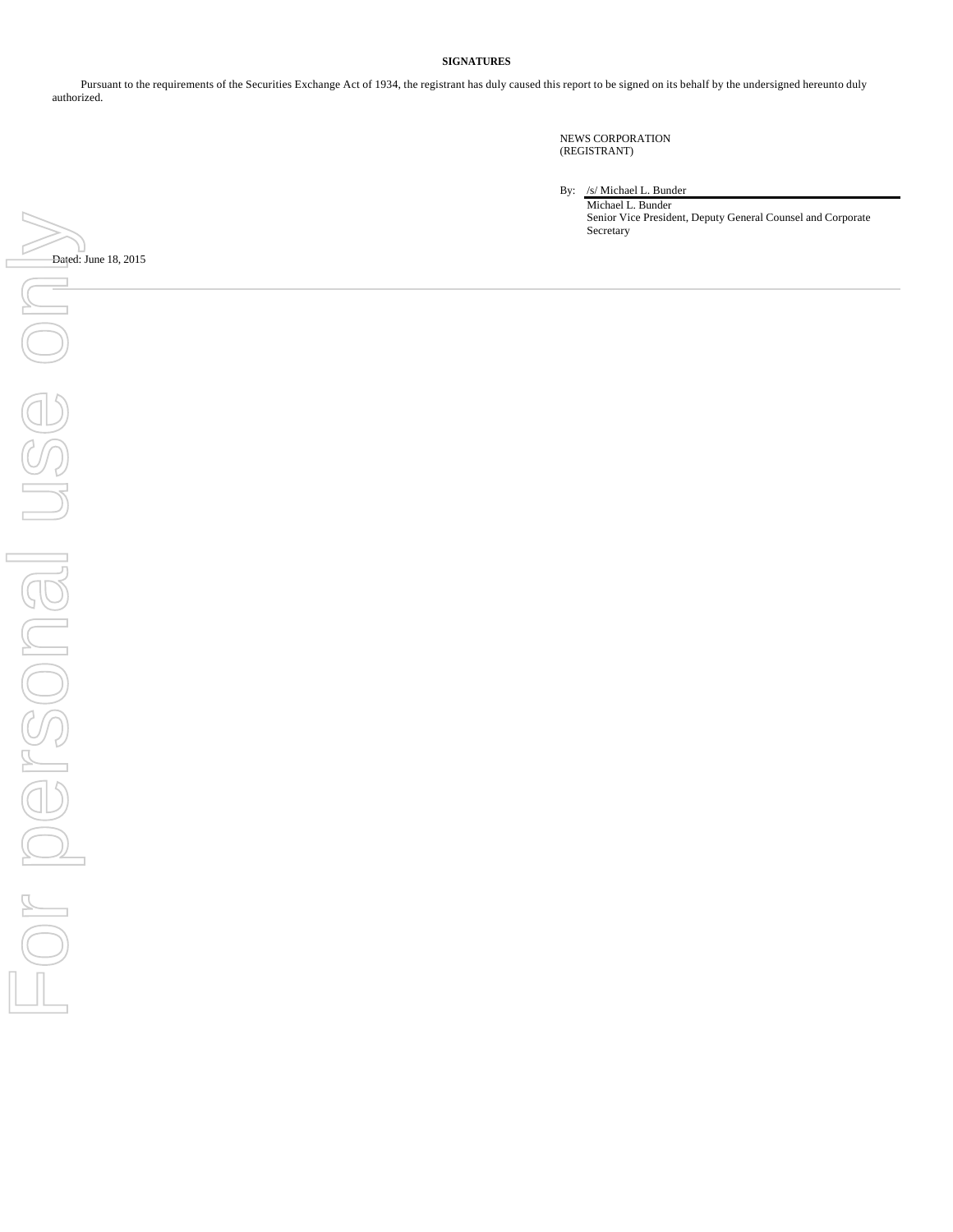## **EXHIBIT INDEX**

| <b>Exhibit</b><br><b>Number</b> | <b>Description</b>                                                                                                                                           |
|---------------------------------|--------------------------------------------------------------------------------------------------------------------------------------------------------------|
| 4.1                             | Second Amended and Restated Rights Agreement, dated as of June 18, 2015, between News Corporation and Computershare Trust Company, N.A., as Rights<br>Agent. |
| 99.1                            | Press Release of News Corporation, dated June 18, 2015.                                                                                                      |
| 99.2                            | Press Release of News Corporation, dated June 18, 2015.                                                                                                      |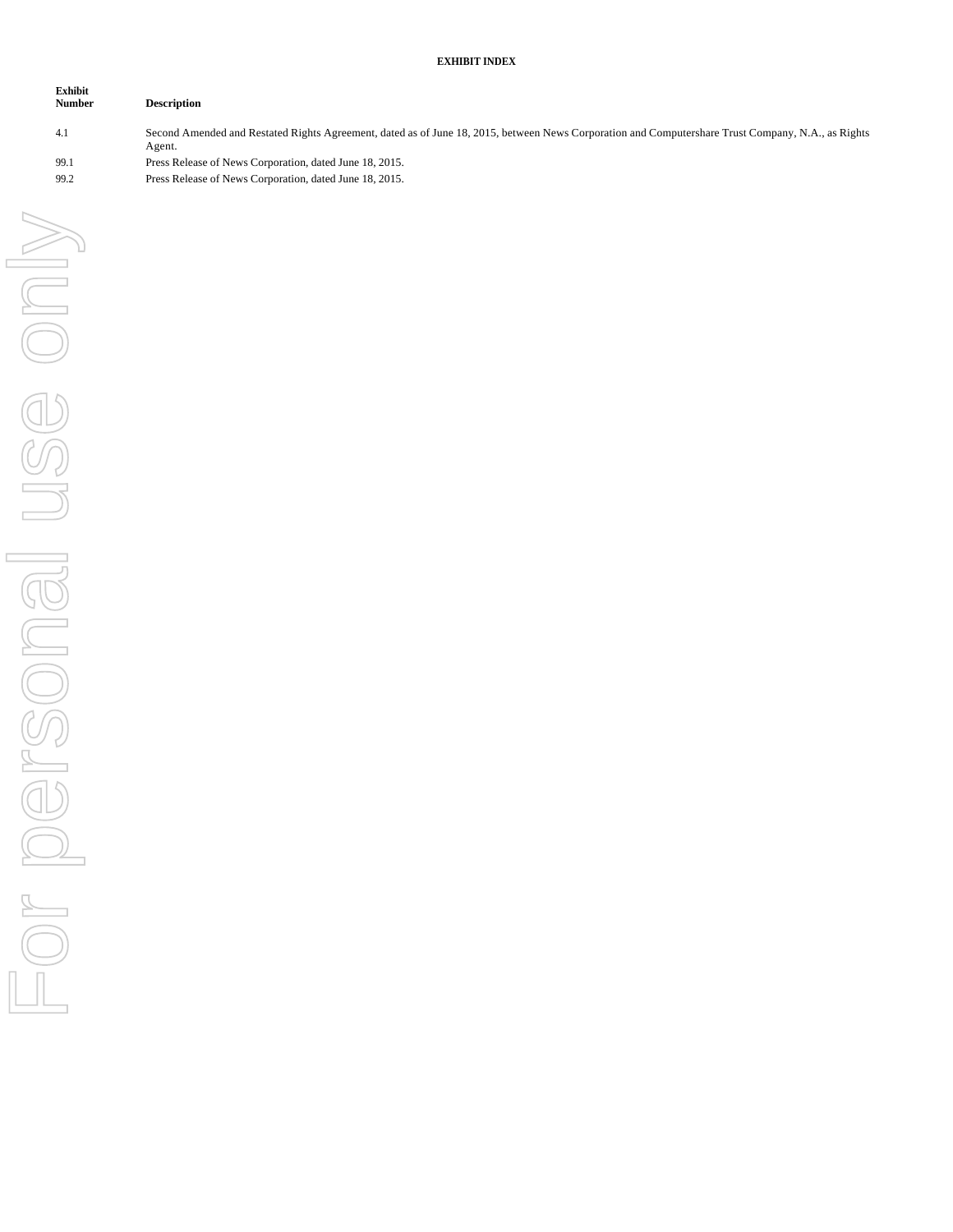# For personal use onlyUSS only FOR DOFSONGI

### **NEWS CORPORATION**

**and**

**COMPUTERSHARE TRUST COMPANY, N.A. as Rights Agent**

**Second Amended and Restated Rights Agreement**

**Dated as of June 18, 2015**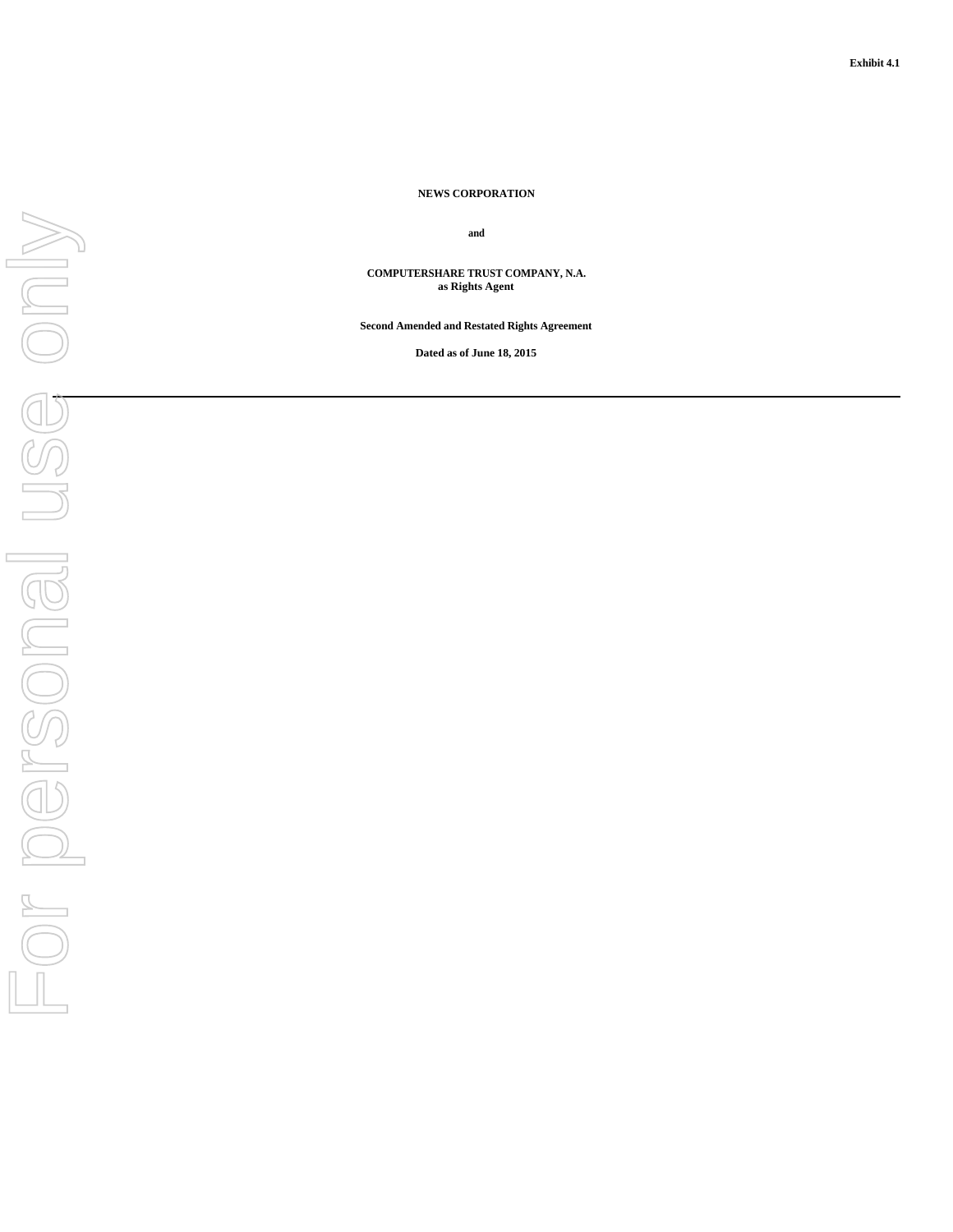### **TABLE OF CONTENTS**

|                            |                                                                                                                                                                                                | Page             |
|----------------------------|------------------------------------------------------------------------------------------------------------------------------------------------------------------------------------------------|------------------|
| Section 1.                 | <b>Certain Definitions</b>                                                                                                                                                                     | -1               |
| Section 2.                 | Appointment of Rights Agent                                                                                                                                                                    | $\tau$           |
| Section 3.                 | <b>Issuance of Rights Certificates</b>                                                                                                                                                         | $\tau$           |
| Section 4.                 | Form of Rights Certificates                                                                                                                                                                    | 10               |
| Section 5.                 | Countersignature and Registration                                                                                                                                                              | 11               |
| Section 6.                 | Transfer, Split-Up, Combination and Exchange of Rights Certificates; Mutilated, Destroyed, Lost or Stolen Rights Certificates<br>Exercise of Rights; Purchase Price; Expiration Date of Rights | 11               |
| Section 7.<br>Section 8.   | Cancellation and Destruction of Rights Certificates                                                                                                                                            | 12<br>14         |
| Section 9.                 | Reservation and Availability of Capital Stock                                                                                                                                                  | 14               |
| Section 10.                | Preferred Stock Record Date                                                                                                                                                                    | 15               |
| Section 11.                | Adjustment of Purchase Price, Number and Kind of Shares or Number of Rights                                                                                                                    | 16               |
| Section 12.                | Certificate of Adjusted Purchase Price or Number of Shares                                                                                                                                     | 24               |
| Section 13.                | Consolidation, Merger or Sale or Transfer of Assets Cash Flow or Earning Power                                                                                                                 | $24\,$           |
| Section 14.                | Fractional Rights and Fractional Shares                                                                                                                                                        | $26\,$           |
| Section 15.                | <b>Rights of Action</b>                                                                                                                                                                        | $27\,$           |
| Section 16.                | <b>Agreement of Rights Holders</b>                                                                                                                                                             | $27\,$           |
| Section 17.                | Rights Certificate Holder Not Deemed to be a Stockholder                                                                                                                                       | $28\,$           |
| Section 18.                | Concerning the Rights Agent                                                                                                                                                                    | $28\,$           |
| Section 19.                | Merger or Consolidation or Change of Name of Rights Agent                                                                                                                                      | $29\,$           |
| Section 20.                | Duties of Rights Agent                                                                                                                                                                         | $29\,$           |
| Section 21.                | Change of Rights Agent                                                                                                                                                                         | $31\,$           |
| Section 22.<br>Section 23. | Issuance of New Rights Certificates<br>Redemption and Termination                                                                                                                              | $32\,$<br>$33\,$ |
| Section 24.                | Exchange                                                                                                                                                                                       | $33\,$           |
| Section 25.                | Notice of Certain Events                                                                                                                                                                       | $35\,$           |
| Section 26.                | <b>Notices</b>                                                                                                                                                                                 | 36               |
| Section 27.                | Supplements and Amendments                                                                                                                                                                     | $37\,$           |
| Section 28.                | Successors                                                                                                                                                                                     | $37\,$           |
| Section 29.                | Determinations and Actions by the Board of Directors, etc.                                                                                                                                     | $37\,$           |
| Section 30.                | Benefits of this Agreement                                                                                                                                                                     | $37\,$           |
| Section 31.                | Severability                                                                                                                                                                                   | $38\,$           |
| Section 32.                | Governing Law; Exclusive Jurisdiction                                                                                                                                                          | $38\,$           |
| Section 33.                | Counterparts                                                                                                                                                                                   | 38               |
| Section 34.                | Descriptive Headings                                                                                                                                                                           | $39\,$           |
| Section 35.                | <b>Book Entry</b>                                                                                                                                                                              | 39<br>39         |
| Section 36.                | Force Majeure                                                                                                                                                                                  |                  |
|                            |                                                                                                                                                                                                |                  |
|                            |                                                                                                                                                                                                |                  |
|                            |                                                                                                                                                                                                |                  |
|                            |                                                                                                                                                                                                |                  |
|                            |                                                                                                                                                                                                |                  |
|                            |                                                                                                                                                                                                |                  |
|                            |                                                                                                                                                                                                |                  |
|                            |                                                                                                                                                                                                |                  |
|                            |                                                                                                                                                                                                |                  |
|                            |                                                                                                                                                                                                |                  |
|                            |                                                                                                                                                                                                |                  |
|                            |                                                                                                                                                                                                |                  |
|                            |                                                                                                                                                                                                |                  |
|                            |                                                                                                                                                                                                |                  |
|                            |                                                                                                                                                                                                |                  |
|                            |                                                                                                                                                                                                |                  |
|                            |                                                                                                                                                                                                |                  |
|                            |                                                                                                                                                                                                |                  |
|                            |                                                                                                                                                                                                |                  |
|                            |                                                                                                                                                                                                |                  |
|                            |                                                                                                                                                                                                |                  |
|                            |                                                                                                                                                                                                |                  |
|                            |                                                                                                                                                                                                |                  |
|                            |                                                                                                                                                                                                |                  |
|                            |                                                                                                                                                                                                |                  |
|                            |                                                                                                                                                                                                |                  |
|                            |                                                                                                                                                                                                |                  |
|                            |                                                                                                                                                                                                |                  |
|                            |                                                                                                                                                                                                |                  |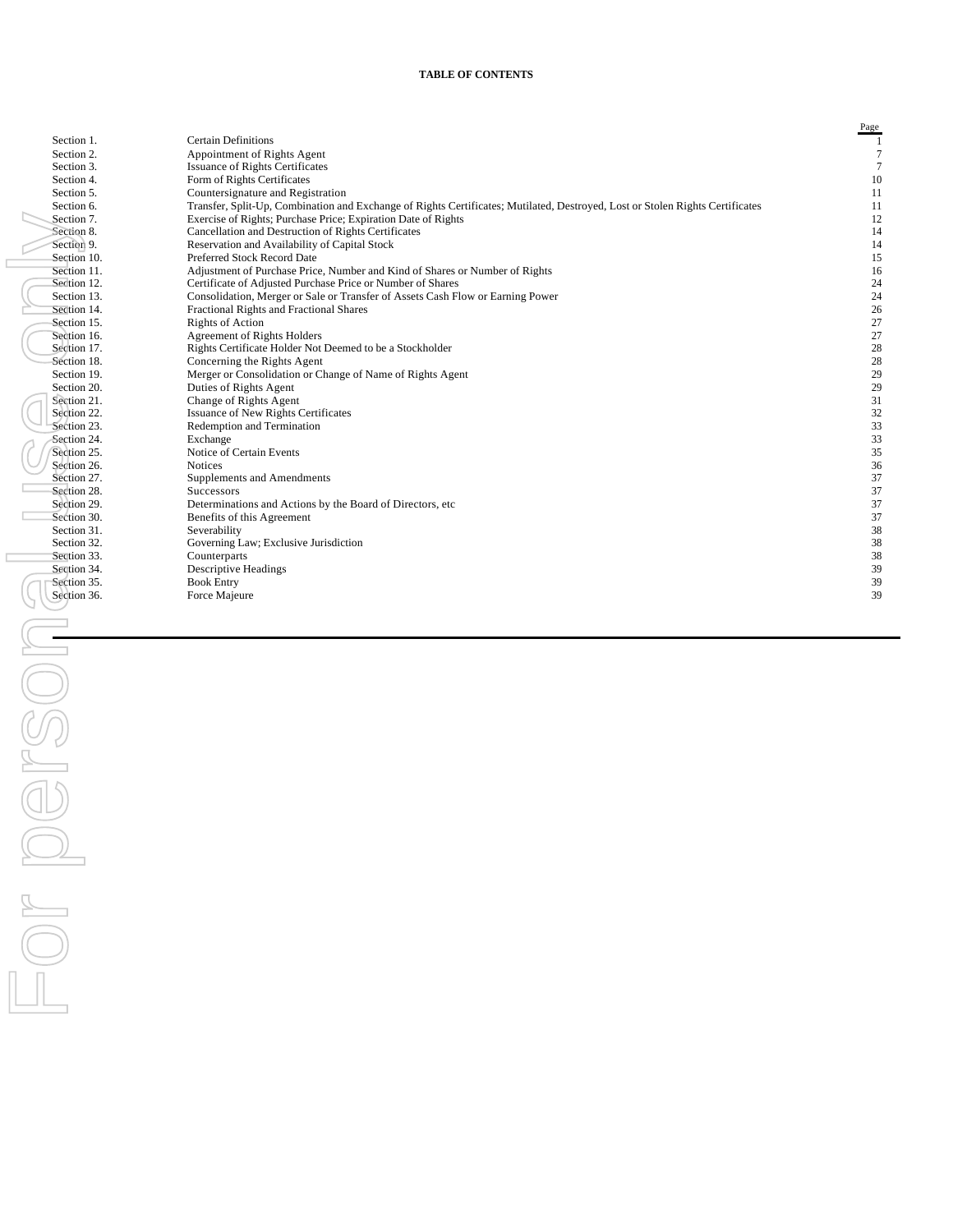### **EXHIBITS**

Exhibit A -- Form of Certificate of Designation, Preferences and Rights of Series A Junior Participating Preferred Stock<br>Exhibit B -- Form of Rights Certificates

Exhibit B -- Form of Rights Certificates<br>Exhibit C -- Form of Summary of Right Form of Summary of Rights to Purchase Series A Junior Participating Preferred Stock

For personal use only For personal use only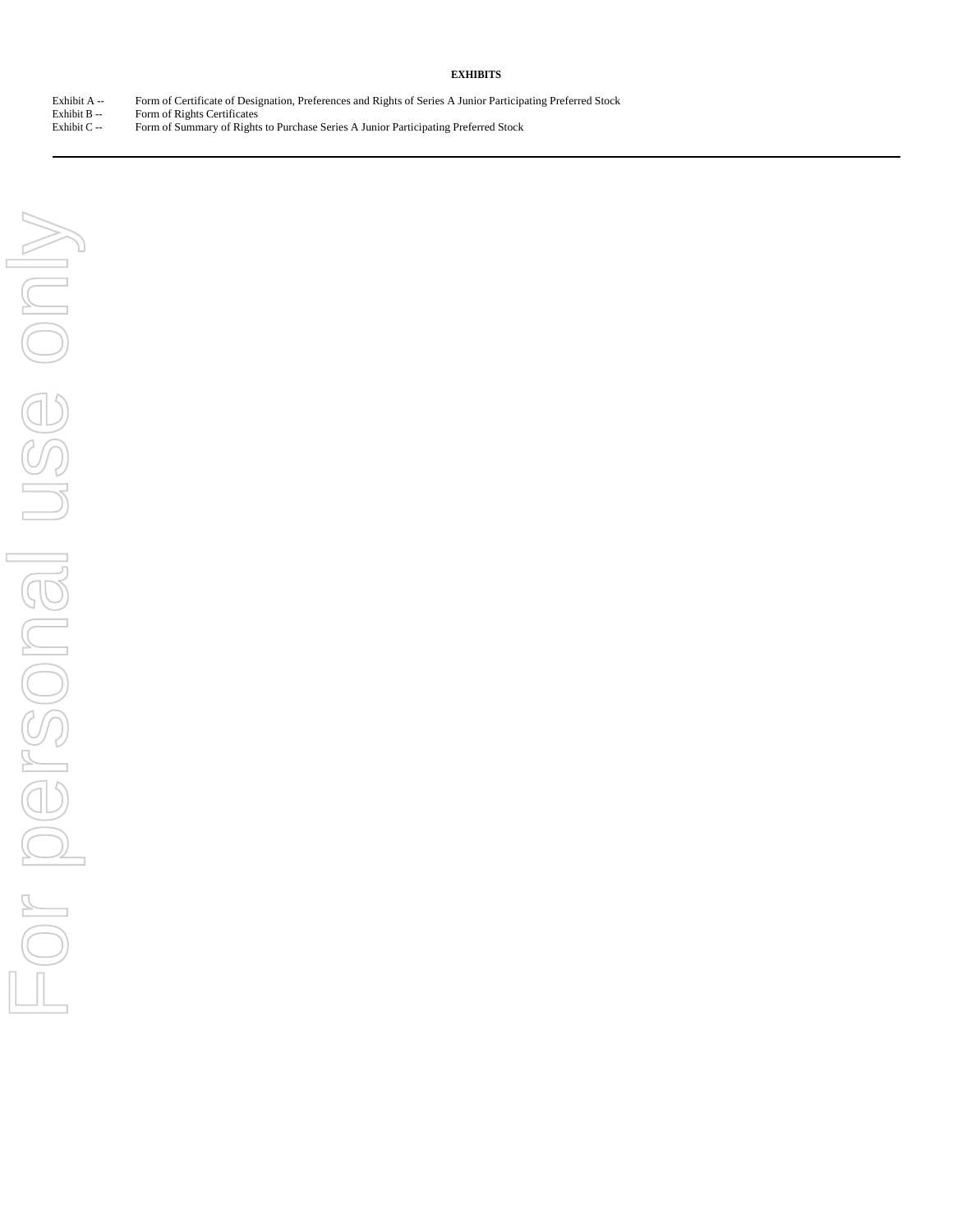### **RIGHTS AGREEMENT**

**SECOND AMENDED AND RESTATED RIGHTS AGREEMENT**, dated as of June 18, 2015 (the "Agreement"), between News Corporation, a corporation organized under the laws of the State of Delaware (the "Company"), and Computershare Trust Company, N.A., a federally chartered trust company duly organized and validly existing under the laws of the United States (the "Rights Agent").

### **W I T N E S E T H**

**WHEREAS**, pursuant to the approval of the Board of Managers of New Newscorp LLC (the predecessor to the Company), on June 14, 2013, the Company and the Rights Agent entered into the Rights Agreement specifying the terms of the Rights (as defined herein);

**WHEREAS**, pursuant to the terms and conditions of the Rights Agreement, on the Rights Dividend Declaration Date, the Company distributed, by way of a dividend, one right (a "Class A Right") for each share of Class A common stock, par value \$0.01 per share, of the Company (the "Class A Common Stock") and one right (a "Class B Right" and, together with the Class A Rights, the "Rights") for each share of Class B common stock, par value \$0.01 per share, of the Company (the "Class B Common Stock" or "Voting Common Stock" and, together with the Class A Common Stock, the "Common Stock") outstanding (it being understood that shares held by direct or indirect wholly owned Subsidiaries of the Company shall not be considered as outstanding) at the close of business on the Record Date, as adjusted pursuant to the provisions of Section 11(p) hereof, with each Right initially representing the right to purchase one one-thousandth of a share of Series A Junior Participating Preferred Stock of the Company (the "Preferred Stock") having the rights, powers and preferences set forth in the Certificate of Designations, Preferences and Rights filed by the Company on June 28, 2013;

**WHEREAS**, the Company and the Rights Agent entered into the Amended and Restated Rights Agreement, dated June 18, 2014 (the "Amended and Restated Rights Agreement");

**WHEREAS,** the Company and the Rights Agent desire to amend and restate the Amended and Restated Rights Agreement in accordance with Section 27 of the Amended and Restated Rights Agreement;

**WHEREAS**, the Board of Directors of the Company has authorized and adopted this Second Amended and Restated Rights Agreement at a meeting of directors duly called

**NOW, THEREFORE**, in consideration of the premises and the mutual agreements herein set forth, the parties hereby agree as follows:

Section 1. Certain Definitions. For purposes of this Agreement, the following terms have the meanings indicated:

(a) "Acquiring Person" shall mean any Person who or which, together with all Affiliates and Associates of such Person, shall be the Beneficial Owner of fifteen percent (15%) or more of the Voting Capital Stock then outstanding, but shall not include

- (i) the Company;
- (ii) any Subsidiary of the Company;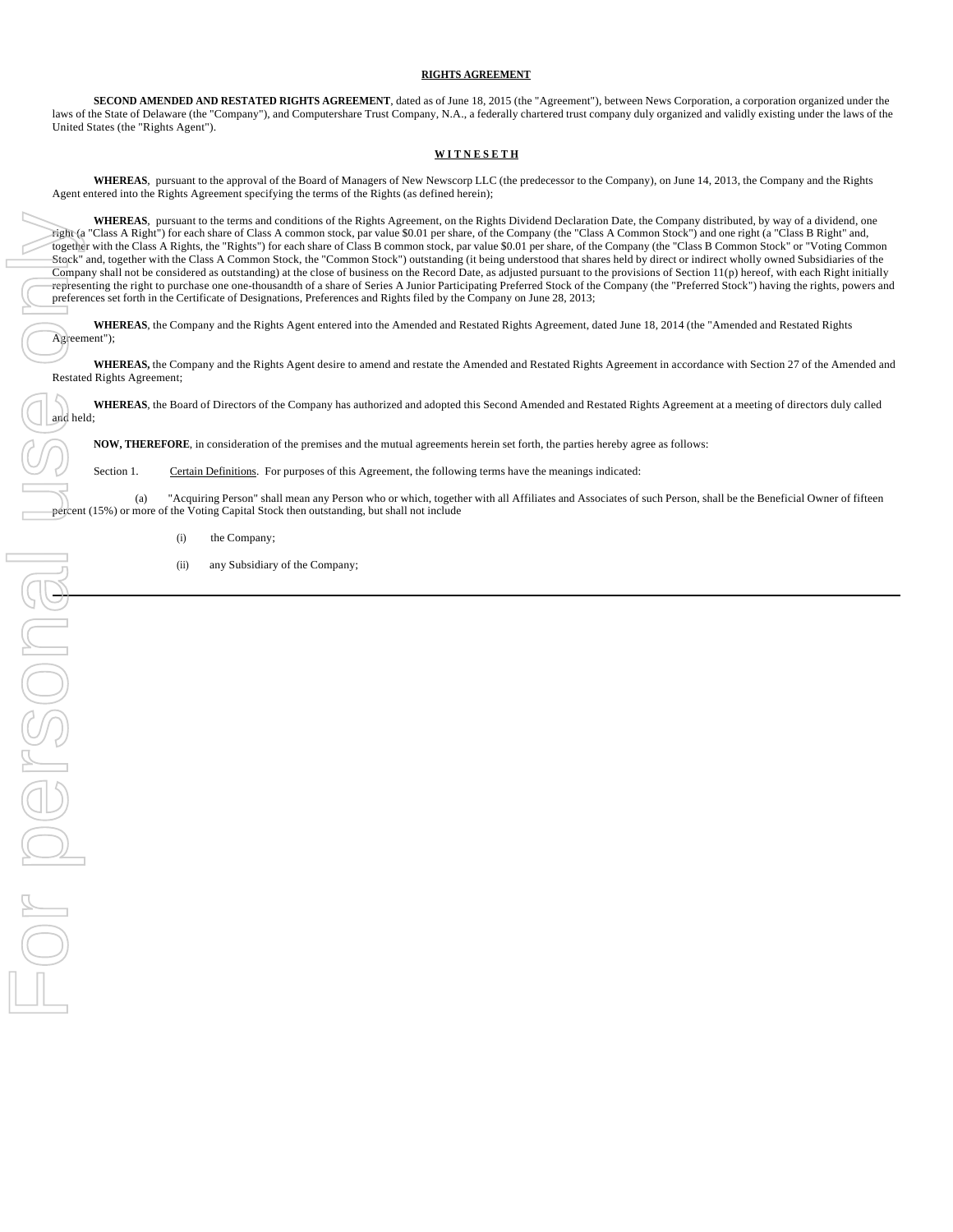(iii) any employee benefit plan of the Company, or of any Subsidiary of the Company, or any Person or entity organized, appointed or established by the Company for or pursuant to the terms of any such plan;

### (iv) any Exempt Person;

(v) any Person who becomes the Beneficial Owner of fifteen percent (15%) or more of the Voting Capital Stock then outstanding as a result of a reduction in the number of shares of Capital Stock outstanding due to the repurchase of shares of Capital Stock by the Company (or any Subsidiary of the Company, any employee benefit plan of the Company or of any Subsidiary of the Company, or any Person or entity organized, appointed or established by the Company for or pursuant to the terms of any such plan) unless and until such Person, after becoming aware that such Person has become the Beneficial Owner of fifteen percent (15%) or more of the then outstanding Voting Capital Stock, acquires beneficial ownership of additional shares of Capital Stock representing one percent (1%) or more of the Voting Capital Stock then outstanding (except as otherwise provided in clause (vi) or clause (vii) hereof);

(vi) any Person who becomes the Beneficial Owner of a number of shares of Voting Capital Stock such that such Person would qualify as an "Acquiring Person" (A) by way of acquisition of Voting Capital Stock as a result of the declaration and payment of a pro rata dividend payable in Capital Stock (or securities convertible or exchangeable into Capital Stock) on, or split or subdivision of, the Capital Stock of the Company or (B) solely as a result of any unilateral grant of any security by the Company or through the exercise of any options, warrants, rights or similar interests (including restricted stock) granted by the Company to its directors, officers and employees pursuant to any equity incentive or award plan; or

(vii) any Person who becomes the Beneficial Owner of a number of shares of Voting Capital Stock such that such Person would qualify as an "Acquiring Person," but who becomes the Beneficial Owner of such shares inadvertently, as determined by the Board in its sole discretion within 10 days of its receipt of notice of such acquisition; provided, however, that after being notified by the Board of the existence of any such acquisition, unless such Person promptly, but in any case within 10 Business Days of such notice, divests a sufficient number of shares of Voting Capital Stock so that such Person would no longer otherwise qualify as an "Acquiring Person," such Person shall be deemed to be an "Acquiring Person" at the end of such 10 Business Day period; provided, further that this clause (vii) shall not apply to any Person to the extent such Person acquires more than 1.0% of the total outstanding Voting Capital Stock in addition to the number of shares of Voting Capital Stock that would cause such Person to qualify as an "Acquiring Person," without taking into account any determination regarding inadvertence in accordance with this clause (vii).

- (b) "Act" shall mean the Securities Act of 1933, as amended.
- (c) "Adjustment Shares" shall have the meaning set forth in Section 11(a)(ii) hereof.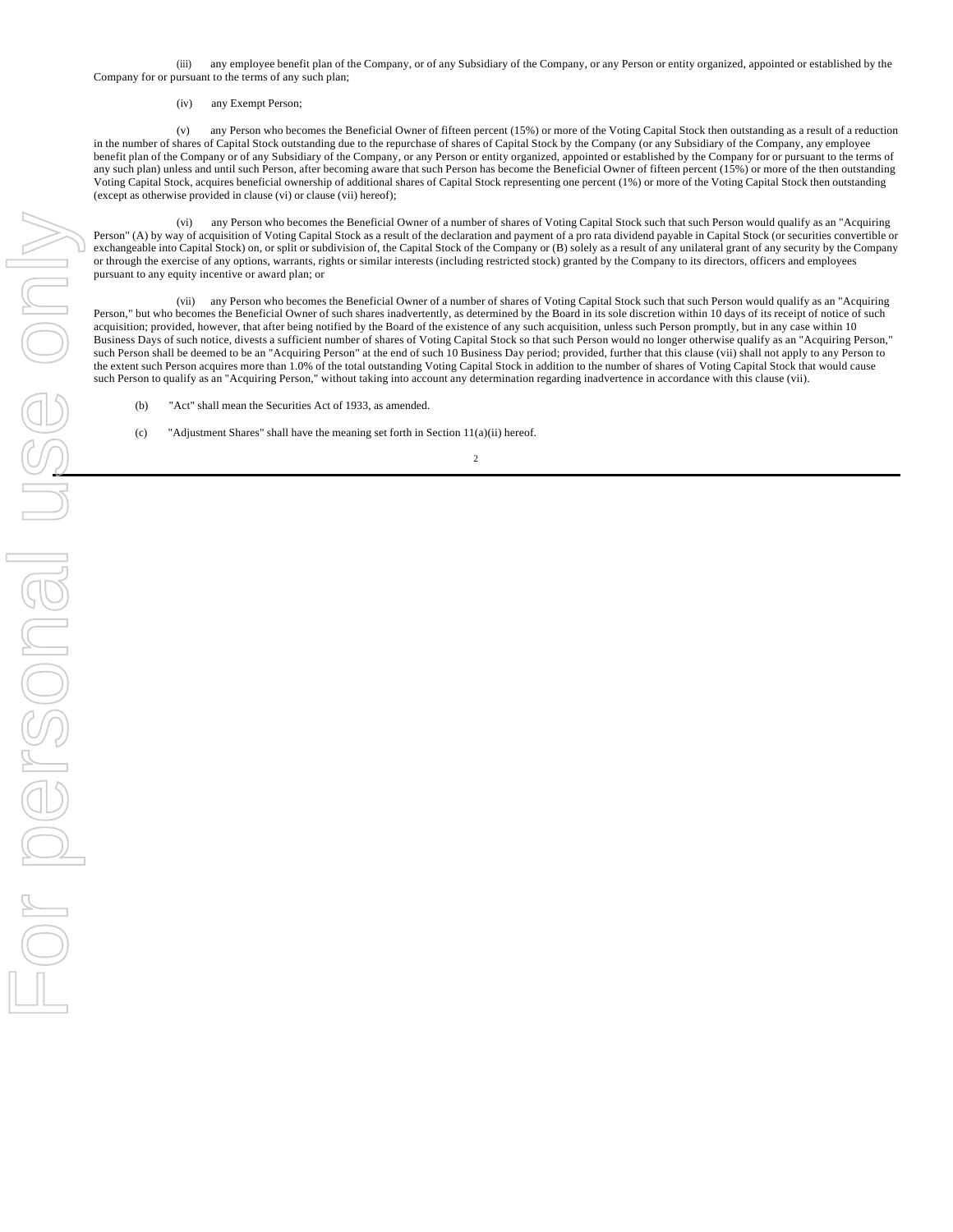- (d) "Affiliate" and "Associate" shall have the respective meanings ascribed to such terms in Rule 12b-2 of the General Rules and Regulations under the Exchange
- (e) "Agreement" shall have the meaning set forth in the preamble to this Agreement.
- (f) A Person shall be deemed the "Beneficial Owner" of, and shall be deemed to "beneficially own," any securities:

(i) which such Person or any of such Person's Affiliates or Associates, directly or indirectly, owns or has the right to acquire (whether such right is exercisable immediately or only after the passage of time or upon the satisfaction of one or more conditions (whether or not within the control of such Person), compliance with regulatory requirements or otherwise) pursuant to any agreement, arrangement or understanding (whether or not in writing) or upon the exercise of conversion rights, exchange rights, other rights, warrants or options, or otherwise; provided, however, that a Person shall not be deemed the "Beneficial Owner" of, or to "beneficially own," (A) securities tendered pursuant to a tender or exchange offer made by such Person or any of such Person's Affiliates or Associates until such tendered securities are accepted for purchase or exchange, (B) securities issuable upon exercise of Rights at any time prior to the occurrence of a Triggering Event (as hereinafter defined), or (C) securities issuable upon exercise of Rights from and after the occurrence of a Triggering Event which Rights were acquired by such Person or any of such Person's Affiliates or Associates prior to the Distribution Date (as hereinafter defined) or pursuant to Section 3(a) or Section 22 hereof (the "Original Rights") or pursuant to Section 11(i) hereof in connection with an adjustment made with respect to any Original Rights;

(ii) which such Person or any of such Person's Affiliates or Associates, directly or indirectly, has the right to vote or dispose of or has "beneficial ownership" of (as determined pursuant to Rule 13d-3 of the General Rules and Regulations under the Exchange Act), including pursuant to any agreement, arrangement or understanding (whether or not in writing); provided, however, that a Person shall not be deemed the "Beneficial Owner" of, or to "beneficially own," any security under this subparagraph (ii) as a result of an agreement, arrangement or understanding (whether or not in writing) to vote such security if such agreement, arrangement or understanding: (A) arises solely from a revocable proxy or consent given in response to a public proxy or consent solicitation made pursuant to, and in accordance with, the applicable provisions of the General Rules and Regulations under the Exchange Act, and (B) is not reportable by such Person on Schedule 13D under the Exchange Act (or any comparable or successor report); or

(iii) which are beneficially owned, directly or indirectly, by any other Person (or any Affiliate or Associate thereof) with which such Person (or any of such Person's Affiliates or Associates) has any agreement, arrangement or understanding (whether or not in writing), for the purpose of acquiring, holding, voting (except pursuant to a revocable proxy or consent as described in the proviso to subparagraph (ii) of this paragraph (d)) or disposing of any voting securities of the Company;

3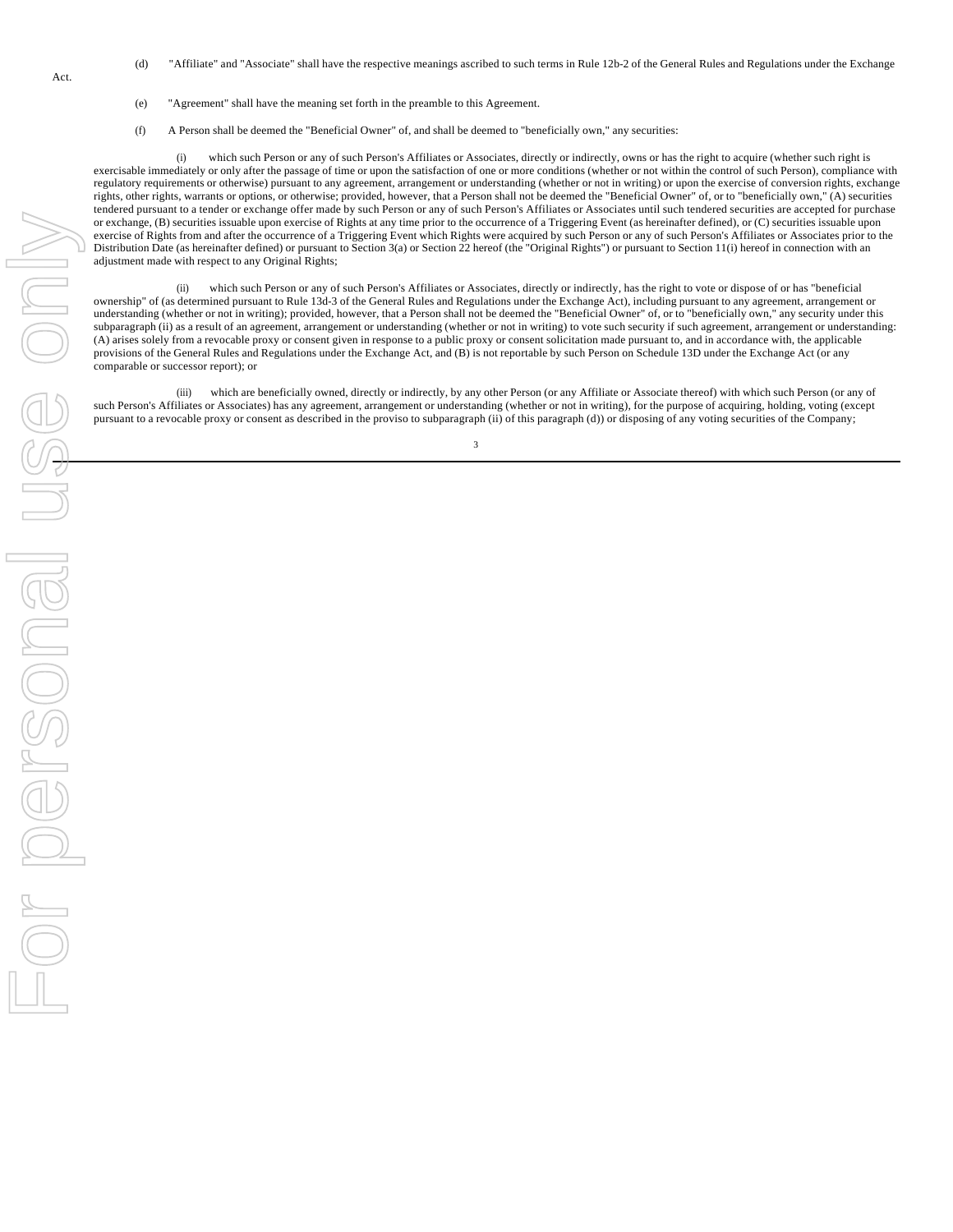provided, however that each Murdoch Person shall be deemed to beneficially own all securities that are beneficially owned by all Murdoch Persons in the aggregate; provided, further, that nothing in this paragraph (f) shall cause a Person engaged in business as an underwriter of securities to be the "Beneficial Owner" of, or to "beneficially own," any securities acquired through such Person's participation in good faith in a firm commitment underwriting until the expiration of forty days after the date of such acquisition, and then only if such securities continue to be owned by such Person at such expiration of forty days.

(g) "Board" shall have the meaning set forth in the preamble of this Agreement.

(h) "Business Day" shall mean any day other than a Saturday, Sunday or a day on which banking institutions in the State of New York are authorized or obligated by law or executive order to close.

(i) "Capital Stock" shall mean, any and all shares, interests, participations, rights in, or other equivalents (however designated and whether voting and/or nonvoting) of the Company and any rights (other than debt securities convertible into capital stock), warrants or options to acquire such capital stock, whether now outstanding or issued after the date of this Agreement.

(j) "Class A Common Stock" shall have the meaning set forth in the preamble of this Agreement.

(k) "Class A Rights" shall have the meaning set forth in the preamble of this Agreement.

(l) "Class B Common Stock" shall have the meaning set forth in the preamble of this Agreement.

(m) "Class B Rights" shall have the meaning set forth in the preamble of this Agreement.

(n) "close of business" on any given date shall mean 5:00 P.M., New York City time, on such date; provided, however, that if such date is not a Business Day, it shall mean 5:00 P.M., New York City time, on the next succeeding Business Day.

(o) "Common Stock" shall mean the common stock, par value \$0.01 per share, of the Company at the date hereof or any other stock resulting from successive changes or reclassifications of the common stock, and includes both the Class A Common Stock and the Class B Common Stock, except that "Common Stock" when used with reference The Changes or reclassifications of the common stock, and includes bout the Cass A common stock and the capital stock of such Person with the greatest voting power, or the equity securities or other equity interest having control or direct the management, of such Person

(p) "Common Stock Equivalents" shall have the meaning set forth in Section 11(a)(iii) hereof.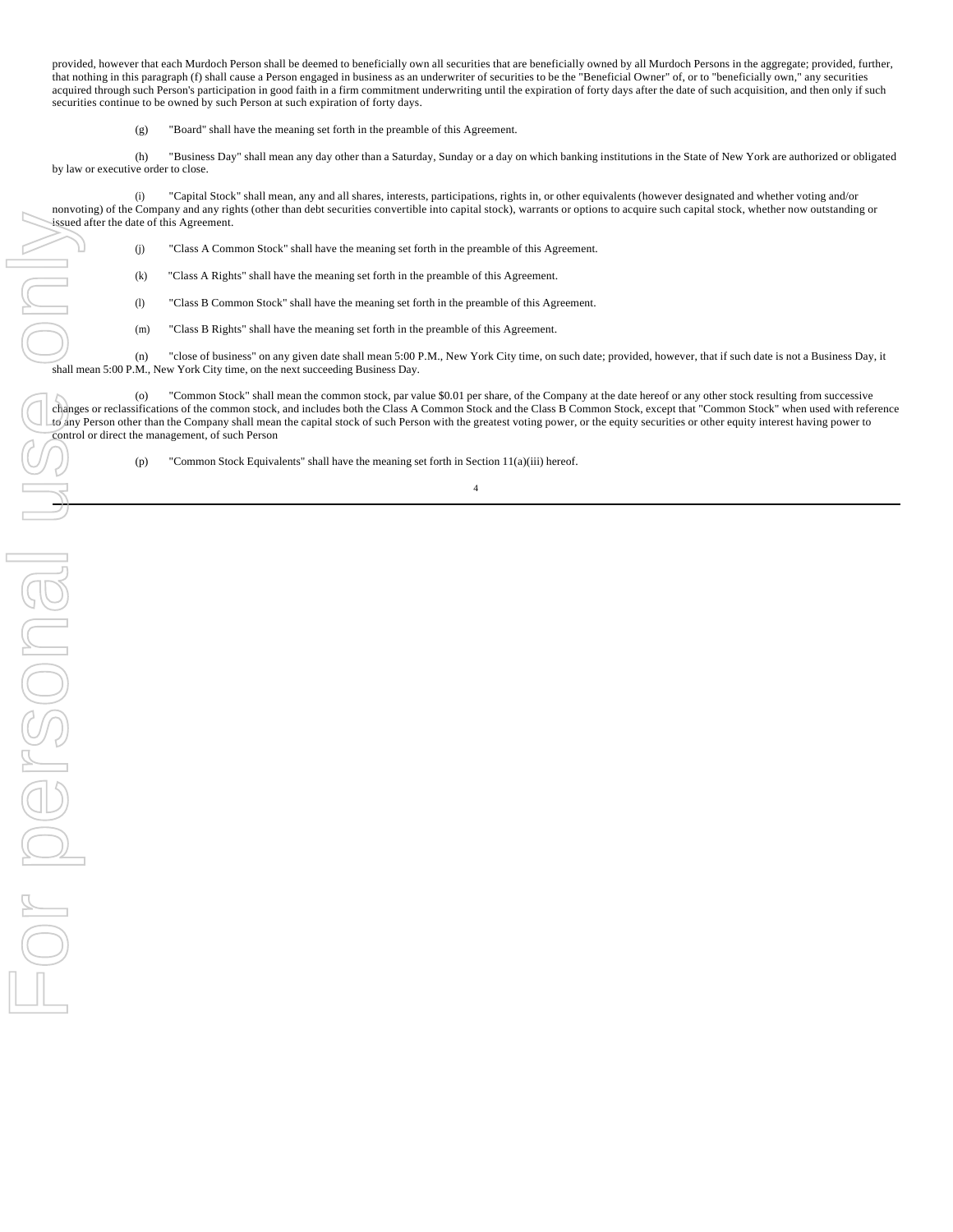- (q) "Company" shall have the meaning set forth in the preamble to this Agreement.
- $(r)$  "Current Market Price" shall have the meaning determined in accordance with Section 11(d)(i) hereof.
- (s) "Current Value" shall have the meaning set forth in Section 11(a)(iii) hereof.
- (t) "Distribution Date" shall have the meaning set forth in Section 3(a) hereof.
- (u) "Equivalent Preferred Stock" shall have the meaning set forth in Section 11(b) hereof.
- (v) "Exchange Act" shall mean the Securities Exchange Act of 1934, as amended.
- (w) "Exchange Ratio" shall have the meaning set forth in Section 24(a) hereof.

(x) "Exempt Person" shall mean each of the following: (i) the Company or any of its Subsidiaries or controlled Affiliates, or (ii) any Person, including each Murdoch Person, who, as of immediately following the separation of the businesses consisting of news and information services, sports programming in Australia, digital real estate services, book publishing, and pay-TV distribution in Australia from the media and entertainment businesses of Twenty-First Century Fox, Inc. by way of a distribution of the Capital Stock of the Company through a dividend on Twenty-First Century Fox, Inc. shares, is the Beneficial Owner of fifteen percent (15%) or more of the Voting Capital Stock then outstanding, except, with respect to the Persons named in the preceding clause (ii) of this paragraph, any such Person shall no longer be considered an Exempt Person (1) if such Person Beneficially Owns less than fifteen percent (15%) of the then-outstanding Voting Capital Stock or (2) if, on or after the date of this Agreement, such Person acquires Beneficial Ownership of additional shares of Voting Capital Stock (other than (A) by way of acquisition of Voting Capital Stock as a result of the declaration and payment of a pro rata dividend payable in Capital Stock (or securities convertible or exchangeable into Capital Stock) on, or split or subdivision of, the Capital Stock of the Company or (B) solely as a result of any unilateral grant of any security by the Company or through the exercise of any options, warrants, rights or similar interests (including restricted stock) granted by the Company to its directors, officers and employees pursuant to any equity incentive or award plan), unless it is determined by the Board that such Person inadvertently acquired such shares of Voting Capital Stock and the shares are subsequently divested by such Person, with such determination and divestiture each being made in accordance with the terms of clause (vii) of the definition of "Acquiring Person."

- (y) "Expiration Date" shall have the meaning set forth in Section 7(a) hereof.
- (z) "Final Expiration Date" shall have the meaning set forth in Section 7(a) hereof.
- (aa) "including" shall mean "including, without limitation."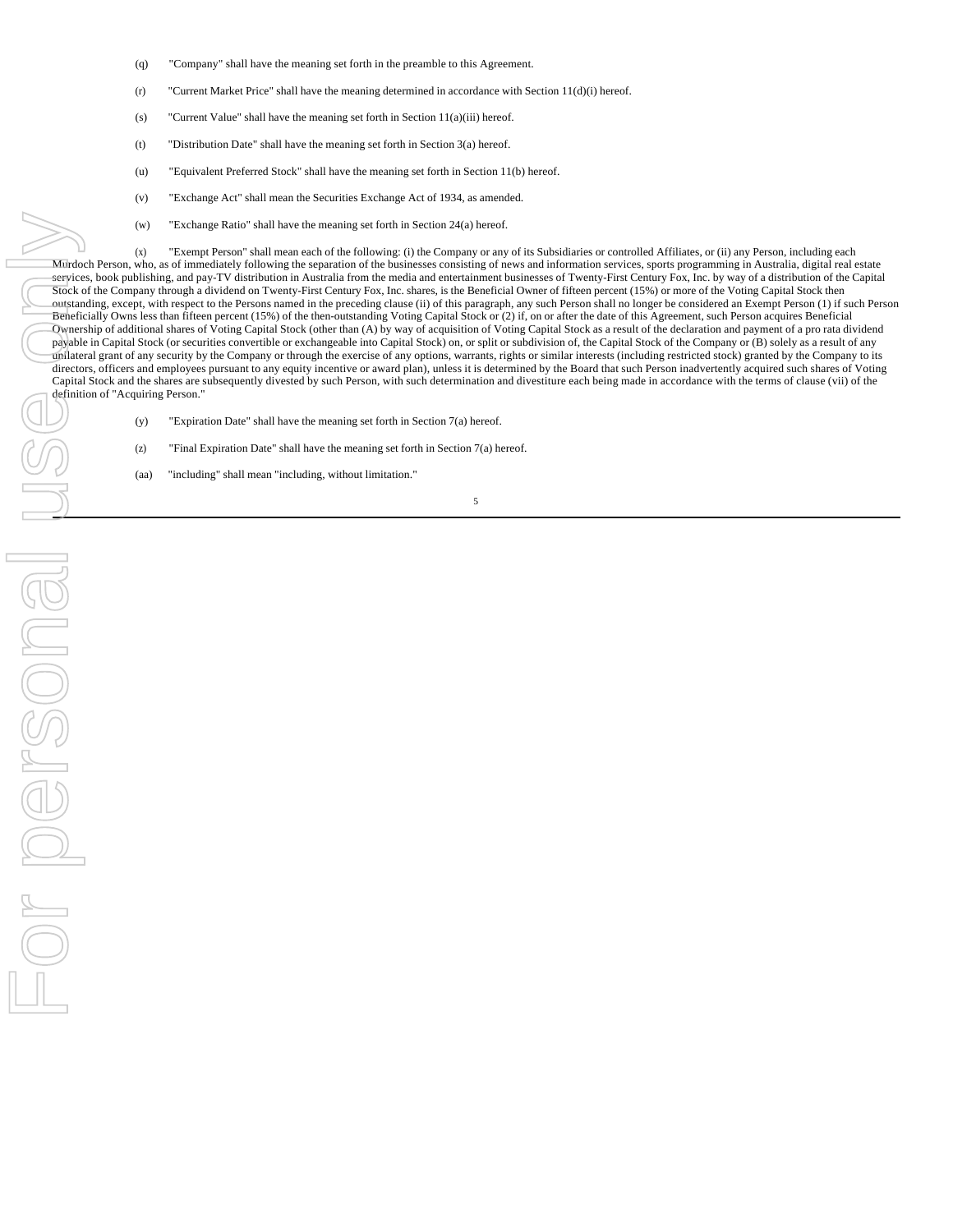(bb) "Murdoch Person" shall mean each of K. Rupert Murdoch and any executor, administrator, guardian, conservator or similar legal representative thereof, any member of the immediate family of K. Rupert Murdoch, Cruden Financial Services LLC, and any successor (by merger, consolidation, transfer of assets or otherwise) to all or substantially all of its business and assets and any settlement and trusts, and any entities which are controlled by settlements and trusts, set up for the benefit of K. Rupert Murdoch or members of his family (either exclusively or among others).

- (cc) "NASDAQ" shall have the meaning set forth in Section  $11(d)(i)$  hereof.
- (dd) "Original Rights" shall have the meaning set forth in Section 1(f)(i) hereof.

(ee) "Person" shall mean any individual, firm, corporation, partnership, limited liability company, trust, association, syndicate or other entity and includes, without limitation, an unincorporated group of persons who, by formal or informal agreement or arrangement (whether or not in writing), have embarked on a common purpose or act.

(ff) "Preferred Stock" shall mean shares of Series A Junior Participating Preferred Stock, par value \$0.01 per share, of the Company, and, to the extent that there are not a sufficient number of shares of Series A Junior Participating Preferred Stock authorized to permit the full exercise of the Rights, any other series of preferred stock of the Company designated for such purpose containing terms substantially similar to the terms of the Series A Junior Participating Preferred Stock.

- (gg) "Principal Party" shall have the meaning set forth in Section 13(b) hereof.
- (hh) "Purchase Price" shall have the meaning set forth in Section 4(a) hereof.
- (ii) "Record Date" shall mean June 21, 2013.
- (jj) "Redemption Price" shall have the meaning set forth in Section 23(a) hereof.
- (kk) "Rights" shall have the meaning set forth in the preamble of this Agreement.
- (ll) "Rights Agent" shall have the meaning set forth in the preamble of this Agreement.
- (mm) "Rights Certificate" shall have the meaning set forth in Section 3(a) hereof.
- (nn) "Rights Dividend Declaration Date" means 9:00 am New York City time on June 28, 2013.
- (oo) "Section 11(a)(ii) Event" shall mean any event described in Section 11(a)hereof.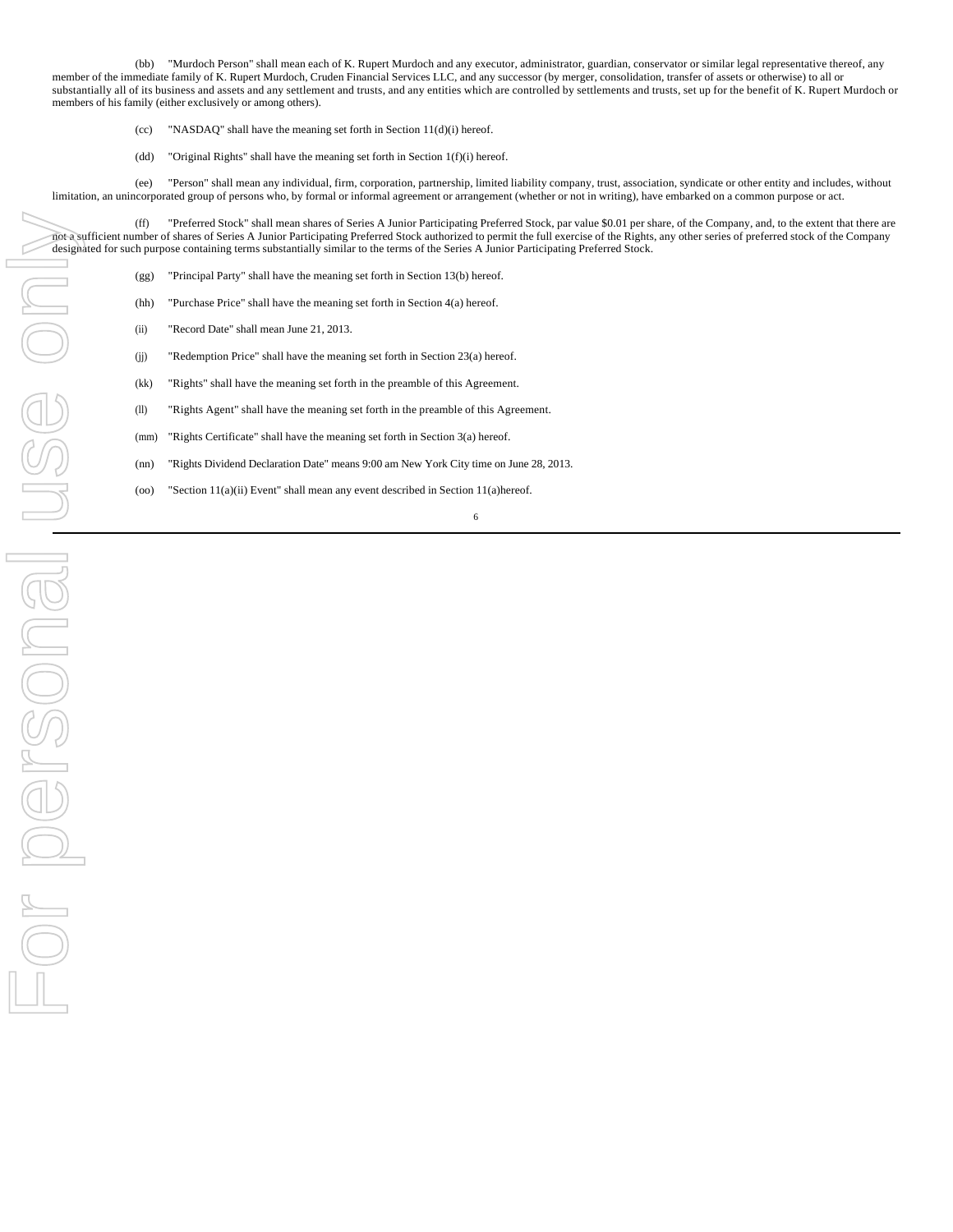- (pp) "Section 11(a)(ii) Trigger Date" shall mean any event described in Section 11(a)(iii) hereof.
- (qq) "Section 13 Event" shall mean any event described in clauses  $(x)$ ,  $(y)$  or  $(z)$  of Section 13(a) hereof.
- (rr) "Spread" shall have the meaning set forth in Section 11(a)(iii) hereof.

(ss) "Stock Acquisition Date" shall mean the first date of public announcement (which, for purposes of this definition, shall include, without limitation, a report filed or amended pursuant to Section 13(d) under the Exchange Act) by the Company or an Acquiring Person that an Acquiring Person has become such.

(tt) "Subsidiary" shall mean, with reference to any Person, any corporation or other entity of which an amount of securities or other ownership interests having ordinary voting power sufficient to elect at least a majority of the directors or other Persons having similar functions of such corporation or other entity are at the time, directly or indirectly, beneficially owned, or otherwise controlled by such Person.

(uu) "Substitution Period" shall have the meaning set forth in Section  $11(a)(iii)$  hereof.

(vv) "Summary of Rights" shall have the meaning set forth in Section 3(b) hereof.

(ww) "Trading Day" shall have the meaning set forth in Section  $11(d)(i)$  hereof.

(xx) "Triggering Event" shall mean any Section 11(a)(ii) Event or any Section 13 Event.

(yy) "Voting Capital Stock" shall mean the Capital Stock of any class or kind ordinarily having the power to vote for the election of directors or other members of the governing body of the Company, including the Voting Common Stock.

(zz) "Voting Common Stock" shall have the meaning set forth in the preamble of this Agreement.

Section 2. Appointment of Rights Agent. The Company hereby appoints the Rights Agent to act as rights agent for the Company in accordance with the terms and conditions hereof, and the Rights Agent hereby accepts such appointment. The Company may from time to time appoint such co-rights agents as it may deem necessary or desirable, upon ten (10) days' prior written notice to the Rights Agent. The Rights Agent shall have no duty to supervise and shall in no event be liable for, the acts or omissions of any such corights agent.

Section 3. **Issuance of Rights Certificates** 

(a) Until the earlier of (i) the close of business on the tenth Business Day after the Stock Acquisition Date (or, if the tenth Business Day after the Stock Acquisition Date occurs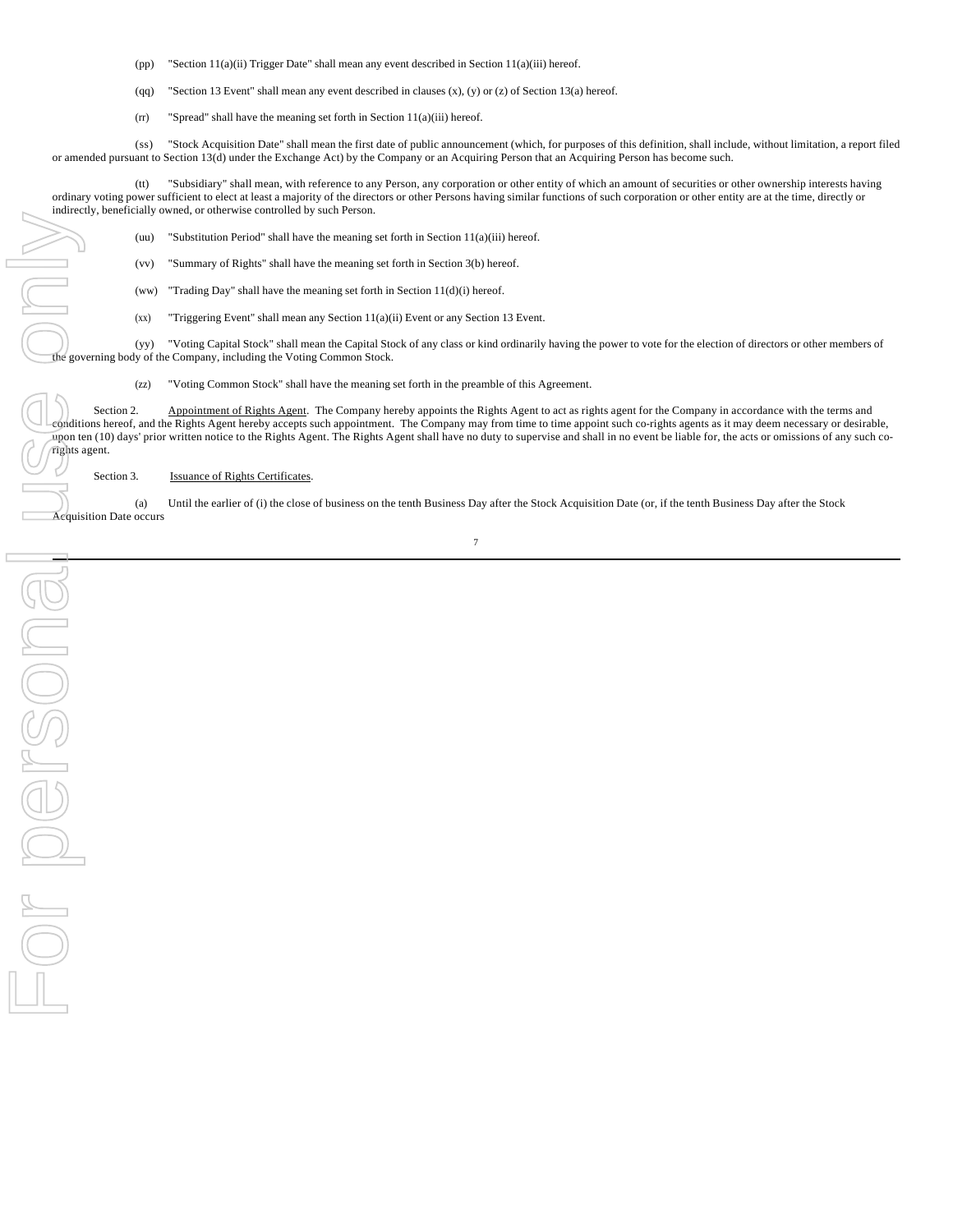before the Record Date, the close of business on the Record Date), or (ii) the close of business on the tenth Business Day (or such later date as the Board shall determine) after the date that a tender or exchange offer by any Person (other than the Company, any Subsidiary of the Company, any employee benefit plan of the Company or of any Subsidiary of the Company, or any Person or entity organized, appointed or established by the Company for or pursuant to the terms of any such plan) is first published or sent or given within the meaning of Rule 14d-2(a) of the General Rules and Regulations under the Exchange Act, if, upon consummation thereof, such Person would become an Acquiring Person (the earlier of (i) and (ii) being herein referred to as the "Distribution Date"), (x) the Class A Rights will be evidenced (subject to the provisions of paragraph (b) of this Section 3) by the certificates for the Class A Common Stock registered in the names of the holders of the Class A Common Stock (which certificates for Class A Common Stock shall be deemed also to be certificates for Class A Rights) and the Class B Rights will be evidenced (subject to the provisions of paragraph (b) of this Section 3) by the certificates for the Class B Common Stock registered in the names of the holders of the Class B Common Stock (which certificates for Class B Common Stock shall be deemed also to be certificates for Class B Rights), and, in each such case, not by separate certificates (or, in the case of uncertificated shares for Common Stock registered in book entry form, by notation in the book entry accounts for reflecting the ownership of such Common Stock), and (y) the Rights will be transferable only in connection with the transfer of the underlying shares of Common Stock (including a transfer to the Company). As soon as practicable after the Distribution Date, but subject to the following sentence, the Rights Agent will send by first-class, insured, postage-prepaid mail, to each record holder of the Common Stock as of the close of business on the Distribution Date, at the address of such holder shown on the records of the Company, one or more rights certificates, in substantially the form of Exhibit B hereto (the "Rights Certificates"), evidencing one Right for each share of Common Stock so held, subject to adjustment as provided herein. To the extent that a Triggering Event under Section 11(a)(ii) hereof has also occurred, the Company may implement such procedures, as it deems appropriate in its sole discretion, to minimize the possibility that Rights are received by Persons whose Rights shall have become void under Section 7(e) hereof. In the event that an adjustment in the number of Rights per share of Common Stock has been made pursuant to Section 11(p) hereof, at the time of distribution of the Rights Certificates, the Company shall make the necessary and appropriate rounding adjustments (in accordance with Section 14(a) hereof) so that Rights Certificates representing only whole numbers of Rights are distributed and cash is paid in lieu of any fractional Rights. As of and after the Distribution Date, the Rights will be evidenced solely by such Rights Certificates. The Company shall promptly notify the Rights Agent in writing upon the occurrence of the Distribution Date. Until such notice is received by the Rights Agent, the Rights Agent may presume conclusively for all purposes that the Distribution Date has not occurred.

(b) The Company will send, as promptly as practicable following the Record Date, a copy of a Summary of Rights, in substantially the form attached hereto as Exhibit C (the "Summary of Rights") by first-class, postage pre-paid mail, to each record holder of Common Stock as of the close of business on the Record Date (other than any Acquiring Person or any Affiliate or Associate of any Acquiring Person) at the address of such holder shown on the records of the Company. With respect to certificates for the Common Stock outstanding as of the Record Date, or issued subsequent to the Record Date, unless and until the Distribution Date shall occur, the Rights will be evidenced by such certificates for the Common Stock (or, in the case of uncertificated shares for Common Stock registered in book entry form by notation in the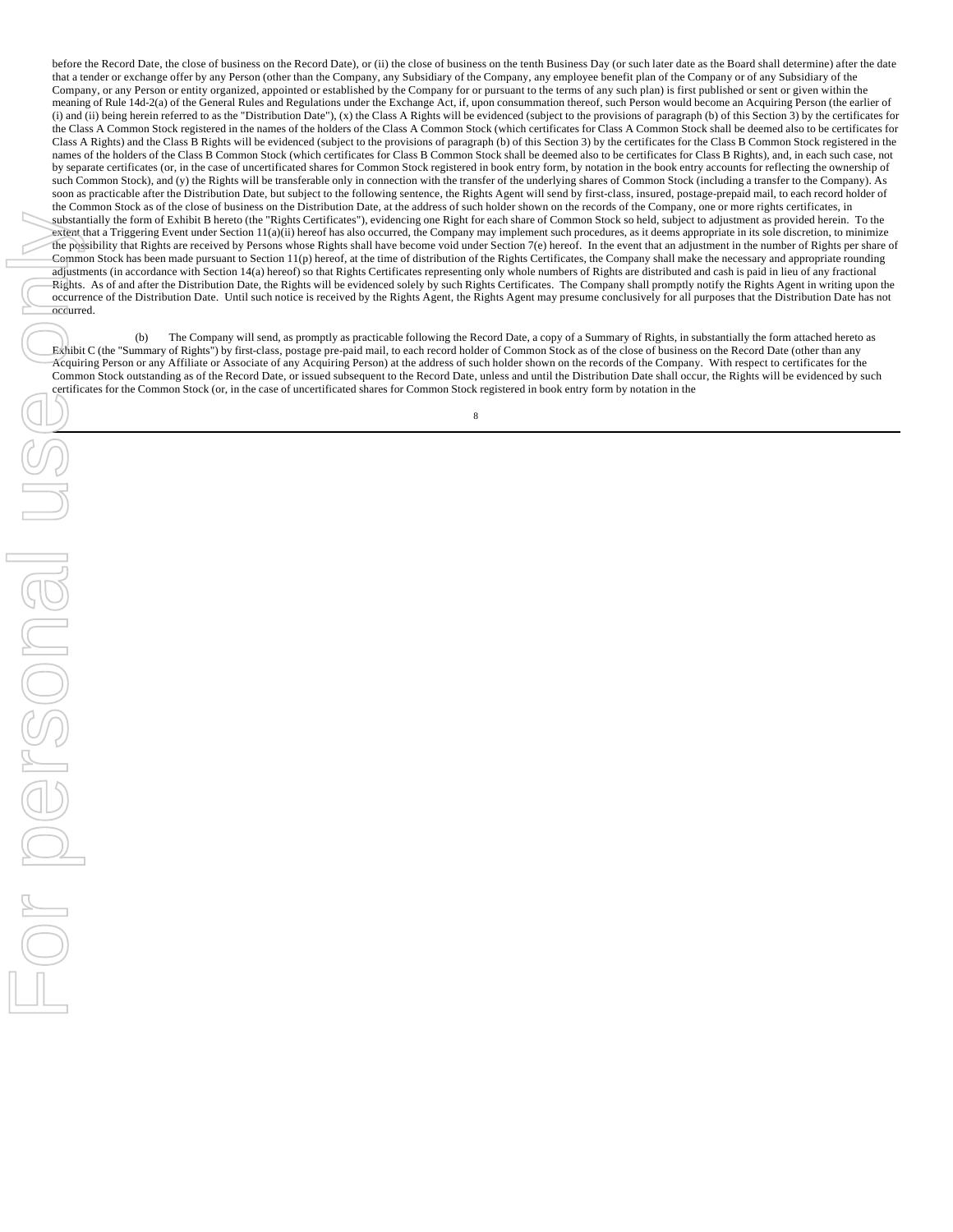book entry accounts reflecting the ownership of such Common Stock), together with the Summary of Rights, and the registered holders of the Common Stock shall also be the registered holders of the associated Rights. Until the earlier of the Distribution Date or the Expiration Date, the transfer of any shares of Common Stock in respect of which Rights have been issued (with or without a copy of the Summary of Rights) shall also constitute the transfer of the Rights associated with such shares of Common Stock.

(c) Rights shall be issued in respect of all shares of Common Stock which are issued (whether originally issued or disposed from the Company's treasury or transferred to third parties by wholly owned Subsidiaries of the Company) after the Record Date but prior to the earlier of the Distribution Date or the Expiration Date. Certificates representing such shares of Common Stock shall also be deemed to be certificates for Rights, and shall bear the following legend if such certificates are issued after the Record Date but prior to the earlier of the Distribution Date or the Expiration Date:

This certificate also evidences and entitles the holder hereof to certain Rights as set forth in the Rights Agreement between News Corporation (the "Company") and Computershare Trust Company, N.A., a federally chartered trust company duly organized and validly existing under the laws of the United States (the "Rights Agent"), dated as of June 18, 2015, as it may be amended from time to time (the "Rights Agreement"), the terms of which are hereby incorporated herein by reference and a copy of which is on file at the principal offices of the Rights Agent designated for such purpose. Under certain circumstances, as set forth in the Rights Agreement, such Rights will be evidenced by separate certificates and will no longer be evidenced by this certificate. The Rights Agent will mail to the holder of this certificate a copy of the Rights Agreement, as in effect on the date of mailing, without charge, promptly after receipt of a written request therefor. **Under certain circumstances set forth in the Rights Agreement, Rights issued to, or held by, any Person who is, was or becomes an Acquiring Person or any Affiliate or Associate thereof (as such terms are defined in the Rights Agreement), whether currently held by or on behalf of such Person or by any subsequent holder, may become null and void**.

With respect to such certificates containing the foregoing legend, until the earlier of (i) the Distribution Date or (ii) the Expiration Date, the Rights associated with the Common Stock represented by such certificates shall be evidenced by such certificates alone and registered holders of Common Stock shall also be the registered holders of the associated Rights, and the transfer of any of such certificates shall also constitute the transfer of the Rights associated with the Common Stock represented by such certificates. Similarly, during such time periods, transfers of book entry shares shall also be deemed to be transfers of the associated Rights. In the case of any book entry shares, the Company shall provide notice of the foregoing legend in accordance with applicable law and shall cause the transfer agent for the Common Stock to include on each statement for book entry shares with respect thereto issued prior to the Distribution Date a notation to the effect that the Company will mail to the stockholder a copy of the Rights Agreement, as in effect on the date of mailing, without charge, promptly after receipt of a written request therefor and that the recipient of the statement, as a holder of shares of Common Stock, may have certain rights thereunder.In the event that shares of the Common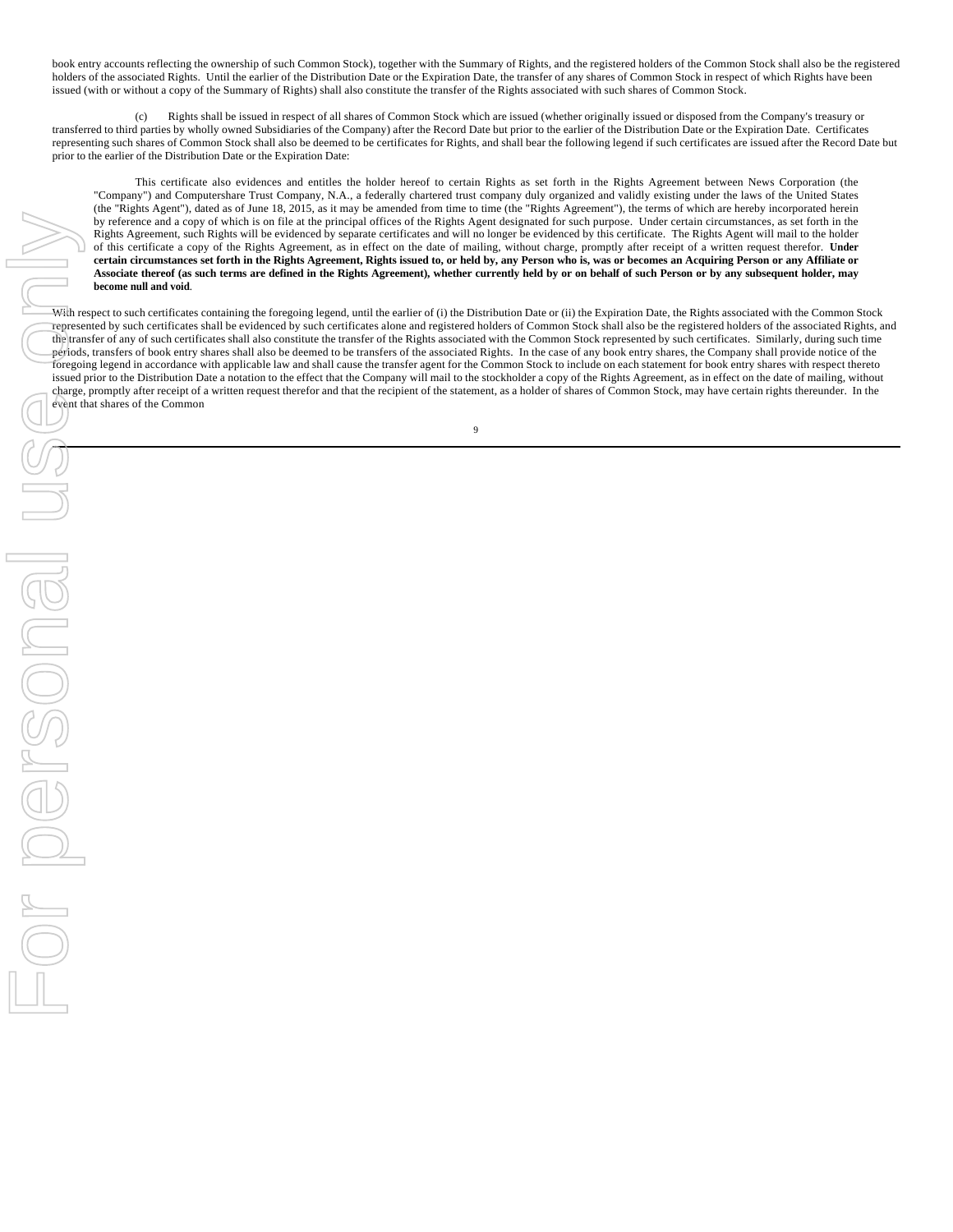Stock are not represented by certificates, references in this Agreement to certificates shall be deemed to refer to the notations in the book entry accounts reflecting ownership of such shares, in accordance with Section 35 of this Agreement.

### Section 4. Form of Rights Certificates.

(a) The Rights Certificates (and the forms of election to purchase and of assignment to be printed on the reverse thereof) shall each be substantially in the form set forth in Exhibit B hereto and may have such marks of identification or designation and such legends, summaries or endorsements printed thereon as the Company may deem appropriate and as are not inconsistent with the provisions of this Agreement, or as may be required to comply with any applicable law or with any rule or regulation made pursuant thereto or with any rule or regulation of any stock exchange on which the Rights may from time to time be listed, or to conform to usage (but which shall not, in any case, affect the rights or duties of the Rights Agent). Subject to the provisions of Section 11 and Section 22 hereof, the Rights Certificates, whenever distributed, shall be dated as of the Record Date and on their face shall entitle the holders thereof to purchase such number of one one-thousandths of a share of Preferred Stock as shall be set forth therein at the price set forth therein (such exercise price per one one-thousandth of a share, the "Purchase Price"), but the amount and type of securities purchasable upon the exercise of each Right and the Purchase Price thereof shall be subject to adjustment as provided herein.

(b) Any Rights Certificate issued pursuant to Section 3(a), Section 11(i) or Section 22 hereof that represents Rights beneficially owned by: (i) an Acquiring Person or any Associate or Affiliate of an Acquiring Person, (ii) a transferee of an Acquiring Person (or of any such Associate or Affiliate) who becomes a transferee after the Acquiring Person becomes such, or (iii) a transferee of an Acquiring Person (or of any such Associate or Affiliate) who becomes a transferee prior to or concurrently with the Acquiring Person becoming such and receives such Rights pursuant to either (A) a transfer (whether or not for consideration) from the Acquiring Person to holders of equity interests in such Acquiring Person or to any Person with whom such Acquiring Person has any continuing agreement, arrangement or understanding (whether or not in writing) regarding the transferred Rights or (B) a transfer which the Board has determined, in its sole discretion, is part of a plan, arrangement or understanding (whether or not in writing) which has as a primary purpose or effect the avoidance of Section 7(e) hereof, and any Rights Certificate issued pursuant to Section 6 or Section 11 hereof upon transfer, exchange, replacement or adjustment of any other Rights Certificate referred to in this sentence, shall contain (to the extent feasible) the following legend:

The Rights represented by this Rights Certificate are or were beneficially owned by a Person who was or became an Acquiring Person or an Affiliate or Associate of an Acquiring Person (as such terms are defined in the Rights Agreement). Accordingly, this Rights Certificate and the Rights represented hereby may become null and void in the circumstances specified in Section 7(e) of the Rights Agreement.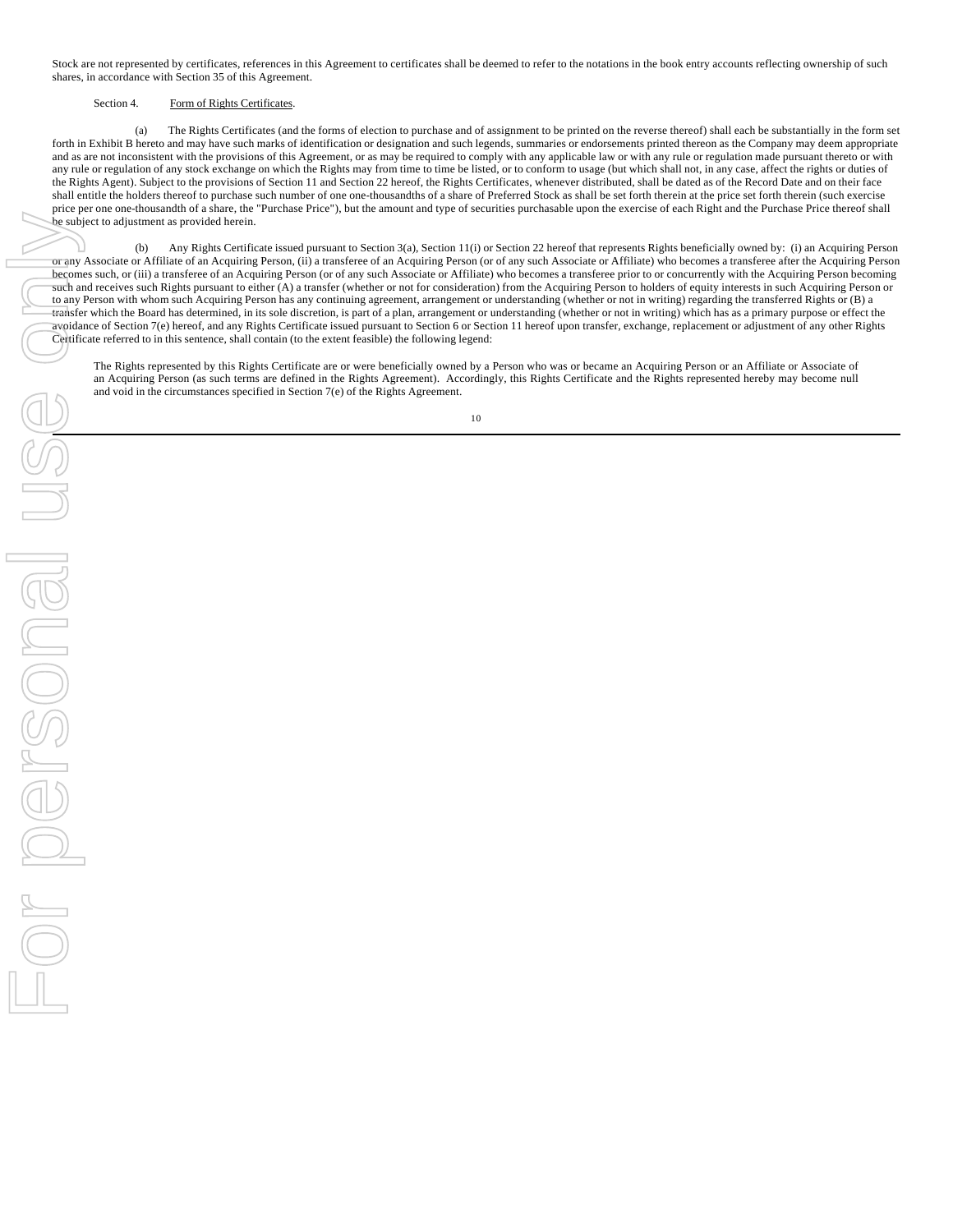### Section 5. Countersignature and Registration.

(a) The Rights Certificates shall be executed on behalf of the Company by its Chairman of the Board, its President or any Vice President, either manually or by facsimile signature, and shall have affixed thereto the Company's seal or a facsimile thereof which shall be attested by the Secretary or an Assistant Secretary of the Company, either manually or by facsimile signature. The Rights Certificates shall be countersigned by the Rights Agent, either manually or by facsimile signature and shall not be valid for any purpose unless so countersigned. In case any officer of the Company who shall have signed any of the Rights Certificates shall cease to be such officer of the Company before countersignature by the Rights Agent and issuance and delivery by the Company, such Rights Certificates, nevertheless, may be countersigned by the Rights Agent and issued and delivered by the Company with the same force and effect as though the person who signed such Rights Certificates had not ceased to be such officer of the Company; and any Rights Certificates may be signed on behalf of the Company by any person who, at the actual date of the execution of such Rights Certificate, shall be a proper officer of the Company to sign such Rights Certificate, although at the date of the execution of this Agreement any such person was not such an officer.

(b) Following the Distribution Date, receipt by the Rights Agent of notice to that effect and all other relevant information referred to in Section 3(a), the Rights Agent will keep, or cause to be kept, at its principal office or offices designated for such purpose, books for registration and transfer of the Rights Certificates issued hereunder. Such books shall show the names and addresses of the respective holders of the Rights Certificates, the number of Rights evidenced on its face by each of the Rights Certificates and the date of each of the Rights Certificates.

### Section 6. Transfer, Split-Up, Combination and Exchange of Rights Certificates; Mutilated, Destroyed, Lost or Stolen Rights Certificates.

(a) Subject to the provisions of Section 4(b), Section 7(e) and Section 14 hereof, at any time after the close of business on the Distribution Date, and at or prior to the close of business on the Expiration Date, any Rights Certificate or Certificates (other than Rights Certificates representing Rights that may have been exchanged pursuant to Section 24 hereof) may be transferred, split up, combined or exchanged for another Rights Certificate or Certificates, entitling the registered holder to purchase a like number of one onethousandths of a share of Preferred Stock (or, following a Triggering Event, Common Stock, other securities, cash or other assets, as the case may be) as the Rights Certificate or Certificates surrendered then entitles such holder (or former holder in the case of a transfer) to purchase. Any registered holder desiring to transfer, split up, combine or exchange any Rights Certificate or Certificates shall make such request in writing delivered to the Rights Agent, and shall surrender the Rights Certificate or Certificates to be transferred, split up, combined or exchanged at the principal office or offices of the Rights Agent designated for such purpose. Notwithstanding anything in this Agreement to the contrary, neither the Rights Agent nor the Company shall be obligated to take any action whatsoever with respect to the transfer of any such surrendered Rights Certificate until the registered holder shall have completed and signed the certificate contained in the form of assignment on the reverse side of such Rights Certificate and shall have provided such additional evidence of the identity of the Beneficial Owner (or former Beneficial Owner) or Affiliates or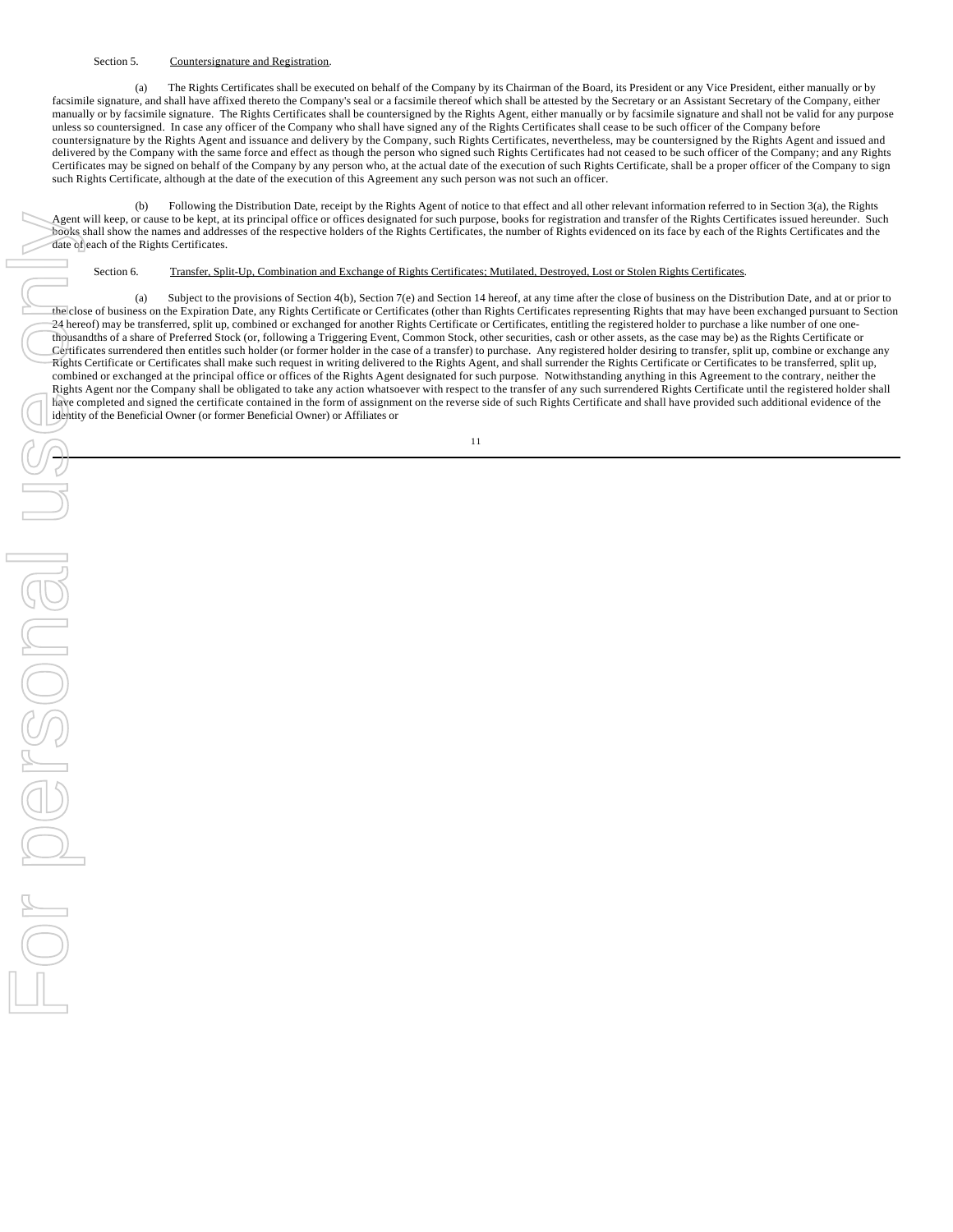Associates thereof as the Company shall reasonably request. Thereupon the Rights Agent shall, subject to Section 4(b), Section 7(e), Section 14 hereof and Section 24 hereof, countersign and deliver to the Person entitled thereto a Rights Certificate or Rights Certificates, as the case may be, as so requested. The Company may require payment from any holder of a Rights Certificate of a sum sufficient to cover any tax or governmental charge that may be imposed in connection with any transfer, split up, combination or exchange of Rights Certificates.

(b) Upon receipt by the Company and the Rights Agent of evidence reasonably satisfactory to them of the loss, theft, destruction or mutilation of a Rights Certificate, and, in case of loss, theft or destruction, of indemnity or security reasonably satisfactory to them, and reimbursement to the Company and the Rights Agent of all reasonable expenses incidental thereto, and upon surrender to the Rights Agent and cancellation of the Rights Certificate, if mutilated, the Company will execute and deliver a new Rights Certificate of like tenor to the Rights Agent for countersignature and delivery to the registered owner in lieu of the Rights Certificate so lost, stolen, destroyed or mutilated.

### Section 7. Exercise of Rights; Purchase Price; Expiration Date of Rights.

(a) Subject to Section 7(e) hereof, at any time after the Distribution Date the registered holder of any Rights Certificate may exercise the Rights evidenced thereby (except as otherwise provided herein including the restrictions on exercisability set forth in Section 9(c), Section 11(a)(iii) and Section 23(a) hereof) in whole or in part upon surrender of the Rights Certificate, with the form of election to purchase and the certificate on the reverse side thereof duly executed, to the Rights Agent at the principal office or offices of the Rights Agent designated for such purpose, together with payment of the aggregate Purchase Price with respect to the total number of one one-thousandths of a share of Preferred Stock (or other securities, cash or other assets, as the case may be) as to which such surrendered Rights are then exercisable, and an amount equal to any tax or charge required to be paid by the holder under Section 9(e), at or prior to the earlier of (i) 5:00 P.M., New York City time, on June 18, 2018, or such earlier or later date as may be established by the Board prior to the expiration of the Rights (such date, as it may be advanced or extended by the Board, the "Final Expiration Date"), or (ii) the time at which the Rights are redeemed or exchanged as provided in Section 23 and Section 24 hereof (the earlier of (i) and (ii) being herein referred to as the "Expiration Date").

(b) The Purchase Price for each one one-thousandth of a share of Preferred Stock pursuant to the exercise of a Right initially shall be \$90, and shall be subject to adjustment from time to time as provided in Section 11 and Section 13(a) hereof and shall be payable in accordance with paragraph (c) below.

(c) Upon receipt of a Rights Certificate representing exercisable Rights, with the form of election to purchase and the certificate duly executed, accompanied by payment, with respect to each Right so exercised, of the Purchase Price per one one-thousandth of a share of Preferred Stock (or other shares, securities, cash or other assets, as the case may be) to be purchased as set forth below and an amount equal to any applicable transfer tax or charge required to be paid by the holder under Section 9(e), the Rights Agent shall, subject to Section 20(k) hereof, thereupon promptly (i) (A) requisition from any transfer agent of the shares of Preferred Stock (or make available, if the Rights Agent is the transfer agent for such shares)

12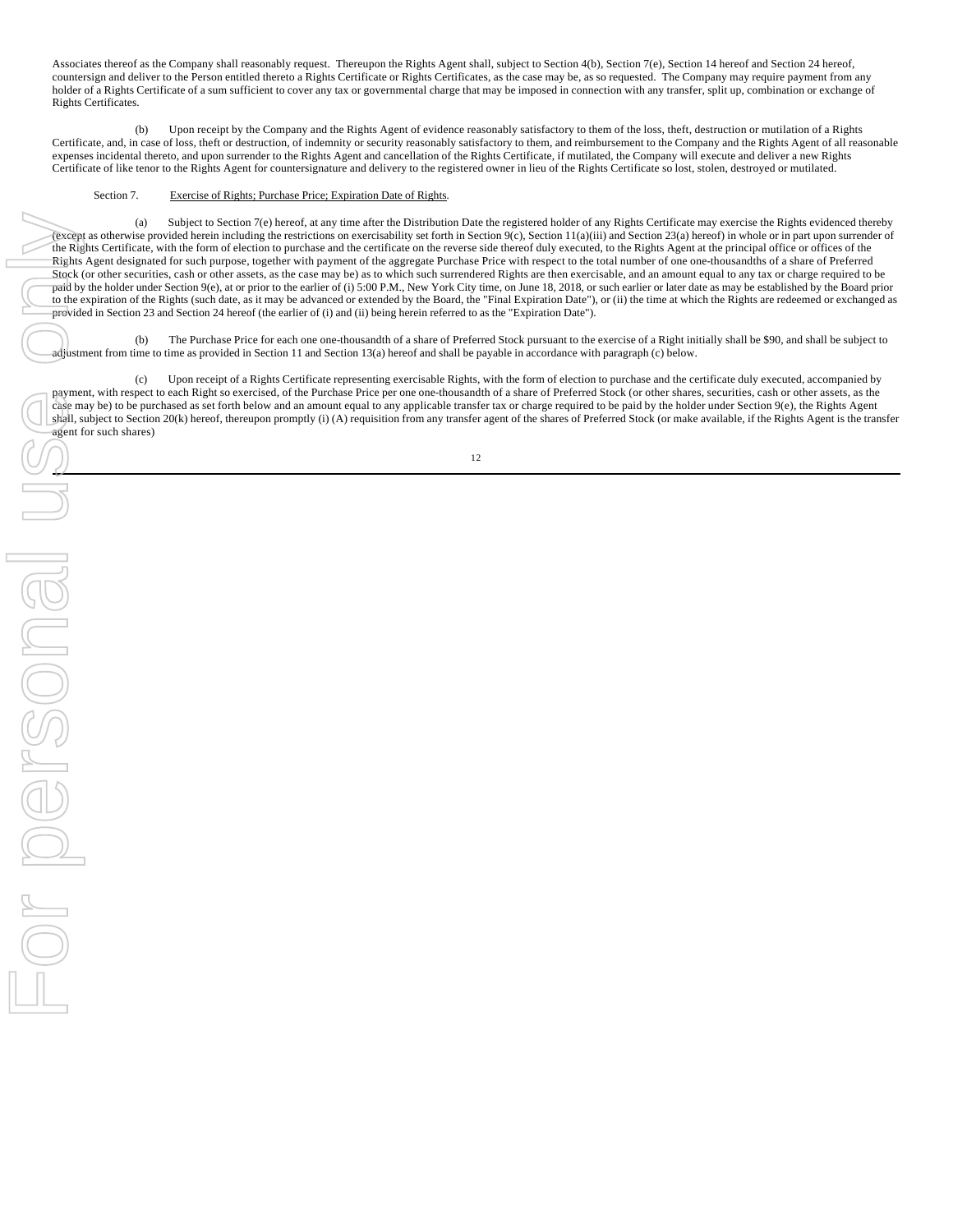certificates for the total number of one one-thousandths of a share of Preferred Stock to be purchased and the Company hereby irrevocably authorizes its transfer agent to comply with all such requests, or (B) if the Company shall have elected to deposit the total number of shares of Preferred Stock issuable upon exercise of the Rights hereunder with a depositary agent, requisition from the depositary agent depositary receipts representing such number of one one-thousandths of a share of Preferred Stock as are to be purchased (in which case certificates for the shares of Preferred Stock represented by such receipts shall be deposited by the transfer agent with the depositary agent) and the Company will direct the depositary agent to comply with such request, (ii) requisition from the Company the amount of cash, if any, to be paid in lieu of fractional shares in accordance with Section 14 hereof, (iii) after receipt of such certificates or depositary receipts, cause the same to be delivered to or, upon the order of the registered holder of such Rights Certificate, registered in such name or names as may be designated by such holder, and (iv) after receipt thereof, deliver such cash, if any, to or upon the order of the registered holder of such Rights Certificate. The payment of the Purchase Price (as such amount may be reduced pursuant to Section 11(a)(iii) hereof) shall be made in cash or by certified bank check or bank draft payable to the order of the Company. In the event that the Company is obligated to issue other securities (including Common Stock) of the Company, pay cash and/or distribute other property pursuant to Section 11(a) hereof, the Company will make all arrangements necessary so that such other securities, cash and/or other property are available for distribution by the Rights Agent, if and when appropriate. The Company reserves the right to require prior to the occurrence of a Triggering Event that, upon any exercise of Rights, a number of Rights be exercised so that only whole shares of Preferred Stock would be issued.

(d) In case the registered holder of any Rights Certificate shall exercise less than all of the Rights evidenced thereby, a new Rights Certificate evidencing the Rights remaining unexercised shall be issued by the Rights Agent and delivered to, or upon the order of, the registered holder of such Rights Certificate, registered in such name or names as may be designated by such holder, subject to the provisions of Section 14 hereof.

(e) Notwithstanding anything in this Agreement to the contrary, from and after the first occurrence of a Section 11(a)(ii) Event, any Rights beneficially owned by (i) an Acquiring Person or an Associate or Affiliate of an Acquiring Person, (ii) a transferee of an Acquiring Person (or of any such Associate or Affiliate) who becomes a transferee after the Acquiring Person becomes such, or (iii) a transferee of an Acquiring Person (or of any such Associate or Affiliate) who becomes a transferee prior to or concurrently with the Acquiring Person becoming such and receives such Rights pursuant to either (A) a transfer (whether or not for consideration) from the Acquiring Person to holders of equity interests in such Acquiring Person or to any Person with whom the Acquiring Person has any continuing agreement, arrangement or understanding (whether or not in writing) regarding the transferred Rights or (B) a transfer which the Board has determined is part of a plan, arrangement or understanding which has as a primary purpose or effect the avoidance of this Section 7(e), shall become null and void without any further action and no holder of such Rights shall have any rights whatsoever with respect to such Rights, whether under any provision of this Agreement or otherwise. The Company shall use all reasonable efforts to insure that the provisions of this Section 7(e) and Section 4(b) hereof are complied with, but shall have no liability, to the fullest extent permitted by law, to any holder of Rights Certificates or any other Person as a result of its failure to make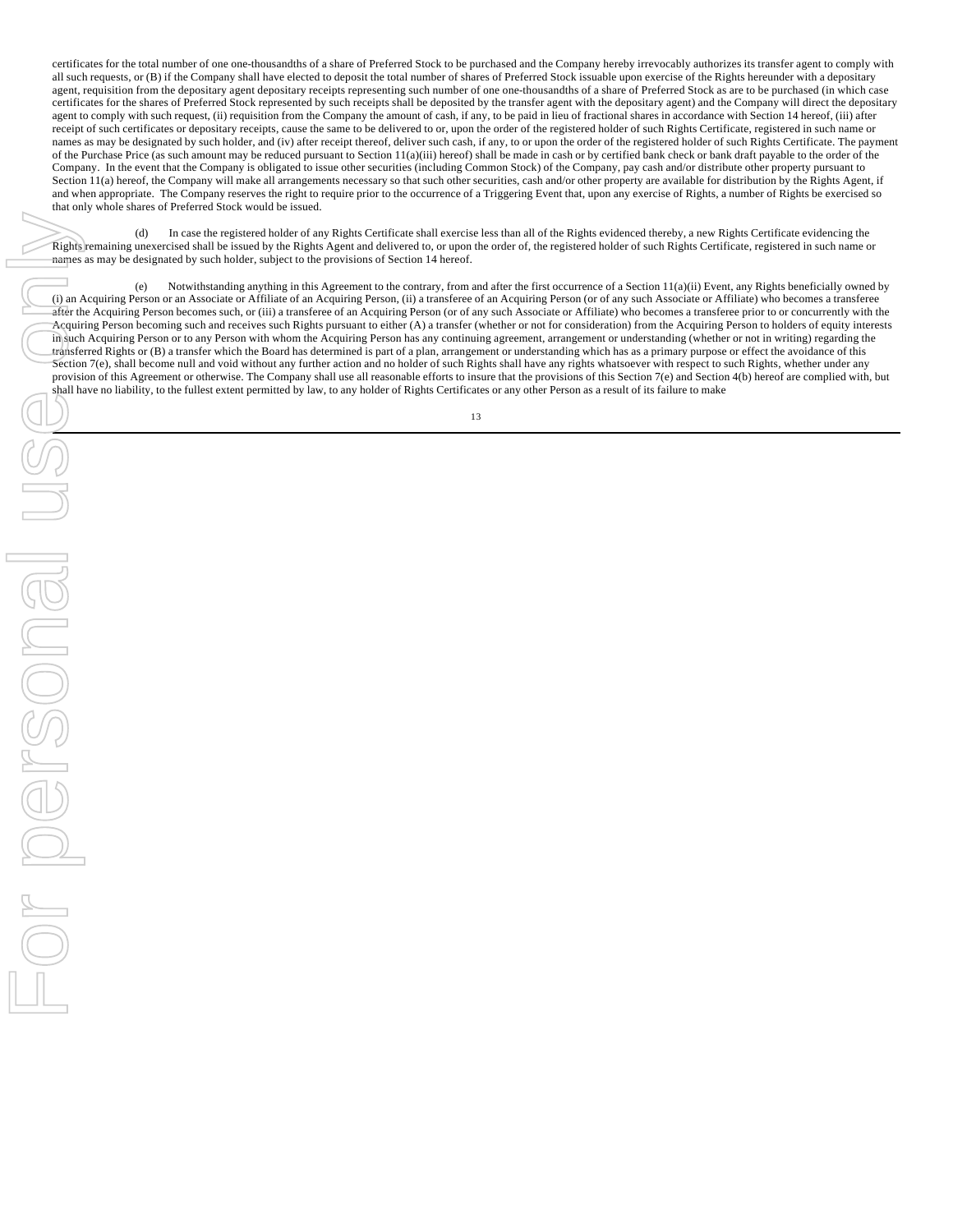any determinations with respect to an Acquiring Person or any of its Affiliates, Associates or their respective transferees hereunder.

(f) Notwithstanding anything in this Agreement to the contrary, neither the Rights Agent nor the Company shall be obligated to undertake any action with respect to a registered holder upon the occurrence of any purported exercise as set forth in this Section 7 unless such registered holder shall have (i) completed and signed the certificate contained in the form of election to purchase set forth on the reverse side of the Rights Certificate surrendered for such exercise, and (ii) provided such additional evidence of the identity of the Beneficial Owner (or former Beneficial Owner) or Affiliates or Associates of such Beneficial Owner as the Company or the Rights Agent shall reasonably request.

Section 8. Cancellation and Destruction of Rights Certificates. All Rights Certificates surrendered for the purpose of exercise, transfer, split-up, combination, redemption, or exchange shall, if surrendered to the Company or any of its agents, be delivered to the Rights Agent for cancellation or in cancelled form, or, if surrendered to the Rights Agent, shall be cancelled by it, and no Rights Certificates shall be issued in lieu thereof except as expressly permitted by any of the provisions of this Agreement. The Company shall deliver to the Rights Agent for cancellation and retirement, and the Rights Agent shall so cancel and retire, any other Rights Certificate purchased or acquired by the Company otherwise than upon the exercise thereof. The Rights Agent shall deliver all cancelled Rights Certificates to the Company, or shall, at the written request of the Company, destroy such cancelled Rights Certificates, and in such case shall deliver a certificate of destruction thereof to the Company.

Section 9. Reservation and Availability of Capital Stock.

(a) The Company covenants and agrees that it will cause to be reserved and kept available out of its authorized and unissued shares of Preferred Stock (and, following the occurrence of a Triggering Event, out of its authorized and unissued shares of Common Stock and/or other securities or out of its authorized and issued shares held in its treasury), the number of shares of Preferred Stock (and, following the occurrence of a Triggering Event, Common Stock and/or other securities) that, as provided in this Agreement  $\frac{d}{dt}$  including Section 11(a)(iii) hereof, will be sufficient to permit the exercise in full of all outstanding Rights.

(b) So long as the shares of Preferred Stock (and, following the occurrence of a Triggering Event, Common Stock and/or other securities) issuable and deliverable upon the exercise of the Rights may be listed on the NASDAQ Global Select Market or any national securities exchange, the Company shall use its best efforts to cause, from and after such time as the Rights become exercisable, all shares reserved for such issuance to be listed on such market or exchange upon official notice of issuance upon such exercise.

(c) The Company shall use its best efforts to (i) file, as soon as practicable following the earliest date after the first occurrence of a Section 11(a)(ii) Event on which the consideration to be delivered by the Company upon exercise of the Rights has been determined in accordance with Section 11(a)(iii) hereof, a registration statement under the Act, with respect to the securities purchasable upon exercise of the Rights on an appropriate form, (ii) cause such registration statement to become effective as soon as practicable after such filing, and (iii) cause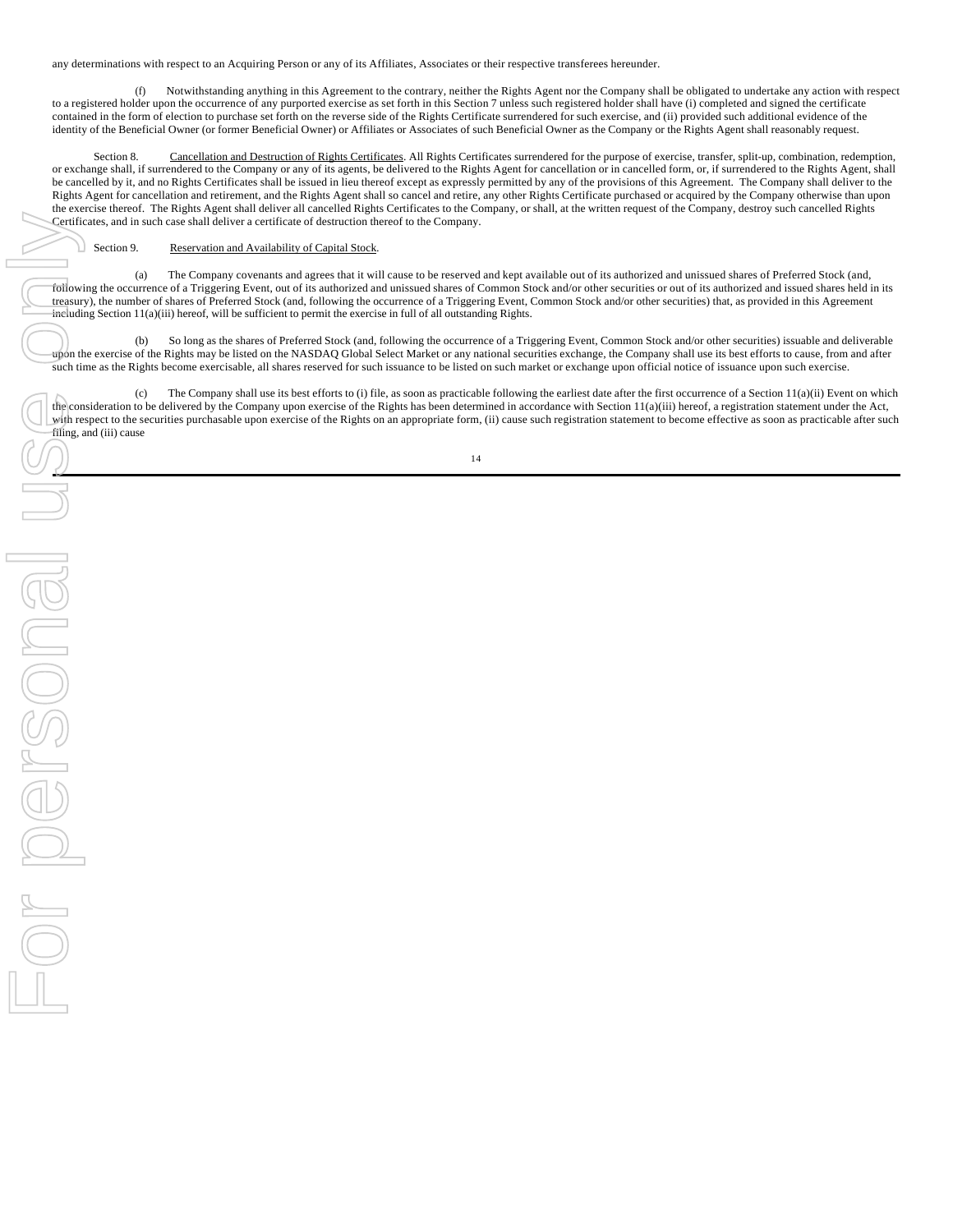such registration statement to remain effective (with a prospectus at all times meeting the requirements of the Act) until the earlier of (A) the date as of which the Rights are no longer exercisable for such securities, and (B) the Expiration Date. The Company will also take such action as may be appropriate under, or to ensure compliance with, the securities or "blue sky" laws of the various states in connection with the exercisability of the Rights. The Company may temporarily suspend, for a period of time not to exceed ninety (90) days after the date set forth in clause (i) of the first sentence of this Section 9(c), the exercisability of the Rights in order to prepare and file such registration statement and permit it to become effective. Upon any such suspension, the Company shall issue a public announcement stating that the exercisability of the Rights has been temporarily suspended, as well as a public announcement at such time as the suspension has been rescinded. The Company shall notify the Rights Agent whenever it makes a public announcement pursuant to this Section 9(c) and give the Rights Agent a copy of such announcement. In addition, if the Company shall determine that a registration statement is required following the Distribution Date, the Company may temporarily suspend the exercisability of the Rights until such time as a registration statement has been declared effective. Notwithstanding any provision of this Agreement to the contrary, the Rights shall not be exercisable in any jurisdiction if the requisite qualification in such jurisdiction shall not have been obtained, the exercise thereof shall not be permitted under applicable law, or a registration statement shall not have been declared effective.

(d) The Company covenants and agrees that it will take all such action as may be necessary to ensure that all one one-thousandths of a share of Preferred Stock (and, following the occurrence of a Triggering Event, Common Stock and/or other securities) delivered upon exercise of Rights shall, at the time of delivery of the certificates for such shares (subject to payment of the Purchase Price), be duly and validly authorized and issued and fully paid and nonassessable.

(e) The Company further covenants and agrees that it will pay when due and payable any and all federal and state transfer taxes and charges which may be payable in respect of the issuance or delivery of the Rights Certificates and of any certificates for a number of one one-thousandths of a share of Preferred Stock (or Common Stock and/or other securities, as the case may be) upon the exercise of Rights. The Company shall not, however, be required to pay any transfer tax which may be payable in respect of any transfer or delivery of Rights Certificates to a Person other than, or the issuance or delivery of a number of one one-thousandths of a share of Preferred Stock (or Common Stock and/or other securities, as the case may be) in respect of a name other than that of the registered holder of the Rights Certificates evidencing Rights surrendered for exercise, nor shall the Company be required to issue or deliver any certificates for a number of one one-thousandths of a share of Preferred Stock (or Common Stock and/or other securities, as the case may be) in a name other than that of the registered holder upon the exercise of any Rights until such tax shall have been paid (any such tax being payable by the holder of such Rights Certificates at the time of surrender) or until it has been established to the Company's and the Rights Agent's reasonable satisfaction that no such tax is due.

Section 10. Preferred Stock Record Date. Each person in whose name any certificate for a number of one one-thousandths of a share of Preferred Stock (or Common Stock and/or other securities, as the case may be) is issued upon the exercise of Rights shall for all purposes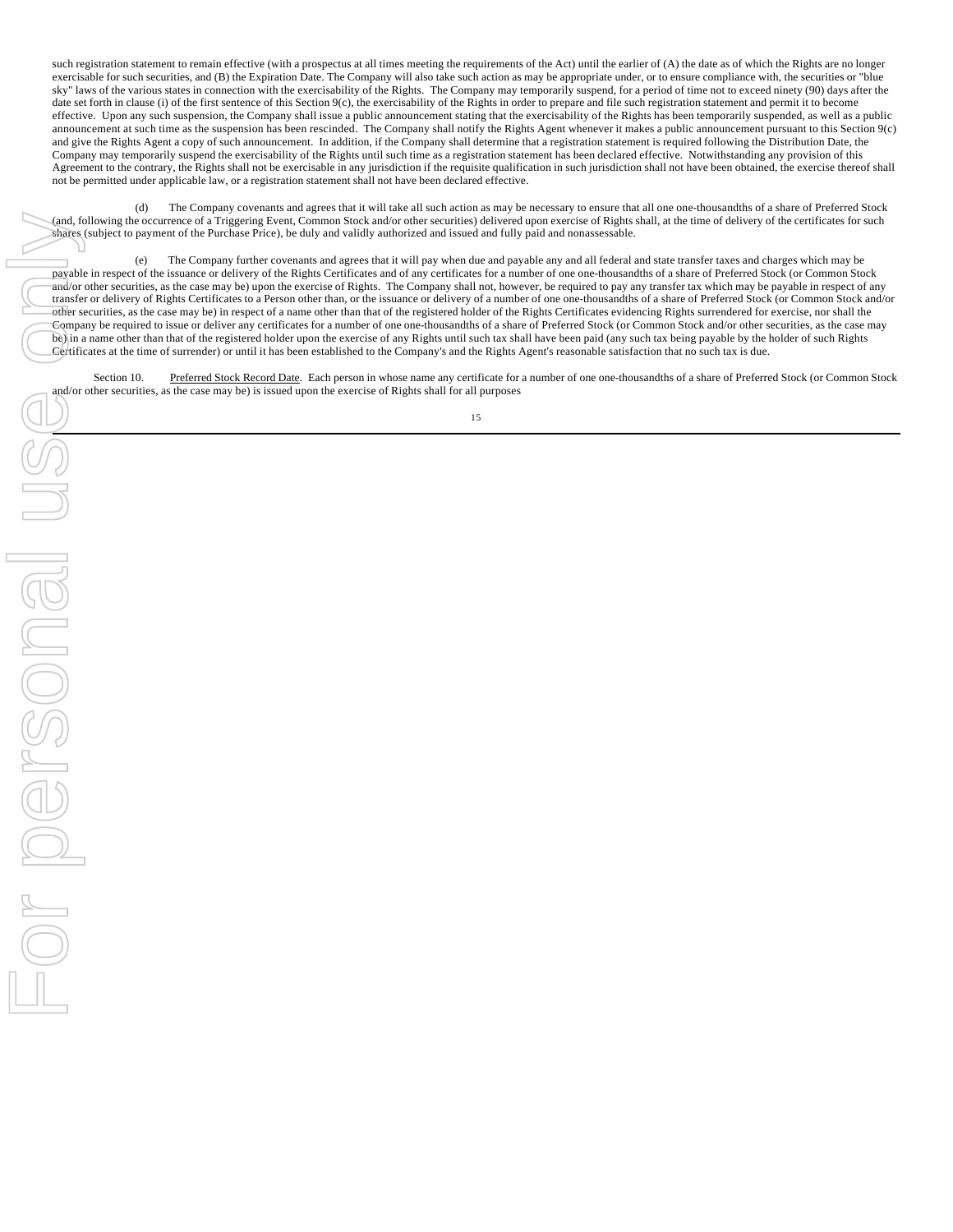be deemed to have become the holder of record of such fractional shares of Preferred Stock (or Common Stock and/or other securities, as the case may be) represented thereby on, and such certificate shall be dated, the date upon which the Rights Certificate evidencing such Rights was duly surrendered and payment of the Purchase Price (and all applicable transfer taxes) was made; provided, however, that if the date of such surrender and payment is a date upon which the Preferred Stock (or Common Stock and/or other securities, as the case may be) transfer books of the Company are closed, such Person shall be deemed to have become the record holder of such shares (fractional or otherwise) on, and such certificate shall be dated, the next succeeding Business Day on which the Preferred Stock (or Common Stock and/or other securities, as the case may be) transfer books of the Company are open. Prior to the exercise of the Rights evidenced thereby, the holder of a Rights Certificate shall not be entitled to any rights of a stockholder of the Company with respect to shares for which the Rights shall be exercisable, including the right to vote, to receive dividends or other distributions or to exercise any preemptive rights, and shall not be entitled to receive any notice of any proceedings of the Company, except as provided herein.

Section 11. Adjustment of Purchase Price, Number and Kind of Shares or Number of Rights. The Purchase Price, the number and kind of shares covered by each Right and the number of Rights outstanding are subject to adjustment from time to time as provided in this Section 11.

(a) (i) In the event the Company shall at any time after the date of this Agreement (A) declare a dividend on the Preferred Stock payable in shares of Preferred Stock, (B) subdivide or split the outstanding shares of Preferred Stock, (C) combine or consolidate the outstanding shares of Preferred Stock into a smaller number of shares, through a reverse stock split or otherwise, or (D) issue any shares of its capital stock in a reclassification of the Preferred Stock (including any such reclassification in connection with a consolidation or merger in which the Company is the continuing or surviving corporation), except as otherwise provided in this Section 11(a) and Section 7 (e) hereof, the Purchase Price in effect at the time of the record date for such dividend or of the effective date of such subdivision, split, combination, consolidation or reclassification, and the number and kind of shares of Preferred Stock or capital stock, as the case may be, issuable on such date, shall be proportionately adjusted so that the holder of any Right exercised after such time shall be entitled to receive, upon payment of the Purchase Price then in effect, the aggregate number and kind of shares of Preferred Stock or capital stock, as the case may be, which, if such Right had been exercised immediately prior to such date and at a time when the Preferred Stock transfer books of the Company were open, such holder would have owned upon such exercise and been entitled to receive by virtue of such dividend, subdivision, split, combination, consolidation or reclassification. If an event occurs which would require an adjustment under both this Section 11(a)(i) and Section 11(a)(ii) hereof, the adjustment provided for in this Section 11(a)(i) shall be in addition to, and shall be made prior to, any adjustment required pursuant to Section 11(a)(ii) hereof.

(ii) Subject to Section 24 hereof, in the event any Person shall, at any time after the Rights Dividend Declaration Date, become an Acquiring Person, unless the event causing such Person to become an Acquiring Person is a transaction set forth in Section 13(a) hereof, then, promptly following the later of the occurrence of such event and the Record Date, (A) each holder of a Class A Right (except as provided below and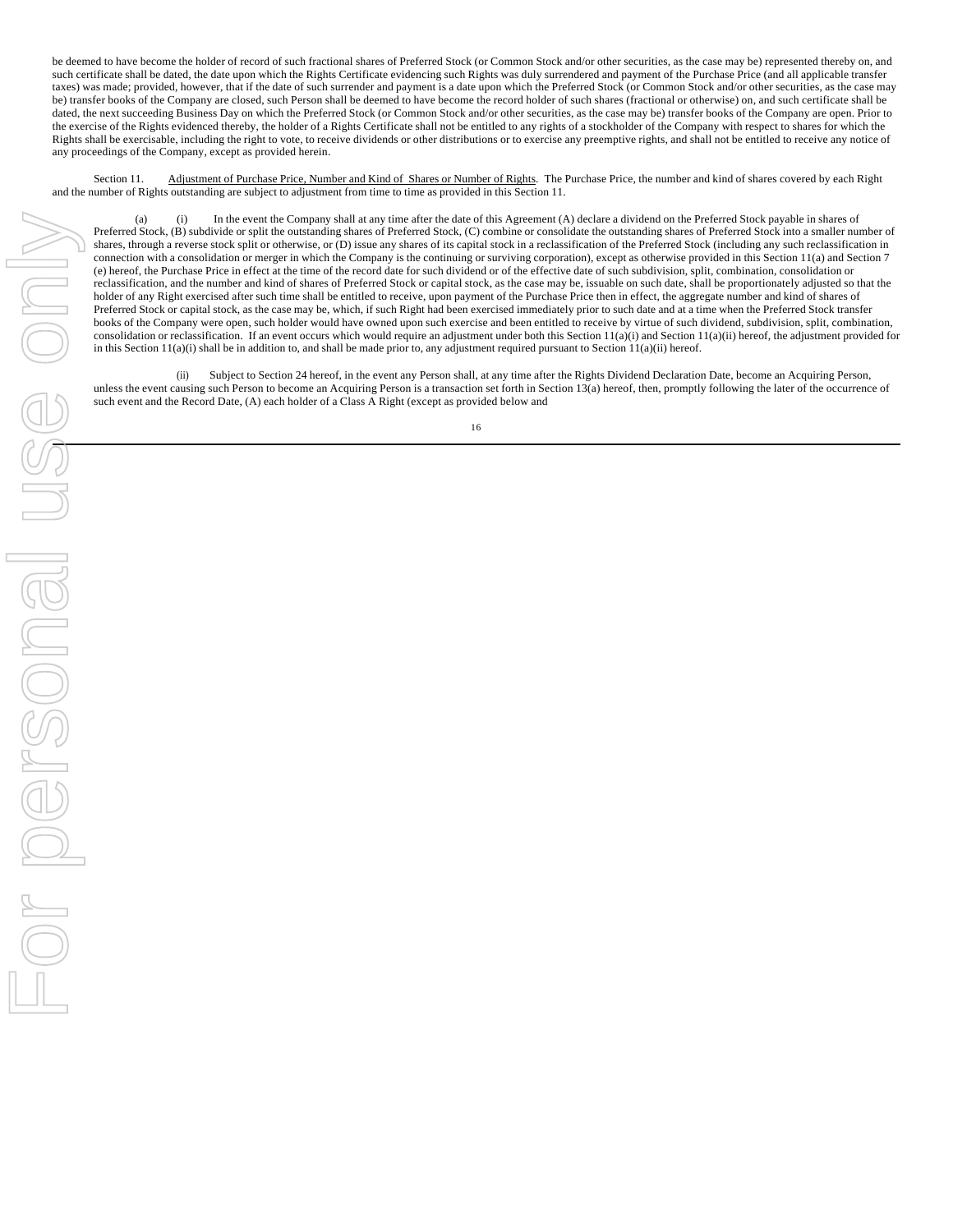in Section  $7(e)$  hereof) shall thereafter have the right to receive, upon exercise thereof at the then current Purchase Price in accordance with the terms of this Agreement, in lieu of a number of one one-thousandths of a share of Preferred Stock, such number of shares of Class A Common Stock of the Company as shall equal the result obtained by (x) multiplying the then current Purchase Price by the then number of one one-thousandths of a share of Preferred Stock for which a Right was exercisable immediately prior to the first occurrence of a Section 11(a)(ii) Event, and (y) dividing that product (which, following such first occurrence, shall thereafter be referred to as the "Purchase Price" for each such Class A Right and for all purposes of this Agreement) by 50% of the Current Market Price (determined pursuant to Section 11(d) hereof) per share of Class A Common Stock on the date of such first occurrence (such number of shares, the "Class A Adjustment Shares") and (B) each holder of a Class B Right (except as provided below and in Section 7(e) hereof) shall thereafter have the right to receive, upon exercise thereof at the then current Purchase Price in accordance with the terms of this Agreement, in lieu of a number of one one-thousandths of a share of Preferred Stock, such number of shares of Class B Common Stock of the Company as shall equal the result obtained by (x) multiplying the then current Purchase Price by the then number of one one-thousandths of a share of Preferred Stock for which a Right was exercisable immediately prior to the first occurrence of a Section 11(a)(ii) Event, and (y) dividing that product (which, following such first occurrence, shall thereafter be referred to as the "Purchase Price" for each such Class B Right and for all purposes of this Agreement) by 50% of the Current Market Price (determined pursuant to Section 11(d) hereof) per share of Class B Common Stock on the date of such first occurrence (such number of shares, the "Class B Adjustment Shares" and, together with the Class A Adjustment Shares, the "Adjustment Shares"). The Company shall give the Rights Agent written notice of the identity of any such Acquiring Person, Associate or Affiliate, or the nominee of any of the foregoing, and the Rights Agent may rely on such notice in carrying out is duties under this Agreement and shall be deemed not to have any knowledge of the identity of any such Acquiring Person, Associate or Affiliate, or the nominee of any of the foregoing, unless and until it shall have received such notice.

(iii) In the event that the number of treasury shares and shares of Common Stock which is authorized by the Company's Amended and Restated Certificate of Incorporation, as amended, but not outstanding or reserved for issuance for purposes other than upon exercise of the Rights, is not sufficient to permit the exercise in full of the Rights in accordance with the foregoing subparagraph (ii) of this Section 11(a), the Company shall (A) determine the value of the Adjustment Shares issuable upon the exercise of a Class A Right or Class B Right (the "Current Value"), and (B) with respect to each Right (subject to Section 7(e) hereof), make adequate provision, to the extent not prohibited by the Company's Amended and Restated Certificate of Incorporation, as amended, to substitute for the Adjustment Shares, upon the exercise of a Right and payment of the applicable Purchase Price, (1) cash, (2) a reduction in the Purchase Price, (3) Common Stock or other equity securities of the Company (including shares, or units of shares, of preferred stock, such as the Preferred Stock, which the Board has deemed to have essentially the same value or economic rights as shares of Common Stock (such shares of preferred stock being referred to as "Common Stock Equivalents")), (4) debt securities of the Company, (5) other assets, or (6) any combination of the foregoing,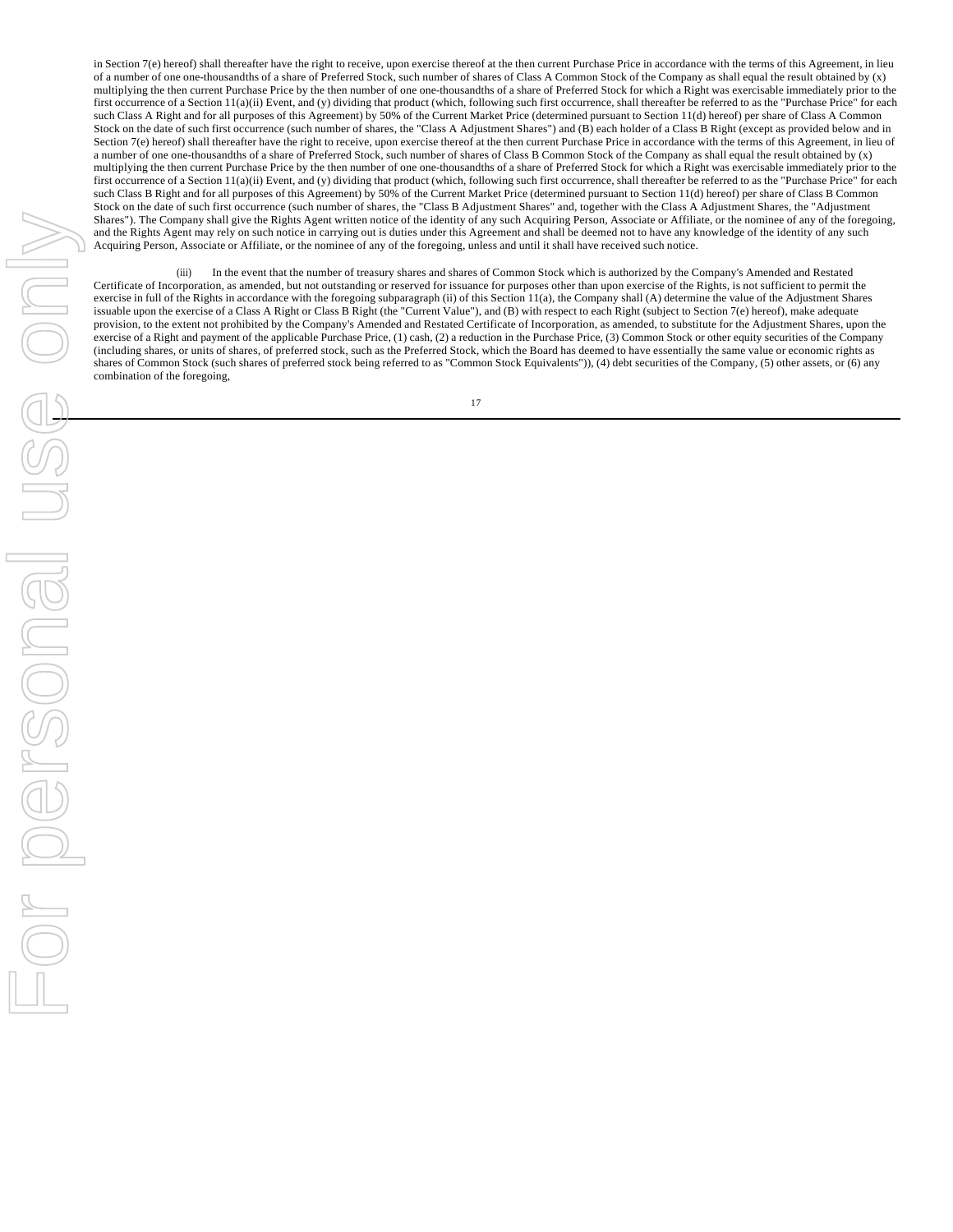having an aggregate value equal to the Current Value (less the amount of any reduction in the Purchase Price), where such aggregate value has been determined by the Board based upon the advice of a nationally recognized investment banking firm selected by the Board; provided, however, that if the Company shall not have made adequate provision to deliver value pursuant to clause (B) above within thirty (30) days following the later of (x) the first occurrence of a Section 11(a)(ii) Event and (y) the date on which the Company's right of redemption pursuant to Section 23(a) expires (the later of (x) and (y) being referred to herein as the "Section 11(a)(ii) Trigger Date"), then the Company shall be obligated to deliver, upon the surrender for exercise of a Right and without requiring payment of the Purchase Price, shares of Class A Common Stock or Class B Common Stock, as the case may be, (to the extent available) and then, if necessary, cash, which shares and/or cash have an aggregate value equal to the Spread. For purposes of the preceding sentence, the term "Spread" shall mean the excess of (i) the Current Value over (ii) the Purchase Price. If the Board determines in good faith that it is likely that sufficient additional shares of Common Stock could be authorized for issuance upon exercise in full of the Rights, the thirty (30) day period set forth above may be extended to the extent necessary, but not more than ninety (90) days after the Section 11(a)(ii) Trigger Date, in order that the Company may seek stockholder approval for the authorization of such additional shares (such thirty (30) day period, as it may be extended, is herein called the "Substitution Period"). To the extent that the Company determines that action should be taken pursuant to the first and/or third sentences of this Section 11(a)(iii), the Company (1) shall provide, subject to Section 7(e) hereof and to the extent not prohibited by the Company's Amended and Restated Certificate of Incorporation, as amended, that such action shall apply uniformly to all outstanding Rights, and (2) may suspend the exercisability of the Rights until the expiration of the Substitution Period in order to seek such stockholder approval for such authorization of additional shares and/or to decide the appropriate form of distribution to be made pursuant to such first sentence and to determine the value thereof. In the event of any such suspension, the Company shall issue a public announcement stating that the exercisability of the Rights has been temporarily suspended, as well as a public announcement at such time as the suspension is no longer in effect. The Company shall notify the Rights Agent whenever it makes a public announcement pursuant to this Section 11(a)(iii) and give the Rights Agent a copy of such announcement. For purposes of this Section 11(a)(iii), the value of each Adjustment Share shall be the Current Market Price per share of the Class A Common Stock or Class B Common Stock, as the case may be, on the Section 11(a)(ii) Trigger Date and the per share or per unit value of any Common Stock Equivalent shall be deemed to equal the Current Market Price per share of the Class A Common Stock or Class B Common Stock, as the case may be, on such date.

(b) In case the Company shall fix a record date for the issuance of rights, options or warrants to all holders of shares of Preferred Stock entitling them to subscribe for or purchase (for a period expiring within forty-five (45) calendar days after such record date) shares of Preferred Stock (or shares having the same rights, privileges and preferences as the shares of Preferred Stock ("Equivalent Preferred Stock")) or securities convertible into Preferred Stock or Equivalent Preferred Stock at a price per share of Preferred Stock or per share of Equivalent Preferred Stock (or having a conversion price per share, if a security convertible into Preferred Stock or Equivalent Preferred Stock) less than the Current Market Price (as determined pursuant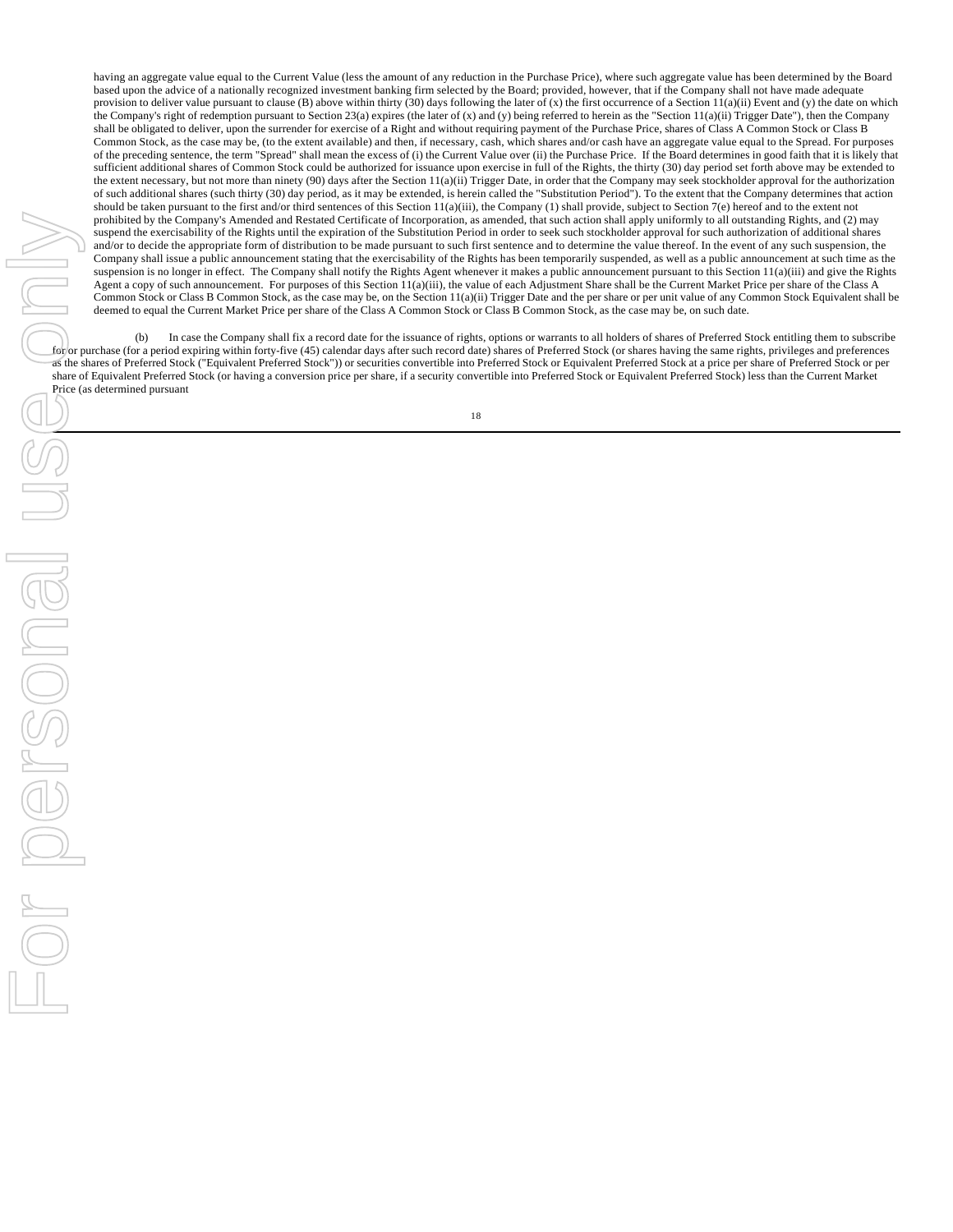to Section 11(d) hereof) per share of Preferred Stock on such record date, the Purchase Price to be in effect after such record date shall be determined by multiplying the Purchase Price in effect immediately prior to such record date by a fraction, the numerator of which shall be the number of shares of Preferred Stock outstanding on such record date, plus the number of shares of Preferred Stock which the aggregate offering price of the total number of shares of Preferred Stock and/or Equivalent Preferred Stock so to be offered (and/or the aggregate initial conversion price of the convertible securities so to be offered) would purchase at such Current Market Price, and the denominator of which shall be the number of shares of Preferred Stock outstanding on such record date, plus the number of additional shares of Preferred Stock and/or Equivalent Preferred Stock to be offered for subscription or purchase (or into which the convertible securities so to be offered are initially convertible). In case such subscription price may be paid by delivery of consideration, part or all of which may be in a form other than cash, the value of such consideration shall be as determined in good faith by the Board, whose determination shall be described in a statement filed with the Rights Agent and shall be binding on the Rights Agent and the holders of the Rights. Shares of Preferred Stock owned by or held for the account of the Company shall not be deemed outstanding for the purpose of any such computation. Such adjustment shall be made successively whenever such a record date is fixed, and in the event that such rights or warrants are not so issued, the Purchase Price shall be adjusted to be the Purchase Price which would then be in effect if such record date had not been fixed.

(c) In case the Company shall fix a record date for a distribution to all holders of shares of Preferred Stock (including any such distribution made in connection with a consolidation or merger in which the Company is the continuing or surviving corporation), of cash (other than a regular quarterly cash dividend out of the earnings or retained earnings of the Company), assets (other than a dividend payable in Preferred Stock, but including any dividend payable in stock other than Preferred Stock) or evidences of indebtedness, or of subscription rights or warrants (excluding those referred to in Section 11(b) hereof), the Purchase Price to be in effect after such record date shall be determined by multiplying the Purchase Price in effect immediately prior to such record date by a fraction, the numerator of which shall be the Current Market Price (as determined pursuant to Section 11(d) hereof) per share of Preferred Stock on such record date, less the fair market value (as determined in good faith by the Board, whose determination shall be described in a statement filed with the Rights Agent) of the portion of the cash, assets or evidences of indebtedness so to be distributed or of such subscription rights or warrants applicable to a share of Preferred Stock, and the denominator of which shall be such Current Market Price (as determined pursuant to Section 11(d) hereof) per share of Preferred Stock. Such adjustments shall be made successively whenever such a record date is fixed, and in the event that such distribution is not so made, the Purchase Price shall be adjusted to be the Purchase Price which would have been in effect if such record date had not been fixed.

(d) (i) The Current Market Price per share of Class A Common Stock or Class B Common Stock, as the case may be, on any date shall be deemed to be (1) for the purpose of any computation hereunder, other than computations made pursuant to Section 11(a)(iii) hereof, the average of the daily closing prices per share of such Common Stock for the thirty (30) consecutive Trading Days immediately prior to such date (calculated according to class), and (2) for purposes of computations made pursuant to Section 11(a)(iii) hereof, the average of the daily closing prices per share of such Common Stock for the ten (10) consecutive Trading Days immediately following such date (calculated according to class); provided,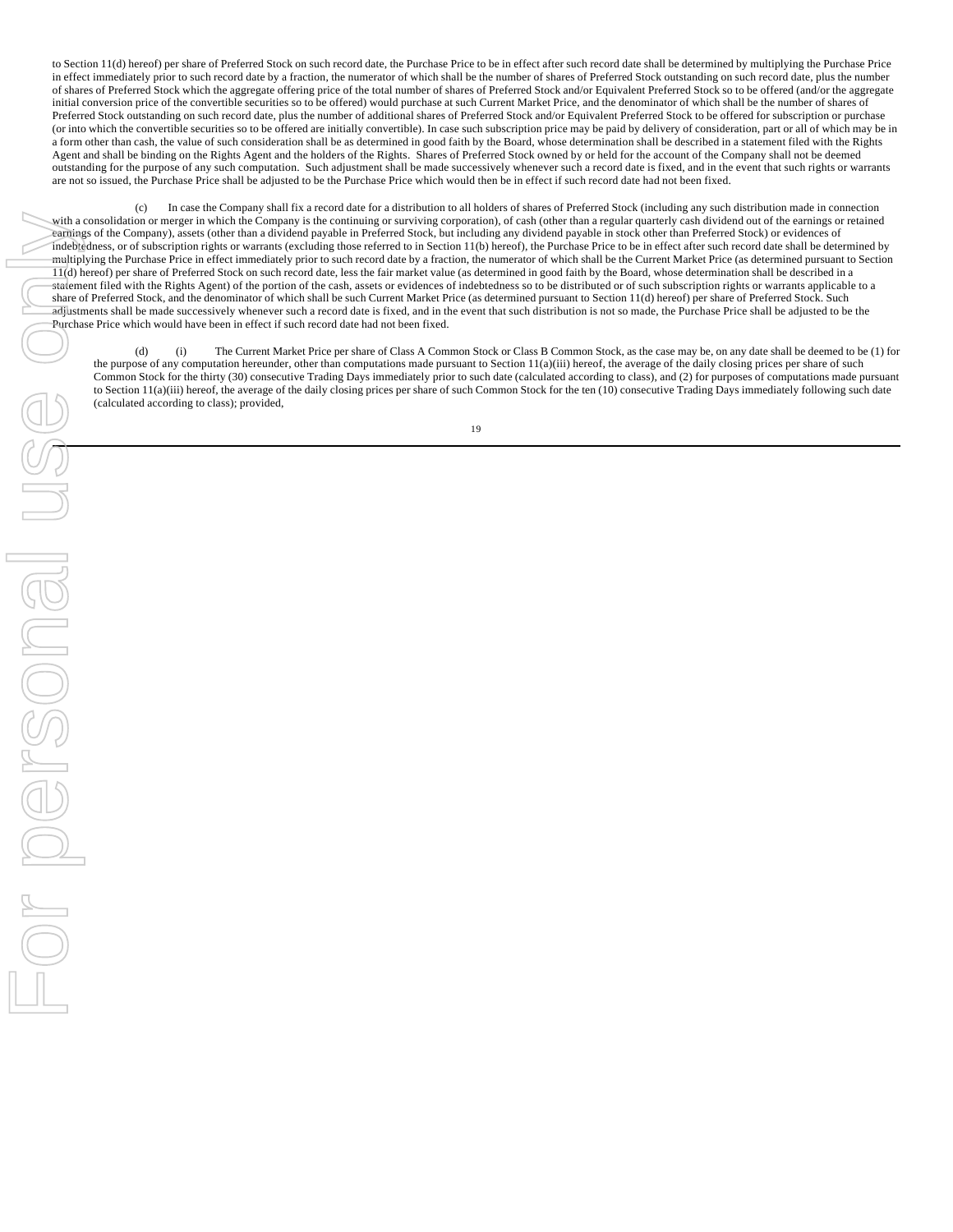however, that in the event that the Current Market Price per share of the Common Stock is determined during a period following the announcement by the issuer of such Common Stock of (A) a dividend or distribution on such Common Stock payable in shares of such Common Stock or securities convertible into shares of such Common Stock (other than the Rights), or (B) any subdivision, combination, consolidation, reverse stock split or reclassification of such Common Stock, and the ex-dividend date for such dividend or distribution, or the record date for such subdivision, combination, consolidation, reverse stock split or reclassification shall not have occurred prior to the commencement of the requisite thirty (30) Trading Day or ten (10) Trading Day period, as set forth above, then, and in each such case, the Current Market Price shall be properly adjusted to take into account ex-dividend trading. The closing price for each day shall be the last sale price, regular way, or, in case no such sale takes place on such day, the average of the closing bid and asked prices, regular way, in either case as reported in the principal consolidated transaction reporting system with respect to securities listed or admitted to trading on the NASDAQ Global Select Market or, if the shares of Common Stock are not listed or admitted to trading on the NASDAQ Global Select Market, as reported in the principal consolidated transaction reporting system with respect to securities listed on the principal national securities exchange on which the shares of Common Stock are listed or admitted to trading or, if the shares of Common Stock are not listed or admitted to trading on any national securities exchange, the last quoted price or, if not so quoted, the average of the high bid and low asked prices in the over-the-counter market, as reported by the National Association of Securities Dealers Automated Quotations System ("NASDAQ") or such other system then in use, or, if on any such date the shares of Common Stock are not quoted by any such organization, the average of the closing bid and asked prices as furnished by a professional market maker making a market in the Common Stock selected by the Board. If on any such date no market maker is making a market in the Common Stock, the fair value of such shares on such date as determined in good faith by the Board shall be used. The term "Trading Day" shall mean a day on which the NASDAQ Global Select Market or any other principal national securities exchange on which the shares of Class A Common Stock or Class B Common Stock are listed or admitted to trading is open for the transaction of business or, if the shares of Common Stock are not listed or admitted to trading on such market or any national securities exchange, a Business Day. If the Common Stock is not publicly held or not so listed or traded, the Current Market Price per share shall mean the fair value per share as determined in good faith by the Board, whose determination shall be described in a statement filed with the Rights Agent and shall be conclusive for all purposes.

(ii) For the purpose of any computation hereunder, the Current Market Price per share of Preferred Stock shall be determined in the same manner as set forth above for the Common Stock in clause (i) of this Section 11(d) (other than the last sentence thereof). If the Current Market Price per share of Preferred Stock cannot be determined in the manner provided above or if the Preferred Stock is not publicly held or listed or traded in a manner described in clause (i) of this Section 11(d), the Current Market Price per share of Preferred Stock shall be conclusively deemed to be an amount equal to 1,000 (as such number may be appropriately adjusted for such events as stock splits, stock dividends and recapitalizations with respect to the Class B Common Stock occurring after the date of this Agreement) multiplied by the Current Market Price per share of the Class B Common Stock. If neither the Class B Common Stock nor the Preferred Stock is publicly held or so listed or traded, Current Market Price per share of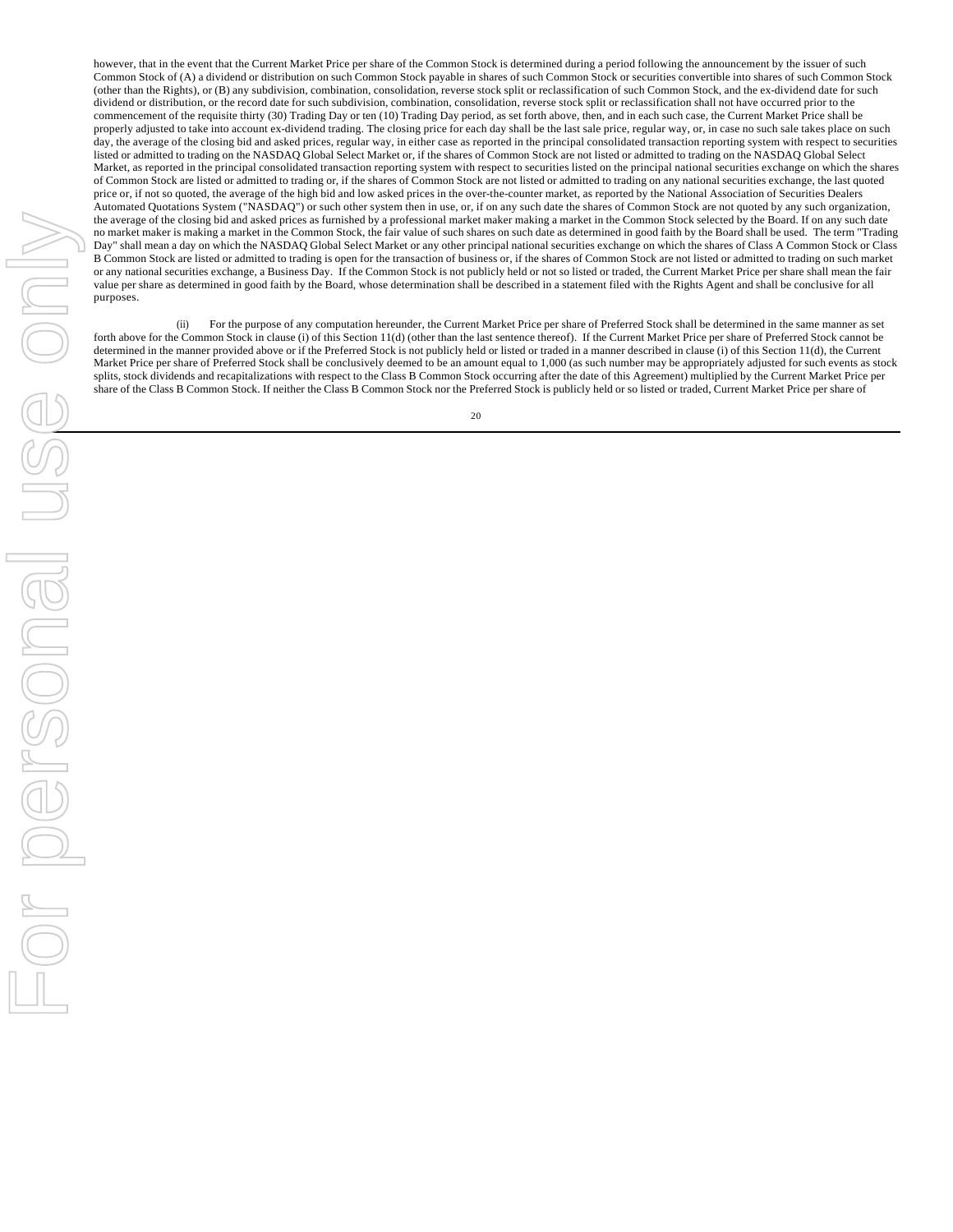the Preferred Stock shall mean the fair value per share as determined in good faith by the Board, whose determination shall be described in a statement filed with the Rights Agent and shall be conclusive for all purposes.

(e) Anything herein to the contrary notwithstanding, no adjustment in the Purchase Price shall be required unless such adjustment would require an increase or decrease of at least one percent (1%) in the Purchase Price; provided, however, that any adjustments which by reason of this Section 11(e) are not required to be made shall be carried forward and taken into account in any subsequent adjustment. All calculations under this Section 11 shall be made to the nearest cent or to the nearest ten-thousandth of a share of Common Stock or other share or one-millionth of a share of Preferred Stock, as the case may be. Notwithstanding the first sentence of this Section 11(e), any adjustment required by this Section 11 shall be made no later than the earlier of (i) three (3) years from the date of the transaction which mandates such adjustment, or (ii) the Expiration Date.

(f) If as a result of an adjustment made pursuant to Section  $11(a)(ii)$  or Section  $13(a)$  hereof, the holder of any Right thereafter exercised shall become entitled to receive any shares of capital stock other than Preferred Stock, thereafter the number of such other shares so receivable upon exercise of any Right and the Purchase Price thereof shall be subject to adjustment from time to time in a manner and on terms as nearly equivalent as practicable to the provisions with respect to the Preferred Stock contained in Sections 11(a), (b), (c), (e), (g), (h), (i), (j), (k) and (m), and the provisions of Sections 7, 9, 10, 13 and 14 hereof with respect to the Preferred Stock shall apply on like terms to any such other shares.

(g) All Rights originally issued by the Company subsequent to any adjustment made to the Purchase Price hereunder shall evidence the right to purchase, at the adjusted Purchase Price, the number of one one-thousandths of a share of Preferred Stock purchasable from time to time hereunder upon exercise of the Rights, all subject to further adjustment as provided herein.

(h) Unless the Company shall have exercised its election as provided in Section 11(i), upon each adjustment of the Purchase Price as a result of the calculations made in Sections 11(b) and (c), each Right outstanding immediately prior to the making of such adjustment shall thereafter evidence the right to purchase, at the adjusted Purchase Price, that number of one one-thousandths of a share of Preferred Stock (calculated to the nearest one-millionth) obtained by (i) multiplying (x) the number of one one-thousandths of a share covered by a Right immediately prior to this adjustment, by (y) the Purchase Price in effect immediately prior to such adjustment of the Purchase Price, and (ii) dividing the product so obtained by the Purchase Price in effect immediately after such adjustment of the Purchase Price.

(i) The Company may elect on or after the date of any adjustment of the Purchase Price to adjust the number of Rights, in lieu of any adjustment in the number of one one-thousandths of a share of Preferred Stock purchasable upon the exercise of a Right. Each of the Rights outstanding after the adjustment in the number of Rights shall be exercisable for the number of one one-thousandths of a share of Preferred Stock for which a Right was exercisable immediately prior to such adjustment. Each Right held of record prior to such adjustment of the number of Rights shall become that number of Rights (calculated to the nearest one-ten-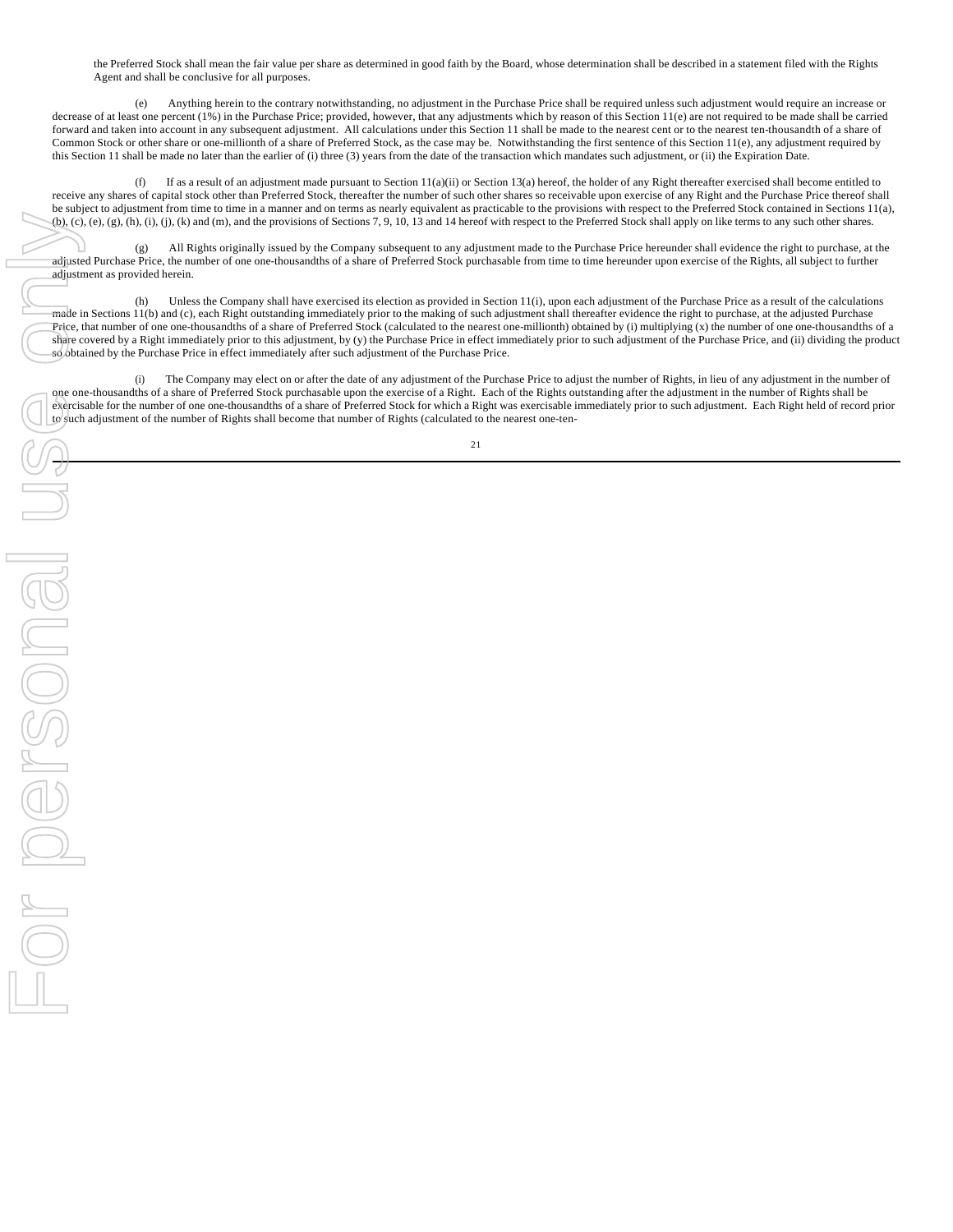thousandth) obtained by dividing the Purchase Price in effect immediately prior to adjustment of the Purchase Price by the Purchase Price in effect immediately after adjustment of the Purchase Price. The Company shall make a public announcement (with prompt written notice thereof to the Rights Agent) of its election to adjust the number of Rights, indicating the record date for the adjustment, and, if known at the time, the amount of the adjustment to be made. This record date may be the date on which the Purchase Price is adjusted or any day thereafter, but, if the Rights Certificates have been issued, shall be at least ten (10) days later than the date of the public announcement. If Rights Certificates have been issued, upon each adjustment of the number of Rights pursuant to this Section 11(i), the Company shall, as promptly as practicable, cause to be distributed to holders of record of Rights Certificates on such record date Rights Certificates evidencing, subject to Section 14 hereof, the additional Rights to which such holders shall be entitled as a result of such adjustment, or, at the option of the Company, shall cause to be distributed to such holders of record in substitution and replacement for the Rights Certificates held by such holders prior to the date of adjustment, and upon surrender thereof, if required by the Company, new Rights Certificates evidencing all the Rights to which such holders shall be entitled after such adjustment. Rights Certificates to be so distributed shall be issued, executed and countersigned in the manner provided for herein (and may bear, at the option of the Company, the adjusted Purchase Price) and shall be registered in the names of the holders of record of Rights Certificates on the record date specified in the public announcement.

Irrespective of any adjustment or change in the Purchase Price or the number of one one-thousandths of a share of Preferred Stock issuable upon the exercise of the Rights, the Rights Certificates theretofore and thereafter issued may continue to express the Purchase Price per one one-thousandth of a share and the number of one onethousandth of a share which were expressed in the initial Rights Certificates issued hereunder.

(k) Before taking any action that would cause an adjustment reducing the Purchase Price below the then stated value, if any, of the number of one onethousandths of a share of Preferred Stock issuable upon exercise of the Rights, the Company shall take any corporate action which may, in the opinion of its counsel, be necessary in order that the Company may validly and legally issue fully paid and nonassessable such number of one one-thousandths of a share of Preferred Stock at such adjusted Purchase Price.

(l) In any case in which this Section 11 shall require that an adjustment in the Purchase Price be made effective as of a record date for a specified event, the Company may elect to defer (with prompt written notice thereof to the Rights Agent) until the occurrence of such event the issuance to the holder of any Right exercised after such record date the number of one one-thousandths of a share of Preferred Stock and other capital stock or securities of the Company, if any, issuable upon such exercise over and above the number of one one-thousandths of a share of Preferred Stock and other capital stock or securities of the Company, if any, issuable upon such exercise on the basis of the Purchase Price in effect prior to such adjustment; provided, however, that the Company shall deliver to such holder a due bill or other appropriate instrument evidencing such holder's right to receive such additional shares (fractional or otherwise) or securities upon the occurrence of the event requiring such adjustment.

(m) Anything in this Section 11 to the contrary notwithstanding, the Company shall be entitled to make such reductions in the Purchase Price, in addition to those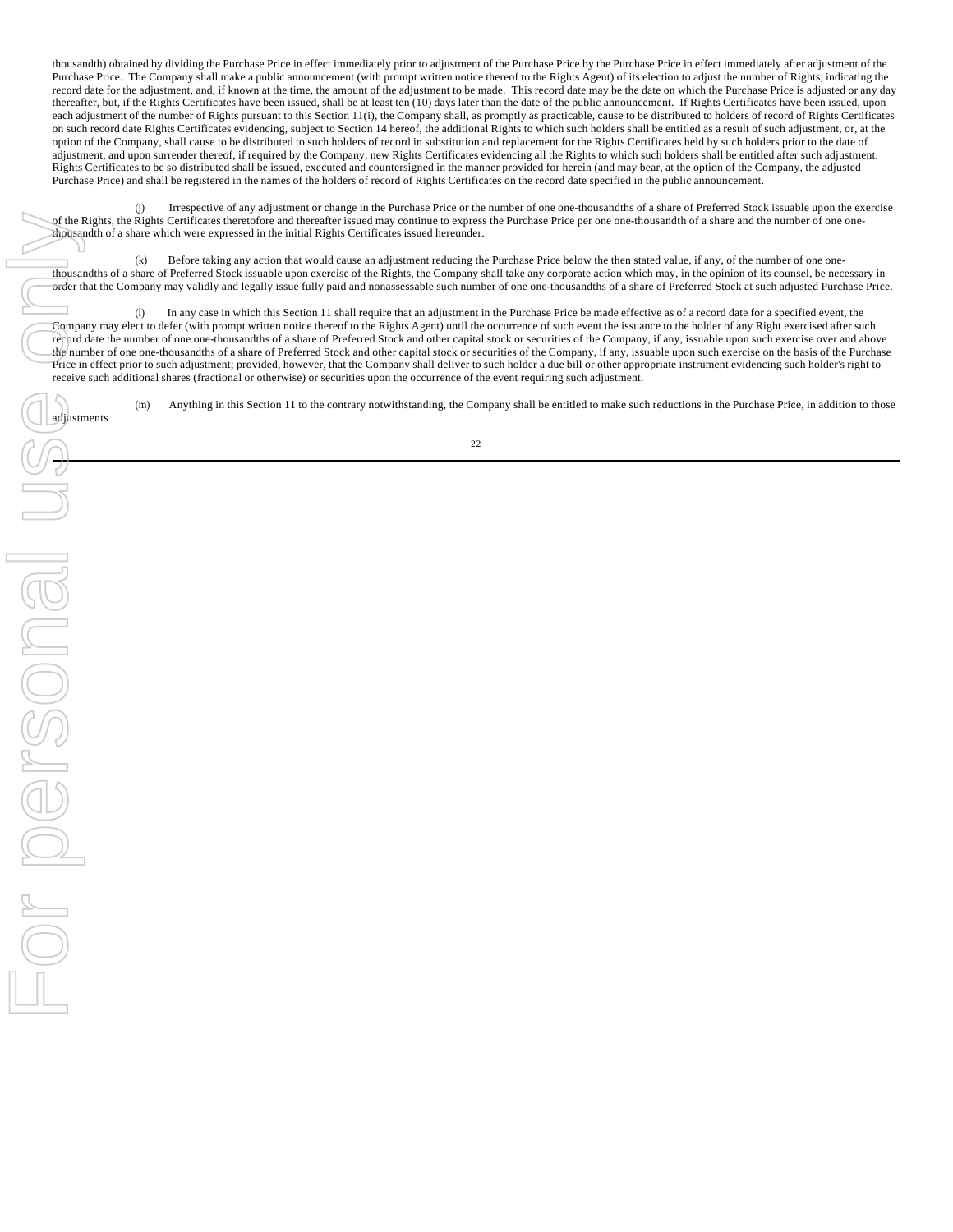expressly required by this Section 11, as and to the extent that in their good faith judgment the Board shall determine to be advisable in order that any (i) consolidation or subdivision of the Preferred Stock, (ii) issuance wholly for cash of any shares of Preferred Stock at less than the Current Market Price, (iii) issuance wholly for cash of shares of Preferred Stock or securities which by their terms are convertible into or exchangeable for shares of Preferred Stock, (iv) stock dividends or (v) issuance of rights, options or warrants referred to in this Section 11, hereafter made by the Company to holders of its Preferred Stock shall not be taxable to such stockholders.

(n) The Company covenants and agrees that it shall not, at any time after the Distribution Date, (i) consolidate with any other Person (other than a Subsidiary of the Company in a transaction which complies with Section 11(o) hereof), (ii) merge with or into any other Person (other than a Subsidiary of the Company in a transaction which complies with Section 11(o) hereof), or (iii) sell or transfer (or permit any Subsidiary to sell or transfer), in one transaction, or a series of related transactions, assets, cash flow or earning power aggregating more than 50% of the assets or earning power of the Company and its Subsidiaries (taken as a whole) to any other Person or Persons (other than the Company and/or any of its Subsidiaries in one or more transactions each of which complies with Section 11(o) hereof), if (x) at the time of or immediately after such consolidation, merger or sale there are any rights, warrants or other instruments or securities outstanding or agreements in effect which would substantially diminish or otherwise eliminate the benefits intended to be afforded by the Rights or (y) prior to, simultaneously with or immediately after such consolidation, merger or sale, the stockholders of the Person who constitutes, or would constitute, the "Principal Party" for purposes of Section 13(a) hereof shall have received a distribution of Rights previously owned by such Person or any of its Affiliates and Associates.

(o) The Company covenants and agrees that, after the Distribution Date, it will not, except as permitted by Section 23, Section 24 or Section 27 hereof, take (or permit any Subsidiary to take) any action if at the time such action is taken it is reasonably foreseeable that such action will diminish substantially or otherwise eliminate the benefits intended to be afforded by the Rights.

(p) Anything in this Agreement to the contrary notwithstanding, in the event that the Company shall at any time after the Rights Dividend Declaration Date and prior to the Distribution Date (i) declare a dividend on the outstanding shares of Common Stock payable in shares of Common Stock, (ii) subdivide the outstanding shares of Common Stock, or (iii) combine the outstanding shares of Common Stock into a smaller number of shares, the number of Rights associated with each share of Common Stock then outstanding, or issued or delivered thereafter but prior to the Distribution Date, shall be proportionately adjusted so that the number of Rights thereafter associated with each share of Common Stock following any such event shall equal the result obtained by multiplying the number of Rights associated with each share of Common Stock immediately prior to such event by a fraction the numerator which shall be the total number of shares of Common Stock outstanding immediately prior to the occurrence of the event and the denominator of which shall be the total number of shares of Common Stock outstanding immediately following the occurrence of such event.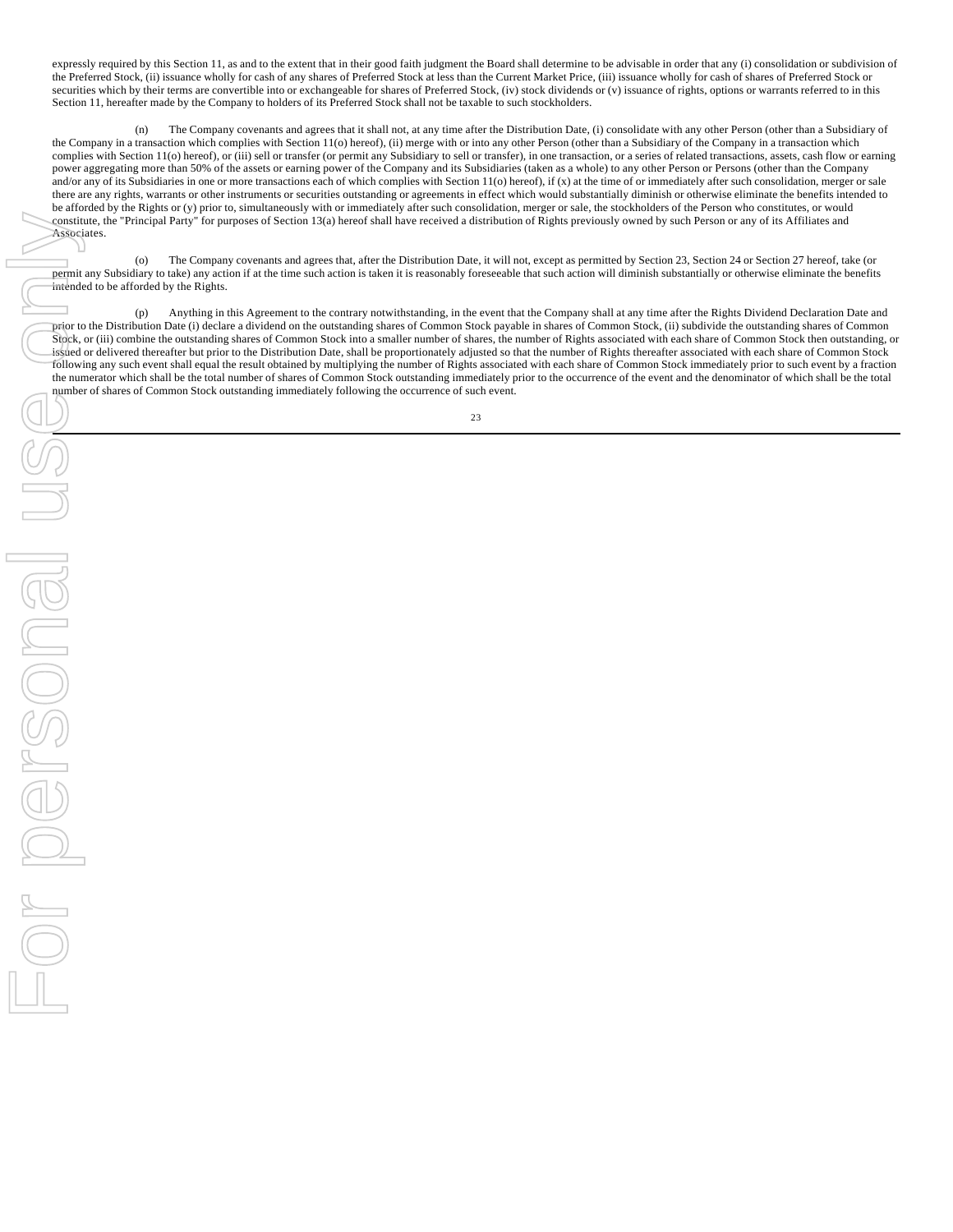Section 12. Certificate of Adjusted Purchase Price or Number of Shares. Whenever an adjustment is made as provided in Section 11 and Section 13 hereof, the Company shall (a) promptly prepare a certificate setting forth such adjustment and a brief statement of the facts accounting for such adjustment, (b) promptly file with the Rights Agent, and with each transfer agent for the Preferred Stock and the Common Stock, a copy of such certificate and (c) if a Distribution Date has occurred, mail a brief summary thereof to each holder of a Rights Certificate (or, if prior to the Distribution Date, to each holder of a certificate representing shares of Common Stock) in accordance with Section 26 hereof. The Rights Agent shall be fully protected in relying on any such certificate and on any adjustment or statement therein contained and shall have no duty or liability with respect to, and shall not be deemed to have knowledge of, any adjustment unless and until it shall have received such a certificate.

### Section 13. Consolidation, Merger or Sale or Transfer of Assets Cash Flow or Earning Power.

(a) In the event that, following the Stock Acquisition Date, directly or indirectly, (x) the Company shall consolidate with, or merge with and into, any other Person, and the Company shall not be the continuing or surviving corporation of such consolidation or merger, (y) any Person shall consolidate with, or merge with or into, the Company, and the Company shall be the continuing or surviving corporation of such consolidation or merger and, in connection with such consolidation or merger, all or part of the outstanding shares of Common Stock shall be changed into or exchanged for stock or other securities of any other Person or of the Company or cash or any other property, or (z) the Company shall sell or otherwise transfer (or one or more of its Subsidiaries shall sell or otherwise transfer), in one transaction or a series of related transactions, assets, cash flow or earning power aggregating more than 50% of the assets, cash flow or earning power of the Company and its Subsidiaries (taken as a whole) to any Person or Persons (other than the Company or any Subsidiary of the Company in one or more transactions each of which complies with Section 11(o) hereof), then, and in each such case, proper provision shall be made so that: (i) each holder of a Right, except as provided in Section 7(e) hereof, shall thereafter have the right to receive, upon the exercise thereof at the then current Purchase Price in accordance with the terms of this Agreement, such number of validly authorized and issued, fully paid, non-assessable and freely tradeable shares of Common Stock of the Principal Party (as such term is hereinafter defined), not subject to any liens, encumbrances, rights of first refusal or other adverse claims, as shall be equal to the result obtained by (1) multiplying the then current Purchase Price by the number of one one-thousandths of a share of Preferred Stock for which a Right is exercisable immediately prior to the first occurrence of a Section 13 Event (or, if a Section 11(a)(ii) Event has occurred prior to the first occurrence of a Section 13 Event, multiplying the number of such one one-thousandths of a share for which a Right was exercisable immediately prior to the first occurrence of a Section 11(a)(ii) Event by the Purchase Price in effect immediately prior to such first occurrence of a Section 11(a)(ii) Event), and (2) dividing that product (which, following the first occurrence of a Section 13 Event, shall be referred to as the "Purchase Price" for each Right and for all purposes of this Agreement) by 50% of the Current Market Price (determined pursuant to Section 11(d)(i) hereof) per share of the Common Stock of such Principal Party on the date of consummation of such Section 13 Event; (ii) such Principal Party shall thereafter be liable for, and shall assume, by virtue of such Section 13 Event, all the obligations and duties of the Company pursuant to this Agreement; (iii) the term "Company" shall thereafter be deemed to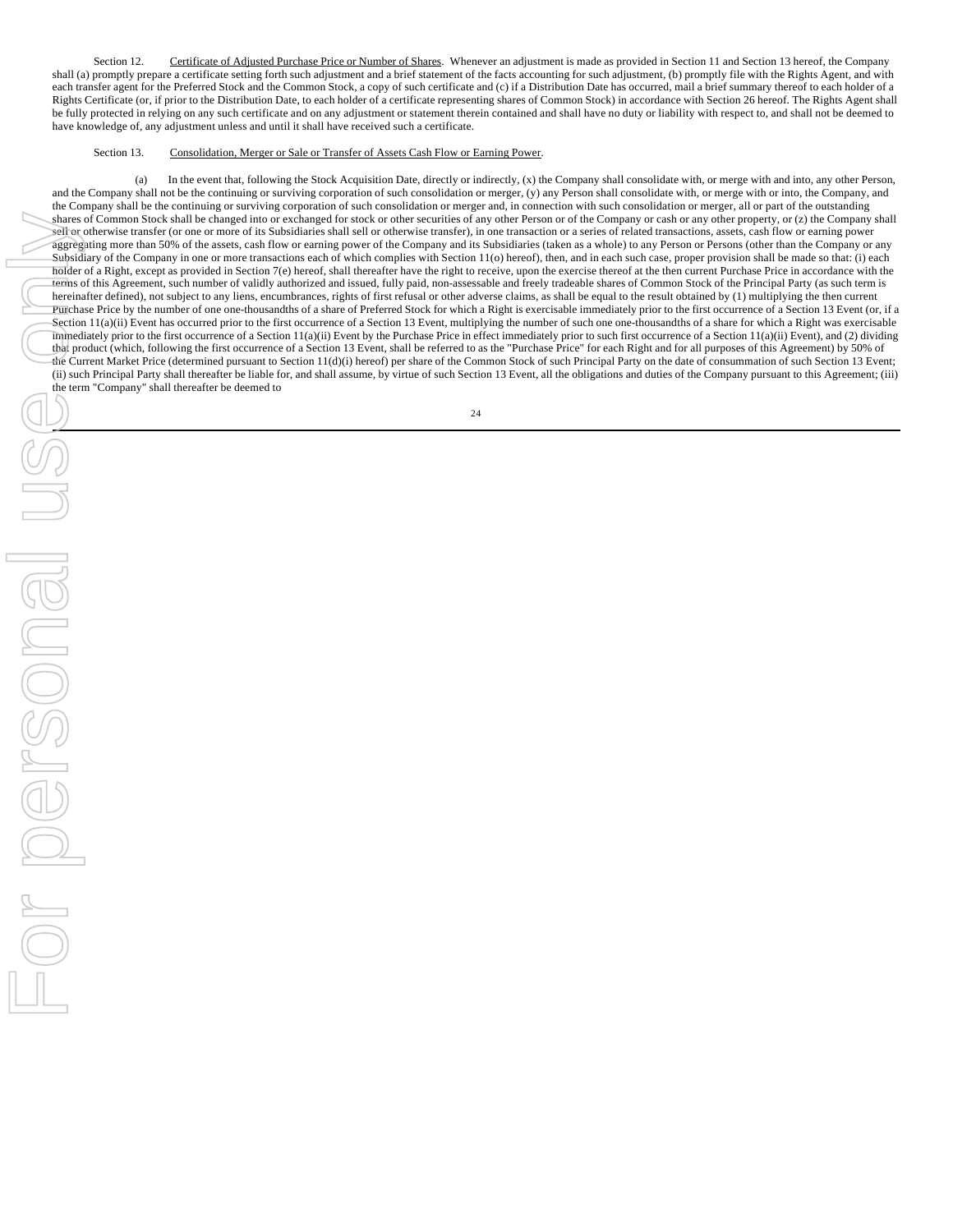refer to such Principal Party, it being specifically intended that the provisions of Section 11 hereof shall apply only to such Principal Party following the first occurrence of a Section 13 Event; (iv) such Principal Party shall take such steps (including the reservation of a sufficient number of shares of its Common Stock) in connection with the consummation of any such transaction as may be necessary to assure that the provisions hereof shall thereafter be applicable, as nearly as reasonably may be, in relation to its shares of Common Stock thereafter deliverable upon the exercise of the Rights; and (v) the provisions of Section 11(a)(ii) hereof shall be of no effect following the first occurrence of any Section 13 Event.

### (b) "Principal Party" shall mean:

(i) in the case of any transaction described in clause (x) or (y) of the first sentence of Section 13(a) hereof, the Person that is the issuer of any securities into which shares of Common Stock of the Company are converted in such merger or consolidation, and if no securities are so issued, the Person that is the other party to such merger or consolidation; and

(ii) in the case of any transaction described in clause (z) of the first sentence of Section 13(a) hereof, the Person that is the party receiving the greatest portion of the assets, cash flow or earning power transferred pursuant to such transaction or transactions; provided, however, that in any such case, (1) if the Common Stock of such Person is not at such time and has not been continuously over the preceding twelve (12) month period registered under Section 12 of the Exchange Act, and such Person is a direct or indirect Subsidiary of another Person the Common Stock of which is and has been so registered, "Principal Party" shall refer to such other Person; and (2) in case such Person is a Subsidiary, directly or indirectly, of more than one Person, the Common Stock of two or more of which are and have been so registered, "Principal Party" shall refer to whichever of such Persons is the issuer of the Common Stock having the greatest aggregate market value.

(c) The Company shall not consummate any such consolidation, merger, sale or transfer unless the Principal Party shall have a sufficient number of authorized shares of its Common Stock which have not been issued or reserved for issuance to permit the exercise in full of the Rights in accordance with this Section 13 and unless prior thereto the Company and such Principal Party shall have executed and delivered to the Rights Agent a supplemental agreement providing for the terms set forth in paragraphs (a) and (b) of this Section 13 and further providing that, as soon as practicable after the date of any consolidation, merger or sale of assets mentioned in paragraph (a) of this Section 13, the Principal Party will:

(i) prepare and file a registration statement under the Act, with respect to the Rights and the securities purchasable upon exercise of the Rights on an appropriate form, and will use its best efforts to cause such registration statement to (A) become effective as soon as practicable after such filing and (B) remain effective (with a prospectus at all times meeting the requirements of the Act) until the Expiration Date;

(ii) take all such other action as may be necessary to enable the Principal Party to issue the securities purchasable upon exercise of the Rights, including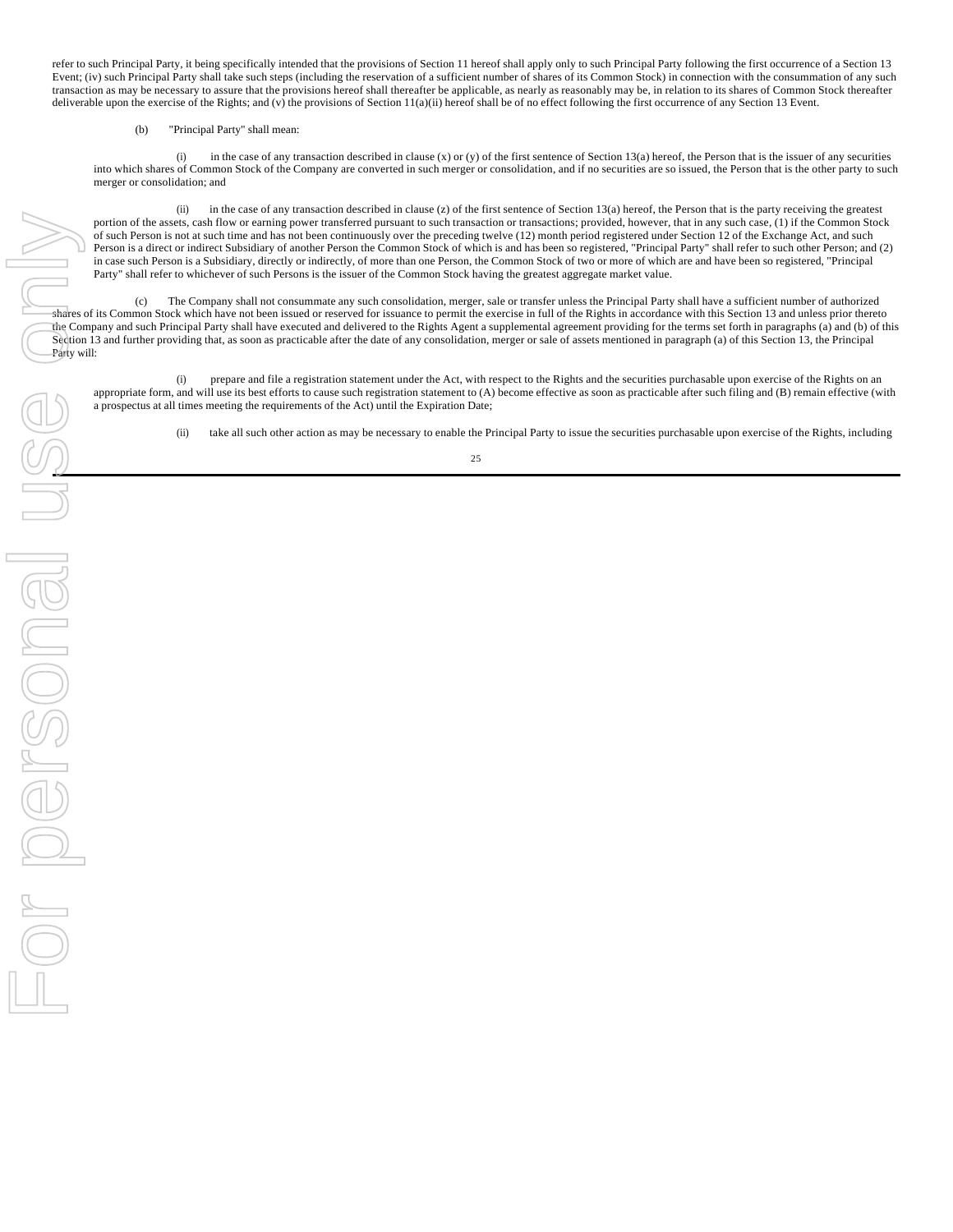the registration or qualification of such securities under all requisite securities laws or "blue sky" laws of jurisdictions of the various states and the listing of such securities on such exchanges and trading markets as may be necessary or appropriate; and

(iii) deliver to holders of the Rights historical financial statements for the Principal Party and each of its Affiliates which comply in all respects with the requirements for registration on Form 10 (or any successor form) under the Exchange Act.

In the event that a Section 13 Event shall occur at any time after the occurrence of a Section 11(a)(ii) Event, the Rights which have not theretofore been exercised shall thereafter become exercisable in the manner described in Section 13(a).

### Section 14. Fractional Rights and Fractional Shares.

(a) The Company shall not be required to issue fractions of Rights, except prior to the Distribution Date as provided in Section 11(p) hereof, or to distribute Rights Certificates which evidence fractional Rights. In lieu of such fractional Rights, the Company shall pay to the registered holders of the Rights Certificates with regard to which such fractional Rights would otherwise be issuable, an amount in cash equal to the same fraction of the current market value of a whole Right. For purposes of this Section 14(a), the current market value of a whole Right shall be the closing price of the Rights for the Trading Day immediately prior to the date on which such fractional Rights would have been otherwise issuable. The closing price of the Rights for any Trading Day shall be the last sale price, regular way, or, in case no such sale takes place on such day, the average of the closing bid and asked prices, regular way, in either case as reported in the principal consolidated transaction reporting system with respect to securities listed or admitted to trading on the NASDAQ Global Select Market or, if the Rights are not listed or admitted to trading on the NASDAQ Global Select Market, as reported in the principal consolidated transaction reporting system with respect to securities listed on the principal national securities exchange on which the Rights are listed or admitted to trading, or if the Rights are not listed or admitted to trading on any national securities exchange, the last quoted price or, if not so quoted, the average of the high bid and low asked prices in the over-the-counter market, as reported by NASDAQ or such other system then in use or, if on any such date the Rights are not quoted by any such organization, the average of the closing bid and asked prices as furnished by a professional market maker making a market in the Rights, selected by the Board. If on any such date no such market maker is making a market in the Rights, the fair value of the Rights on such date as determined in good faith by the Board shall be used.

(b) The Company shall not be required to issue fractions of shares of Preferred Stock (other than fractions which are integral multiples of one one-thousandth of a share of Preferred Stock) upon exercise of the Rights or to distribute certificates which evidence fractional shares of Preferred Stock (other than fractions which are integral multiples of one one-thousandth of a share of Preferred Stock). In lieu of fractional shares of Preferred Stock that are not integral multiples of one one-thousandth of a share of Preferred Stock, the Company may pay to the registered holders of Rights Certificates at the time such Rights are exercised as herein provided an amount in cash equal to the same fraction of the current market value of one one-thousandth of a share of Preferred Stock. For purposes of this Section 14(b), the current market value of one one-thousandth of a share of Preferred Stock shall be one one-thousandth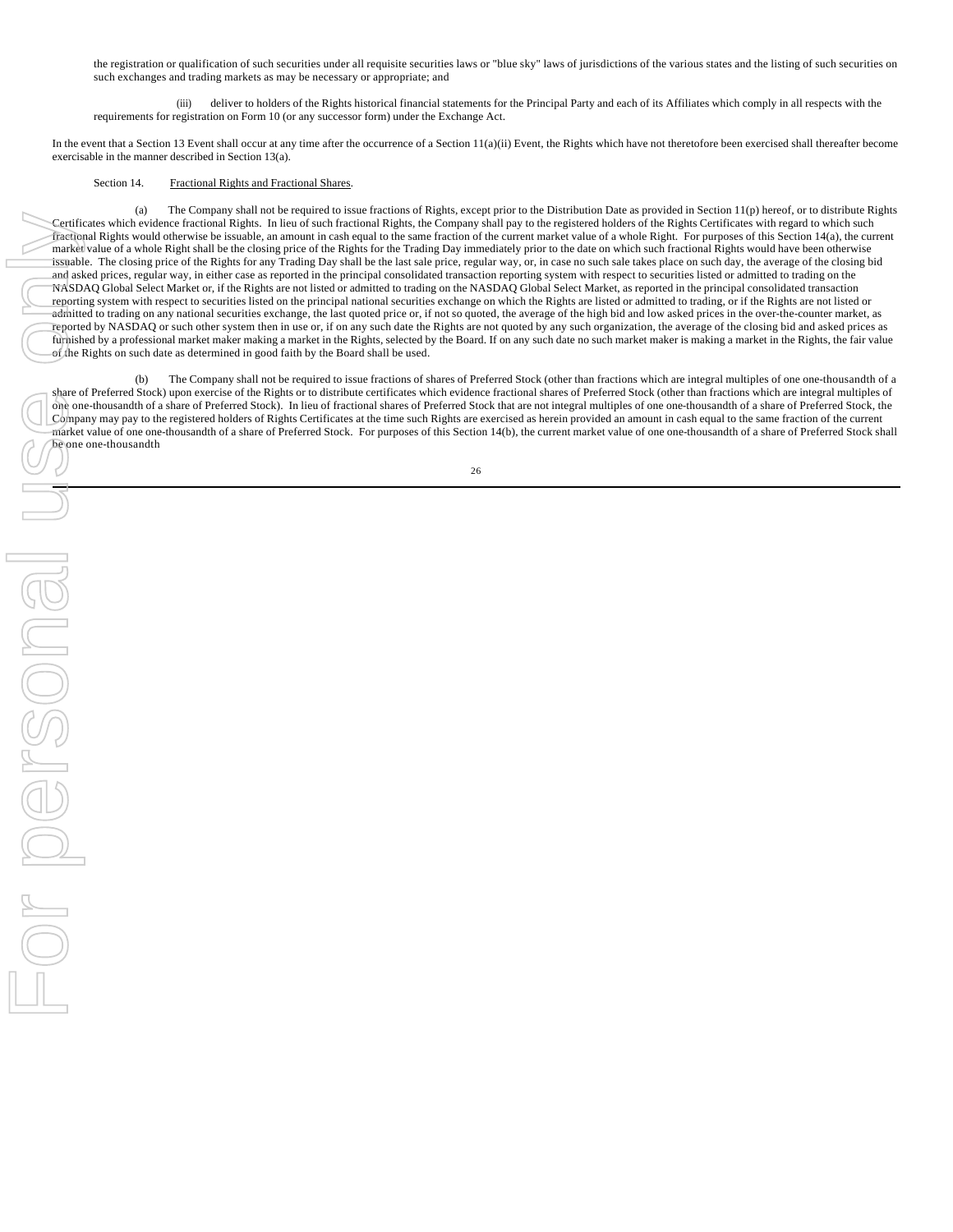of the closing price of a share of Preferred Stock (as determined pursuant to Section 11(d)(ii) hereof) on the Trading Day immediately prior to the date of such exercise.

(c) Following the occurrence of a Triggering Event, the Company shall not be required to issue fractions of shares of Common Stock upon exercise of the Rights or to distribute certificates which evidence fractional shares of Common Stock. In lieu of fractional shares of Common Stock, the Company may pay to the registered holders of Rights Certificates at the time such Rights are exercised as herein provided an amount in cash equal to the same fraction of the current market value of one (1) share of Common Stock. For purposes of this Section 14(c), the current market value of one share of Common Stock shall be the closing price per share of Common Stock (as determined pursuant to Section 11(d)(i) hereof) on the Trading Day immediately prior to the date of such exercise.

(d) The holder of a Right by the acceptance of the Rights expressly waives such holder's right to receive any fractional Rights or any fractional shares upon exercise of a Right, except as permitted by this Section 14.

Section 15. Rights of Action. All rights of action in respect of this Agreement, excepting the rights of action given to the Rights Agent under Section 18 and Section 20, are vested in the respective registered holders of the Rights Certificates (and, prior to the Distribution Date, the registered holders of the Common Stock); and any registered holder of any Rights Certificate (or, prior to the Distribution Date, of the Common Stock), without the consent of the Rights Agent or of the holder of any other Rights Certificate (or, prior to the Distribution Date, of the Common Stock), may, in the holder's own behalf and for the holder's own benefit, enforce, and may institute and maintain any suit, action or proceeding against the Company to enforce, or otherwise act in respect of, the holder's right to exercise the Rights evidenced by such Rights Certificate in the manner provided in such Rights Certificate and in this Agreement. Without limiting the foregoing or any remedies available to the holders of Rights, it is specifically acknowledged that the holders of Rights would not have an adequate remedy at law for any breach of this Agreement and shall be entitled to specific performance of the obligations hereunder and injunctive relief against actual or threatened violations of the obligations hereunder of any Person subject to this Agreement.

Section 16. Agreement of Rights Holders. Every holder of a Right by accepting the same consents and agrees with the Company and the Rights Agent and with every other holder of a Right that:

(a) prior to the Distribution Date, the Rights will be transferable only in connection with the transfer of shares of Common Stock;

(b) after the Distribution Date, the Rights Certificates are transferable only on the registry books of the Rights Agent if surrendered at the principal office or offices of the Rights Agent designated for such purposes, duly endorsed or accompanied by a proper instrument of transfer and with the appropriate forms and certificates fully

(c) subject to Section 6(a) and Section 7(f) hereof, the Company and the Rights Agent may deem and treat the person in whose name a Rights Certificate (or, prior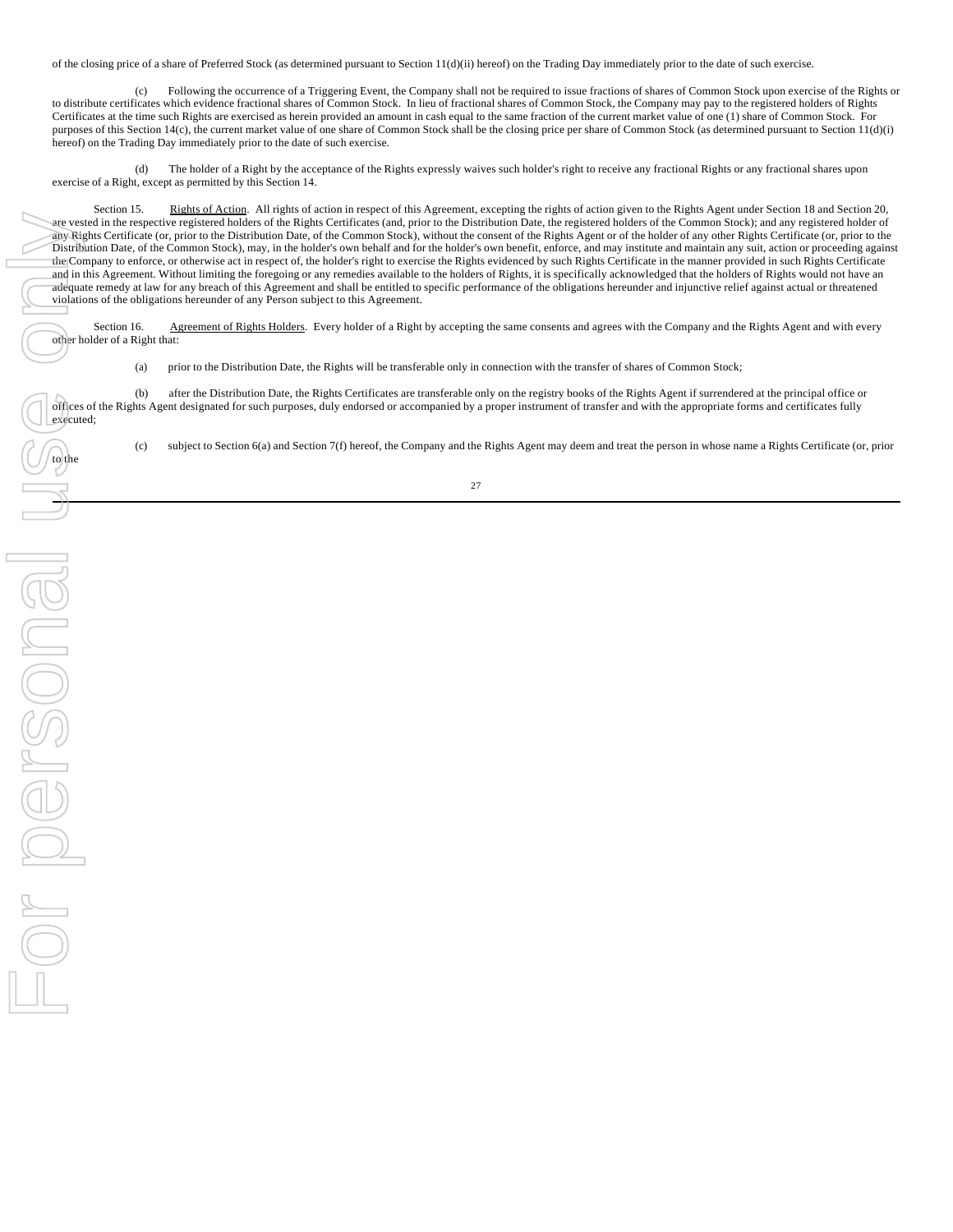Distribution Date, the associated Common Stock certificate (or book entry shares in respect of Common Stock)) is registered as the absolute owner thereof and of the Rights evidenced thereby (notwithstanding any notations of ownership or writing on the Rights Certificates or the associated Common Stock certificate (or notices provided to holders of book entry shares of Common Stock) made by anyone other than the Company or the Rights Agent) for all purposes whatsoever, and neither the Company nor the Rights Agent, subject to the last sentence of Section 7(e) hereof, shall be required to be affected by any notice to the contrary; and

(d) notwithstanding anything in this Agreement to the contrary, neither the Company nor the Rights Agent shall have any liability to any holder of a Right or any other Person as a result of its inability to perform any of its obligations under this Agreement by reason of any preliminary or permanent injunction or other order, decree or ruling issued by a court of competent jurisdiction or by a governmental, regulatory or administrative agency or commission, or any statute, rule, regulation or executive order promulgated or enacted by any governmental authority, prohibiting or otherwise restraining performance of such obligation; provided, however, that the Company shall use its best efforts to have any such order, decree or ruling lifted or otherwise overturned as soon as possible.

Section 17. Rights Certificate Holder Not Deemed to be a Stockholder. No holder, as such, of any Rights Certificate shall be entitled to vote, receive dividends or be deemed for any purpose the holder of the number of one one-thousandths of a share of Preferred Stock or any other securities of the Company which may at any time be issuable on the exercise or exchange of the Rights represented thereby, nor shall anything contained herein or in any Rights Certificate be construed to confer upon the holder of any Rights Certificate, as such, any of the rights of a stockholder of the Company or any right to vote for the election of directors or upon any matter submitted to stockholders at any meeting thereof, or to give or withhold consent to any corporate action, or to receive notice of meetings or other actions affecting stockholders (except as provided in Section 25 hereof), or to receive dividends or subscription rights, or otherwise, until the Right or Rights evidenced by such Rights Certificate shall have been exercised or exchanged in accordance with the provisions

### Section 18. Concerning the Rights Agent.

(a) The Company agrees to pay to the Rights Agent reasonable compensation for all services rendered by it hereunder and to reimburse the Rights Agent for all reasonable expenses, counsel fees and disbursements and other disbursements incurred in the administration and execution of this Agreement and the exercise and performance of its duties hereunder. The Company also agrees to indemnify the Rights Agent for, and to hold it harmless against, any loss, judgment, fine, penalty, claim, demand, settlement, damage, cost, liability or expense, including the reasonable fees and expenses of counsel, incurred without gross negligence, bad faith or willful misconduct on the part of the Rights Agent, for any action taken, suffered or omitted by the Rights Agent pursuant to this Agreement or in connection with the acceptance, administration, exercise and performance of this Agreement, including the costs and expenses of defending against any claim of liability in the premises. The costs and expenses incurred in enforcing this right of indemnification shall be paid by the Company. Any liability of the Rights Agent under this Agreement will be limited to the amount of fees paid by the Company to the Rights Agent. The indemnity provided for herein shall survive the termination of this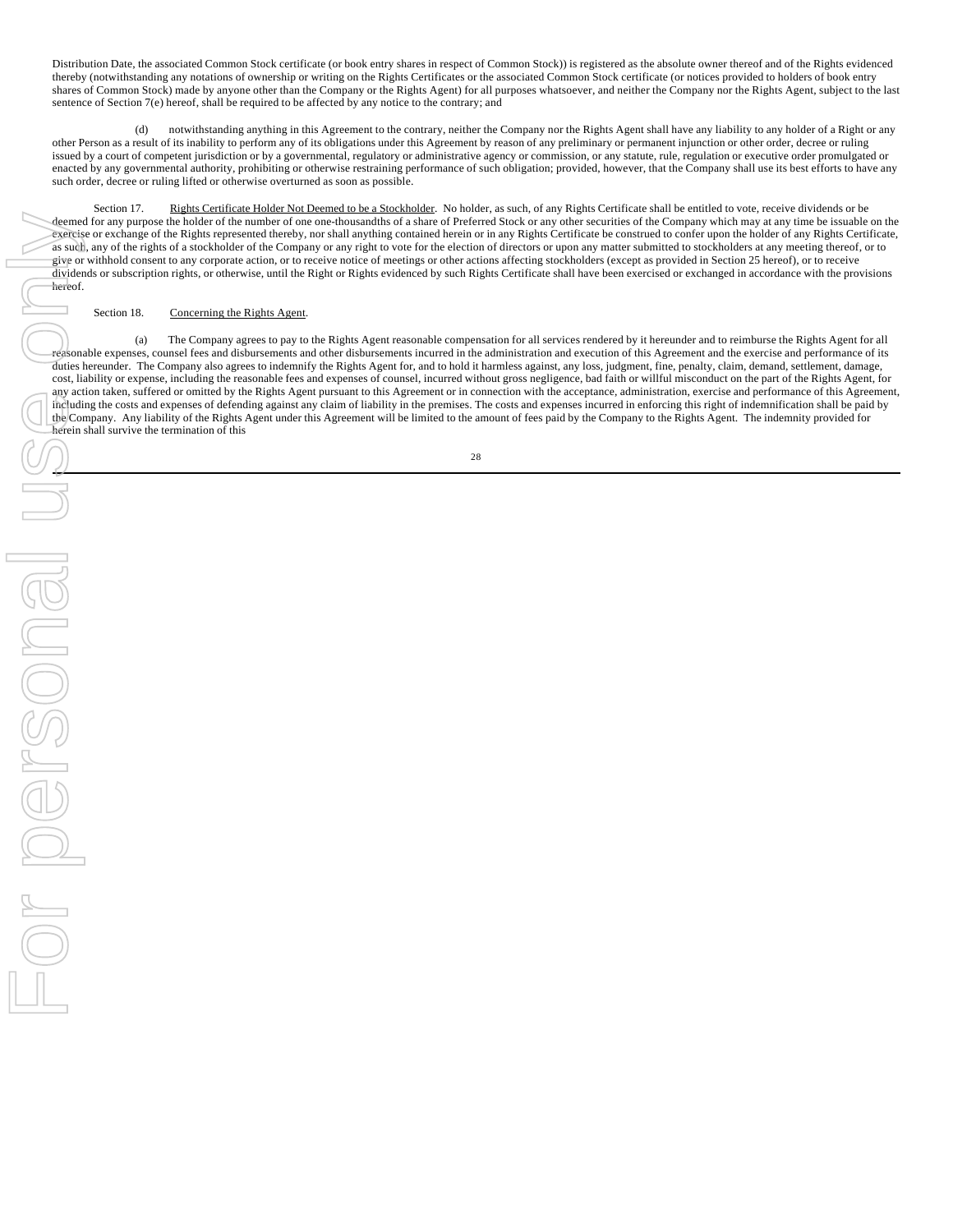Agreement, the exercise or expiration of the Rights, and the resignation or removal of the Rights Agent.

(b) The Rights Agent shall be fully protected and authorized and shall incur no liability for or in respect of any action taken, suffered or omitted by it in connection with its administration of this Agreement and the exercise and performance of its duties hereunder, in reliance upon any Rights Certificate or certificate for Common Stock or for other securities of the Company, instrument of assignment or transfer, power of attorney, endorsement, affidavit, letter, notice, direction, consent, certificate, statement, or other paper or document believed by it to be genuine and to be signed, executed and, where necessary, verified or acknowledged, by the proper Person or Persons, or otherwise upon the advice of counsel as set forth in Section 20.

## Section 19. Merger or Consolidation or Change of Name of Rights Agent.

(a) Any Person into which the Rights Agent or any successor Rights Agent may be merged or with which it may be consolidated, or any Person resulting from any merger or consolidation to which the Rights Agent or any successor Rights Agent shall be a party, or any Person succeeding to the corporate trust, stock transfer or other stockholder services business of the Rights Agent or any successor Rights Agent, shall be the successor to the Rights Agent under this Agreement without the execution or filing of any paper or any further act on the part of any of the parties hereto; but only if such Person would be eligible for appointment as a successor Rights Agent under the provisions of Section 21 hereof. In case at the time such successor Rights Agent shall succeed to the agency created by this Agreement, any of the Rights Certificates shall have been countersigned but not delivered, any such successor Rights Agent may adopt the countersignature of a predecessor Rights Agent and deliver such Rights Certificates so countersigned; and in case at that time any of the Rights Certificates shall not have been countersigned, any successor Rights Agent may countersign such Rights Certificates either in the name of the predecessor or in the name of the successor Rights Agent; and in all such cases such Rights Certificates shall have the full force and effect provided in the Rights Certificates and in this Agreement.

(b) In case at any time the name of the Rights Agent shall be changed and at such time any of the Rights Certificates shall have been countersigned but not delivered, the Rights Agent may adopt the countersignature under its prior name and deliver Rights Certificates so countersigned; and in case at that time any of the Rights Certificates shall not have been countersigned, the Rights Agent may countersign such Rights Certificates either in its prior name or in its changed name; and in all such cases such Rights Certificates shall have the full force provided in the Rights Certificates and in this Agreement.

Section 20. Duties of Rights Agent. The Rights Agent undertakes to perform only the duties and obligations imposed by this Agreement, upon the following terms and conditions, by all of which the Company and the holders of Rights Certificates, by their acceptance thereof, shall be bound:

(a) The Rights Agent may consult with legal counsel (who may be legal counsel for the Company), and the advice or opinion of such counsel shall be full and complete authorization and protection to the Rights Agent and the Rights Agent shall incur no liability for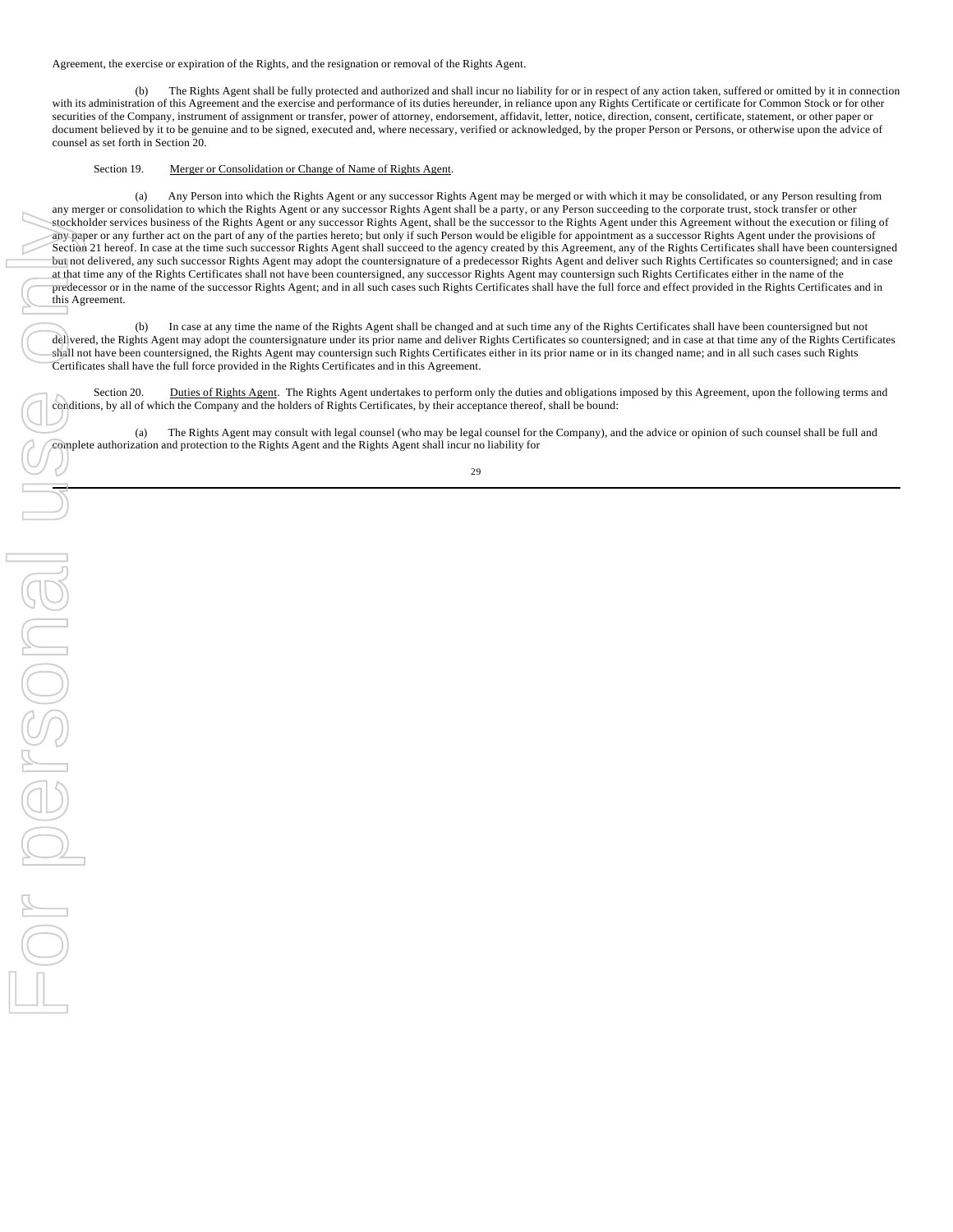or in respect of any action taken or omitted by it in good faith and in accordance with such advice or opinion.

(b) Whenever in the performance of its duties under this Agreement the Rights Agent shall deem it necessary or desirable that any fact or matter (including the identity of any Acquiring Person and the determination of Current Market Price) be proved or established by the Company prior to taking, suffering or omitting any action hereunder, such fact or matter (unless other evidence in respect thereof be herein specifically prescribed) may be deemed to be conclusively proved and established by a certificate signed by the Chairman of the Board, the Chief Executive Officer, Chief Financial Officer, any Vice President, the Treasurer, any Assistant Treasurer, the Secretary or any Assistant Secretary of the Company and delivered to the Rights Agent; and such certificate shall be full and complete authorization and protection to the Rights Agent and the Rights Agent shall incur no liability for in respect of any action taken, suffered in good faith by it under the provisions of this Agreement in reliance upon such certificate.

(c) The Rights Agent shall be liable hereunder to the Company and other Person only for its own gross negligence, bad faith or willful misconduct. In no case, however, will the Rights Agent be liable for special, indirect, punitive, incidental or consequential losses or damages of any kind whatsoever (including but not limited to lost profits), even if the Rights Agent has been advised of the possibility of such damages.

(d) The Rights Agent shall not be liable for or by reason of any of the statements of fact or recitals contained in this Agreement or in the Rights Certificates or be required to verify the same (except as to its countersignature on such Rights Certificates), but all such statements and recitals are and shall be deemed to have been made by the Company only.

(e) The Rights Agent shall not be under any responsibility in respect of the validity of this Agreement or the execution and delivery hereof (except the due execution hereof by the Rights Agent) or in respect of the validity or execution of any Rights Certificate (except its countersignature thereof); nor shall it be responsible for any breach by the Company of any covenant or condition contained in this Agreement or in any Rights Certificate; nor shall it be responsible for any change in the exercisability of the Rights or any adjustment required under the provisions of Section 11, Section 13 or Section 24 hereof or responsible for the manner, method or amount of any such adjustment or the ascertaining of the existence of facts that would require any such adjustment (except with respect to the exercise of Rights evidenced by Rights Certificates after receipt of the certificate described in Section 12, upon which the Rights Agent may rely); nor shall it by any act hereunder be deemed to make any representation or warranty as to the authorization or reservation of any shares of Common Stock or Preferred Stock to be issued pursuant to this Agreement or any Rights Certificate or as to whether any shares of Common Stock or Preferred Stock will, when so issued, be validly authorized and issued, fully paid and nonassessable.

(f) The Company agrees that it will perform, execute, acknowledge and deliver or cause to be performed, executed, acknowledged and delivered all such further and other acts, instruments and assurances as may reasonably be required by the Rights Agent for the carrying out or performing by the Rights Agent of the provisions of this Agreement.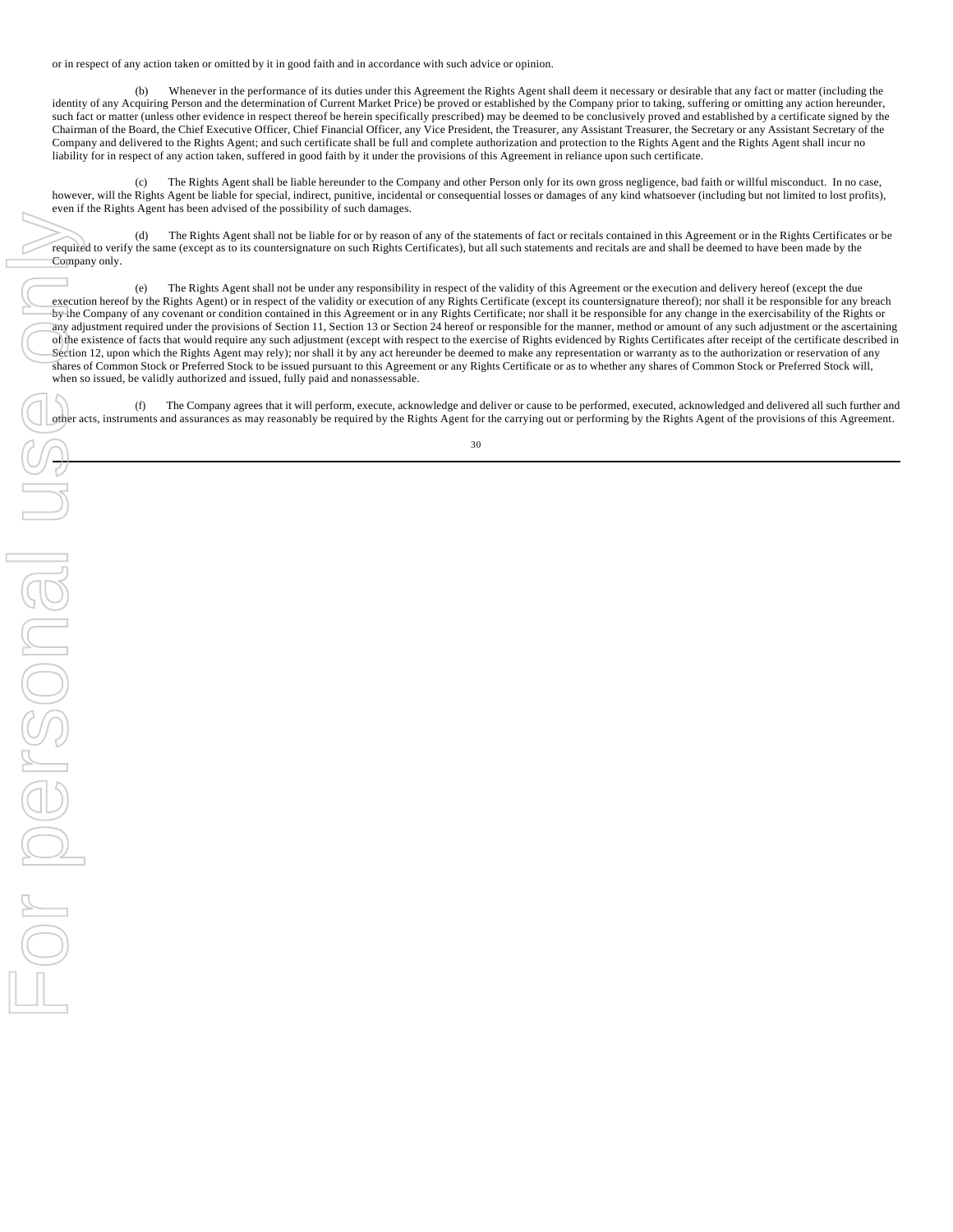(g) The Rights Agent is hereby authorized and directed to accept instructions with respect to the performance of its duties hereunder from the Chairman of the Board, the Chief Executive Officer, the Chief Financial Officer, any Vice President, the Secretary, any Assistant Secretary, the Treasurer or any Assistant Treasurer of the Company, and to apply to such officers for advice or instructions in connection with its duties, and such instructions shall be full authorization and protection to the Rights Agent and the Rights Agent shall not be liable for or in respect of any action taken, suffered or omitted by it in good faith in accordance with instructions of any such officer or for any delay in acting while waiting for those instructions. The Rights Agent shall be fully authorized and protected in relying upon the most recent instructions received from any such officers.

(h) The Rights Agent and any stockholder, director, officer or employee of the Rights Agent may buy, sell or deal in any of the Rights or other securities of the Company or become pecuniarily interested in any transaction in which the Company may be interested, or contract with or lend money to the Company or otherwise act as fully and freely as though it were not Rights Agent under this Agreement. Nothing herein shall preclude the Rights Agent and any such stockholder, director, officer or employee of the Rights Agent from acting in any other capacity for the Company or for any other Person.

(i) The Rights Agent may execute and exercise any of the rights or powers hereby vested in it or perform any duty hereunder either itself or by or through its attorneys or agents, and the Rights Agent shall not be answerable or accountable for any act, default, neglect or misconduct of any such attorneys or agents or for any loss to the Company resulting from any such act, default, neglect or misconduct; provided, however, reasonable care was exercised in the selection and continued employment thereof.

No provision of this Agreement shall require the Rights Agent to expend or risk its own funds or otherwise incur any financial liability in the performance of any of its duties hereunder or in the exercise of any of its rights or powers if there shall be reasonable grounds for believing that repayment of such funds or adequate indemnification against such risk or liability is not reasonably assured to it.

(k) If, with respect to any Rights Certificate surrendered to the Rights Agent for exercise or transfer, the certificate attached to the form of assignment or form of election to purchase, as the case may be, has either not been completed or indicates an affirmative response to clause 1 and/or 2 thereof, the Rights Agent shall not take any further action with respect to such requested exercise or transfer without first consulting with the Company.

Section 21. Change of Rights Agent. The Rights Agent or any successor Rights Agent may resign and be discharged from its duties under this Agreement upon thirty (30) days' notice in writing mailed to the Company, and to each transfer agent of the Common Stock and Preferred Stock, by registered or certified mail, in the event that the Rights Agent or one of its Affiliates is not also the transfer agent for the Company. In the event the transfer agency relationship in effect between the Company and the Rights Agent terminates, the Rights Agent will be deemed to have resigned automatically and be discharged from its duties under this Agreement as of the effective date of such termination, and the Company shall be responsible for sending any required notice. The Company may remove the Rights Agent or any successor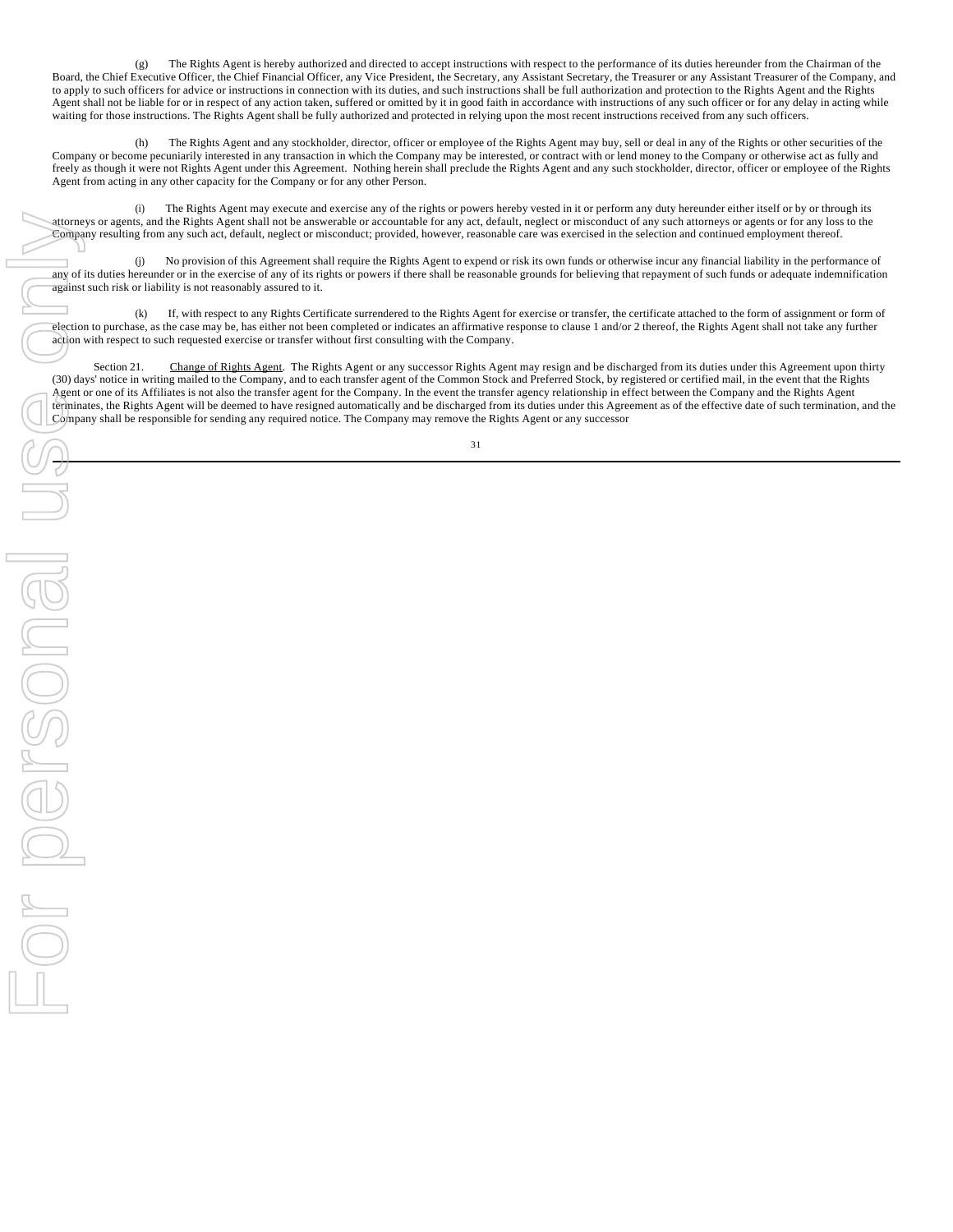Rights Agent upon thirty (30) days' notice in writing, mailed to the Rights Agent or successor Rights Agent, as the case may be, and to each transfer agent of the Common Stock and Preferred Stock, by registered or certified mail, and, if such removal occurs after the Distribution Date, to the holders of the Rights Certificates by first-class mail. If the Rights Agent shall resign or be removed or shall otherwise become incapable of acting, the Company shall appoint a successor to the Rights Agent. If the Company shall fail to make such appointment within a period of thirty (30) days after giving notice of such removal or after it has been notified in writing of such resignation or incapacity by the resigning or incapacitated Rights Agent or by the holder of a Rights Certificate (which holder shall, with such notice, submit such holder's Rights Certificate for inspection by the Company), then any registered holder of any Rights Certificate may apply to any court of competent jurisdiction for the appointment of a new Rights Agent. Any successor Rights Agent, whether appointed by the Company or by such a court, shall be (a) a legal business entity organized and doing business under the laws of the United States or any State thereof, in good standing, which is authorized under such laws to exercise corporate trust, stock transfer or stockholder services powers and which has at the time of its appointment as Rights Agent a combined capital and surplus of at least \$50,000,000 or (b) an affiliate of a legal business entity described in clause (a) of this sentence. After appointment, the successor Rights Agent shall be vested with the same powers, rights, duties and responsibilities as if it had been originally named as Rights Agent under this Agreement without further act or deed; but the predecessor Rights Agent shall deliver and transfer to the successor Rights Agent any property at the time held by it hereunder, and execute and deliver any further assurance, conveyance, act or deed necessary for the purpose. Not later than the effective date of any such appointment, the Company shall file notice thereof in writing with the predecessor Rights Agent and each transfer agent of the Common Stock and the Preferred Stock, and, if such appointment occurs after the Distribution Date, mail a notice thereof in writing to the registered holders of the Rights Certificates. Failure to give any notice provided for in this Section 21, however, or any defect therein, shall not affect the legality or validity of the resignation or removal of the Rights Agent or the appointment of the successor Rights Agent, as the case may be.

Section 22. **ISSUANCE OF NEW Rights Certificates**. Notwithstanding any of the provisions of this Agreement or of the Rights to the contrary, the Company may, at its option, issue new Rights Certificates evidencing Rights in such form as may be approved by the Board to reflect any adjustment or change in the Purchase Price and the number or kind or class of shares or other securities or property purchasable under the Rights Certificates made in accordance with the provisions of this Agreement. In addition, in connection with the issuance or sale of shares of Common Stock following the Distribution Date and prior to the redemption, exchange or expiration of the Rights, the Company (a) shall, with respect to shares of Common Stock so issued or sold pursuant to the exercise of stock options or under any employee plan or arrangement, granted or awarded as of the Distribution Date, or upon the exercise, conversion or exchange of securities hereinafter issued by the Company (except as may otherwise be provided in the instrument(s) governing such securities), and (b) may, in any other case, if deemed necessary or appropriate by the Board, issue Rights Certificates representing the appropriate number of Rights in connection with such issuance or sale; provided, however, that (i) no such Rights Certificate shall be issued if, and to the extent that, the Company shall be advised by counsel that such issuance would create a significant risk of material adverse tax consequences to the Company or the Person to whom such Rights Certificate would be issued, and (ii) no such

32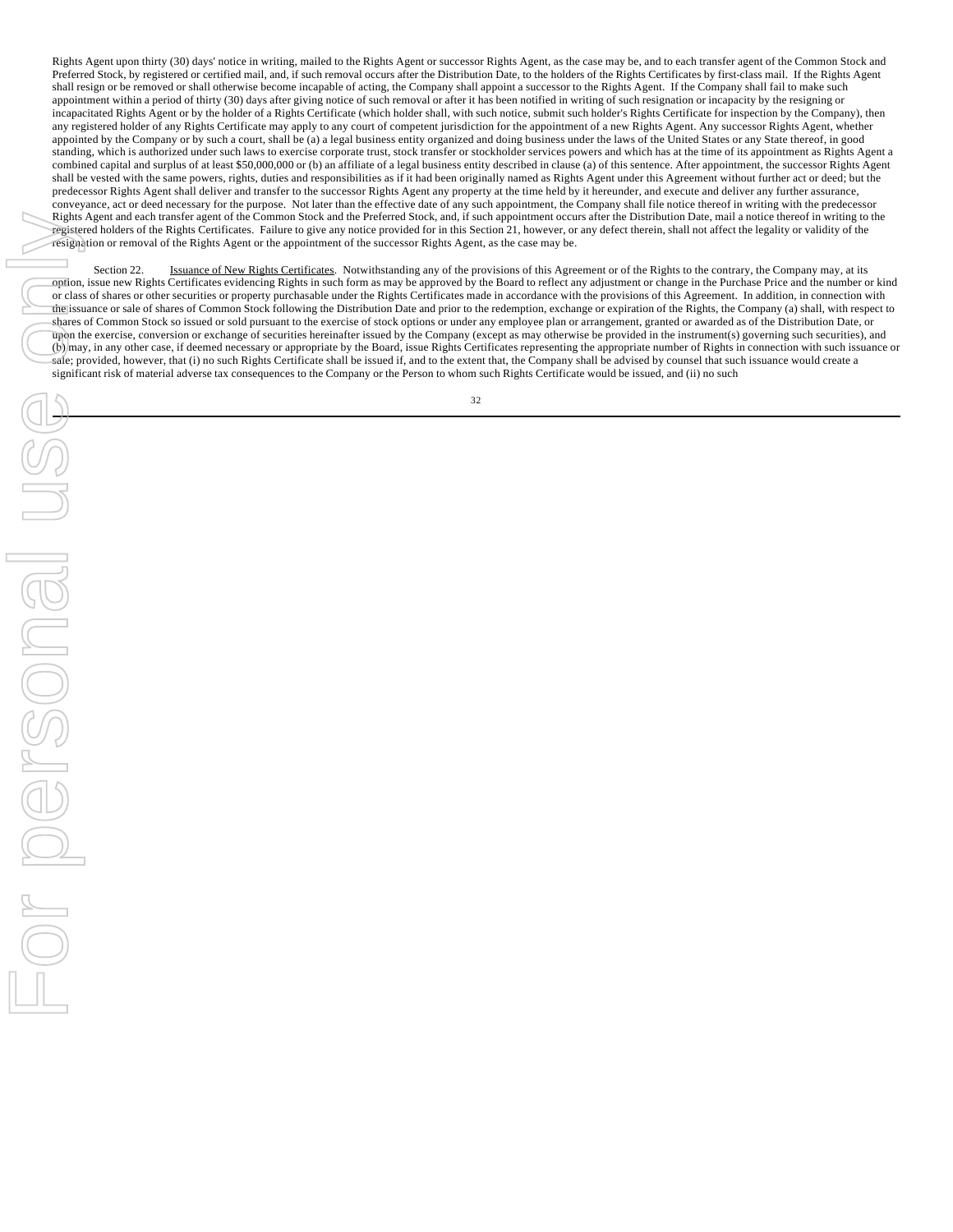Rights Certificate shall be issued if, and to the extent that, appropriate adjustment shall otherwise have been made in lieu of the issuance thereof.

## Section 23. Redemption and Termination.

(a) The Board may, at its option, at any time prior to the earlier of (i) the close of business on the tenth Business Day following the Stock Acquisition Date (or, if the Stock Acquisition Date shall have occurred prior to the Record Date, the close of business on the tenth Business Day following the Record Date), or (ii) the Final Expiration Date, (x) redeem all but not less than all of the then outstanding Rights at a redemption price of \$0.001 per Right (rounded up to the nearest whole \$0.01 in the case of any holder whose holdings are not in a multiple of ten), as such amount may be appropriately adjusted to reflect any stock split, stock dividend or similar transaction occurring after the date hereof (such redemption price being hereinafter referred to as the "Redemption Price") or (y) amend this Agreement to change the Final Expiration Date to another date, including without limitation an earlier date. Notwithstanding anything contained in this Agreement to the contrary, the Rights shall not be exercisable after the first occurrence of a Section 11(a)(ii) Event until such time as the Company's right of redemption hereunder has expired. The Company may, at its option, pay the Redemption Price in cash, shares of Common Stock (based on the Current Market Price, as defined in Section 11(d)(i) hereof, of the Common Stock at the time of redemption) or any other form of consideration deemed appropriate by the Board.

(b) Immediately upon the action of the Board ordering the redemption of the Rights, evidence of which shall have been filed with the Rights Agent, and without any further action and without any notice, the right to exercise the Rights will terminate and the only right thereafter of the holders of Rights shall be to receive the Redemption Price for each Right so held. Promptly after the action of the Board ordering the redemption of the Rights, the Company shall give notice of such redemption to the Rights Agent and the holders of the then outstanding Rights by mailing such notice to all such holders at each holder's last address as it appears upon the registry books of the Rights Agent or, prior to the Distribution Date, on the registry books of the transfer agent for the Common Stock. Any notice which is mailed in the manner herein provided shall be deemed given, whether or not the holder receives the notice. Each such notice of redemption will state the method by which the payment of the Redemption Price will be made.

## Section 24. Exchange.

(a) The Board may, at its option, at any time after any Person becomes an Acquiring Person, exchange all or part of the then outstanding (i) Class A Rights (which shall not include Class A Rights that have become void pursuant to the provisions of Section 7(e) hereof) for Class A Common Stock at an exchange ratio of one share of Class A Common Stock per Class A Right and (ii) Class B Rights (which shall not include Class B Rights that have become void pursuant to the provisions of Section 7(e) hereof) for Class B Common Stock at an exchange ratio of one share of Class B Common Stock per Class B Right, appropriately adjusted to reflect any stock split, stock dividend or similar transaction occurring after the date hereof (such exchange ratio being hereinafter referred to as the "Exchange Ratio"). Notwithstanding the foregoing, the Board shall not be empowered to effect such exchange at any time after (i) any Person (other than the Company, any Subsidiary of the Company, any employee benefit plan of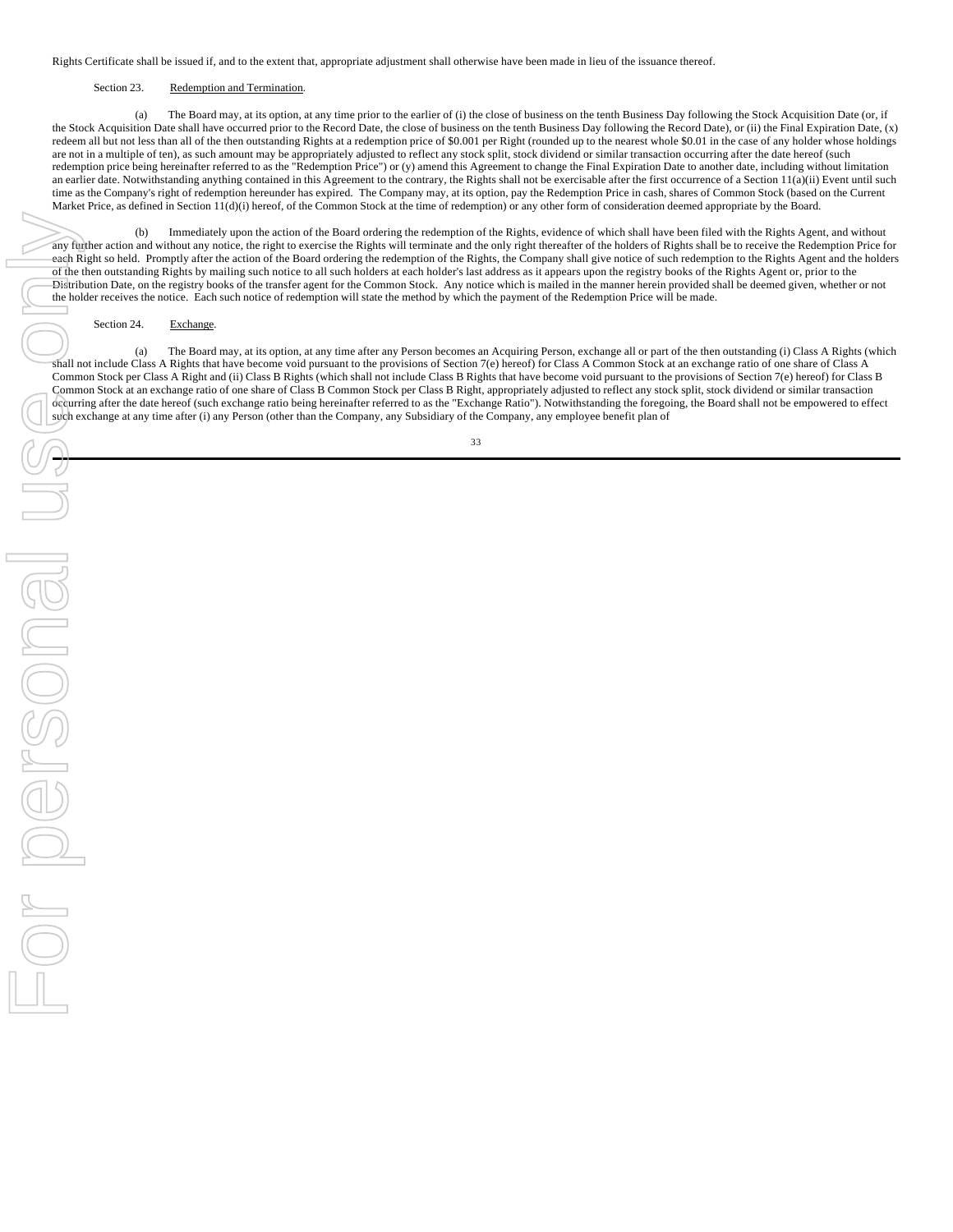the Company or any such Subsidiary, or any entity holding Common Stock for or pursuant to the terms of any such plan), together with all Affiliates and Associates of such Person, becomes the Beneficial Owner of 50% or more of the Voting Capital Stock then outstanding or (ii) the occurrence of an event specified in Section 13(a) hereof.

(b) Immediately upon the action of the Board ordering the exchange of any Class A Rights or Class B Rights pursuant to subsection (a) of this Section 24 and without any further action and without any notice, the right to exercise such (i) Class A Rights shall terminate and the only right thereafter of a holder of such Class A Rights shall be to receive that number of shares of Class A Common Stock equal to the number of such Class A Rights held by such holder multiplied by the Exchange Ratio and (ii) Class B Rights shall terminate and the only right thereafter of a holder of Class B Rights shall be to receive that number of shares of Class B Common Stock equal to the number of such Class B Rights held by such holder multiplied by the Exchange Ratio. The Company shall promptly give public notice of any such exchange; provided, however, that the failure to give, or any defect in, such notice shall not affect the validity of such exchange. The Company promptly shall mail a notice of any such exchange to all of the holders of such Rights at their last addresses as they appear upon the registry books of the Rights Agent. Any notice which is mailed in the manner herein provided shall be deemed given, whether or not the holder receives the notice. Each such notice of exchange will state the method by which the exchange of the Class A Common Stock for Class A Rights and Class B Common Stock for Class B Rights will be effected and, in the event of any partial exchange, the number of Class A Rights and Class B Rights which will be exchanged. Any partial exchange shall be effected pro rata based on the number of Class A Rights or Class B Rights (other than Class A Rights or Class B Rights which have become void pursuant to the provisions of Section 7(e) hereof) held by each holder of Class A Rights or Class B Rights.

(c) Following the action of the Board ordering the exchange of any Rights pursuant to subsection (a) of this Section 24, notwithstanding anything to the contrary in this Agreement, the Company may implement such procedures in its sole discretion as it deems appropriate for the purpose of ensuring that the Class A Common Stock or Class B Common Stock (or such other consideration) issuable upon an exchange pursuant to this Section 24 not be received by holders of Rights that have become void pursuant to Section 7 (e) hereof. In furtherance thereof, if so directed by the Company, all or a portion of the shares of Class A Common Stock or Class B Common Stock (or other consideration) potentially issuable to holders of Rights upon an exchange pursuant to this Section 24, who have not verified, to the satisfaction of the Company, in its sole discretion, that they are not Acquiring Persons, may be deposited in a trust established by the Company pending receipt of appropriate verification. To the extent that such trust is established, holders of Class A Rights or Class B Rights entitled to receive such shares of Class A Common Stock or Class B Common Stock, as applicable, (or other consideration) pursuant to an exchange pursuant to this Section 24 who have not previously received such shares of Class A Common Stock or Class B Common Stock (or other consideration) shall be entitled to receive such shares of Class A Common Stock or Class B Common Stock (or other consideration) (and any dividends paid or distributions made thereon after the date on which such shares of Class A Common Stock or Class B Common Stock (or other consideration) are deposited in the trust) only from the trust and solely upon compliance with the relevant terms and provisions of the applicable trust agreement.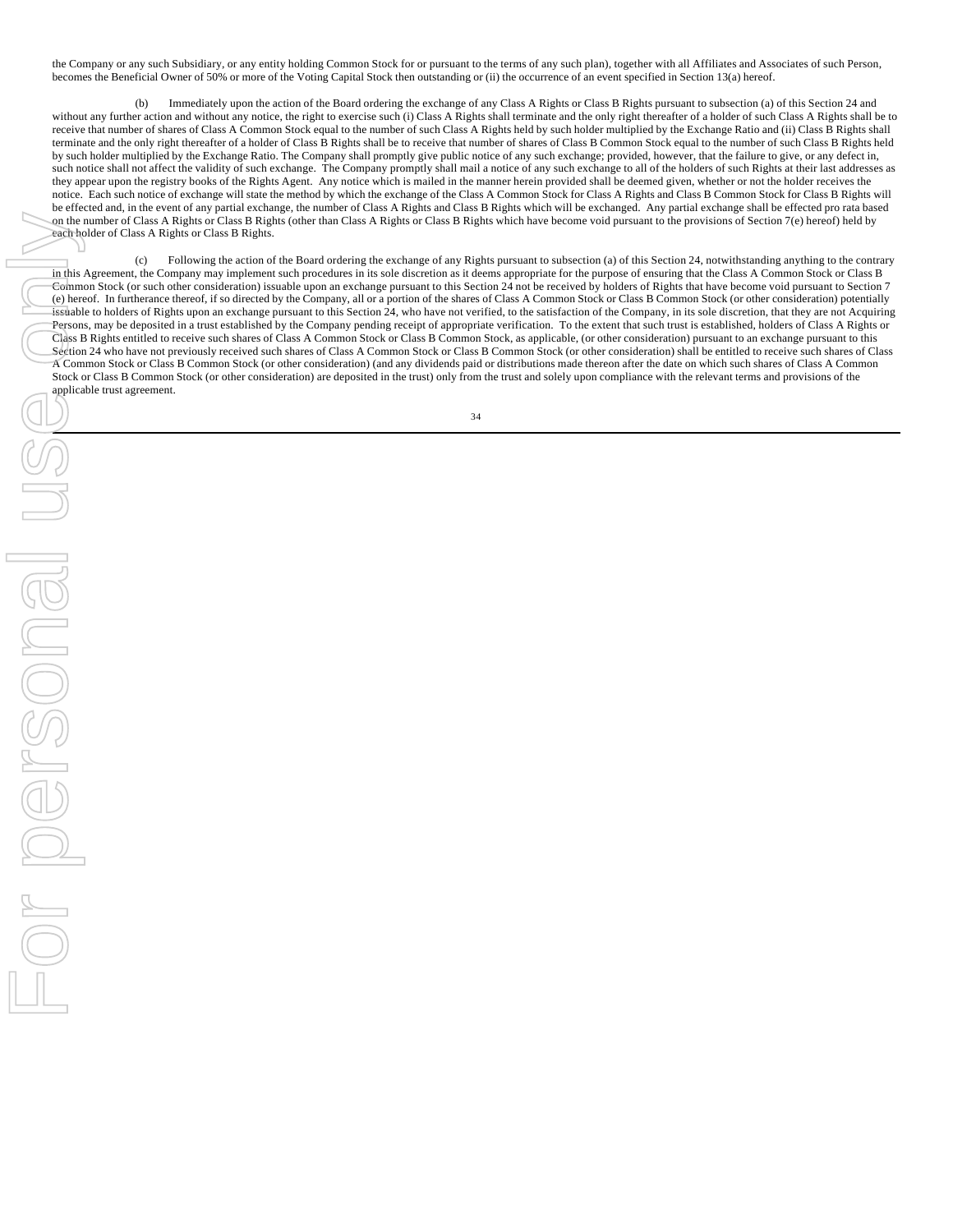(d) In any exchange pursuant to this Section 24, the Company, at its option, may substitute Preferred Stock (or Equivalent Preferred Stock, as such term is defined in paragraph (b) of Section 11 hereof) for Class A Common Stock exchangeable for Class A Rights or Class B Common Stock exchangeable for Class B Rights, at the initial rate of one one-thousandth of a share of Preferred Stock (or Equivalent Preferred Stock) for each share of Class A Common Stock or Class B Common Stock, as the case may be, as appropriately adjusted to reflect stock splits, stock dividends and other similar transactions after the date hereof.

(e) In the event that there shall not be sufficient shares of Class A Common Stock or Class B Common Stock issued but not outstanding or authorized but unissued to permit any exchange of Class A Rights or Class B Rights, as the case may be, as contemplated in accordance with this Section 24, the Company shall take all such action as may be necessary to authorize additional shares of Class A Common Stock or Class B Common Stock for issuance upon exchange of the Class A Rights or Class B Rights, as the case may be.

(f) The Company shall not be required to issue fractions of shares of Common Stock or to distribute certificates which evidence fractional shares of Common Stock. In lieu of such fractional shares of Common Stock, there shall be paid to the registered holders of the Rights Certificates with regard to which such fractional shares of Common Stock would otherwise be issuable, an amount in cash equal to the same fraction of the current market value of a whole share of Common Stock. For the purposes of this subsection (e), the current market value of a whole share of Common Stock shall be the closing price of a share of Common Stock (as determined pursuant to the second sentence of Section 11(d)(i) hereof) for the Trading Day immediately prior to the date of exchange pursuant to this Section 24.

## Section 25. Notice of Certain Events.

(a) In case the Company shall propose, at any time after the Distribution Date, (i) to pay any dividend payable in stock of any class to the holders of Preferred Stock or to make any other distribution to the holders of Preferred Stock (other than a regular quarterly cash dividend out of earnings or retained earnings of the Company), or (ii) to offer to the holders of Preferred Stock rights or warrants to subscribe for or to purchase any additional shares of Preferred Stock or shares of stock of any class or any other securities, rights or options, or (iii) to effect any reclassification of its Preferred Stock (other than a reclassification involving only the subdivision of outstanding shares of Preferred Stock), or (iv) to effect any consolidation or merger into or with any other Person (other than a Subsidiary of the Company in a transaction which complies with Section 11(o) hereof), or to effect any sale or other transfer (or to permit one or more of its Subsidiaries to effect any sale or other transfer), in one transaction or a series of related transactions, of more than 50% of the assets, cash flow or earning power of the Company and its Subsidiaries (taken as a whole) to any other Person or Persons (other than the Company and/or any of its Subsidiaries in one or more transactions each of which complies with Section 11(o) hereof), or (v) to effect the liquidation, dissolution or winding up of the Company, then, in each such case, the Company shall give to the Rights Agent and to each holder of a Rights Certificate, to the extent feasible and in accordance with Section 26 hereof, a notice of such proposed action, which shall specify the record date for the purposes of such stock dividend, distribution of rights or warrants, or the date on which such reclassification, consolidation, merger, sale, transfer, liquidation, dissolution, or winding up is to take place and the date of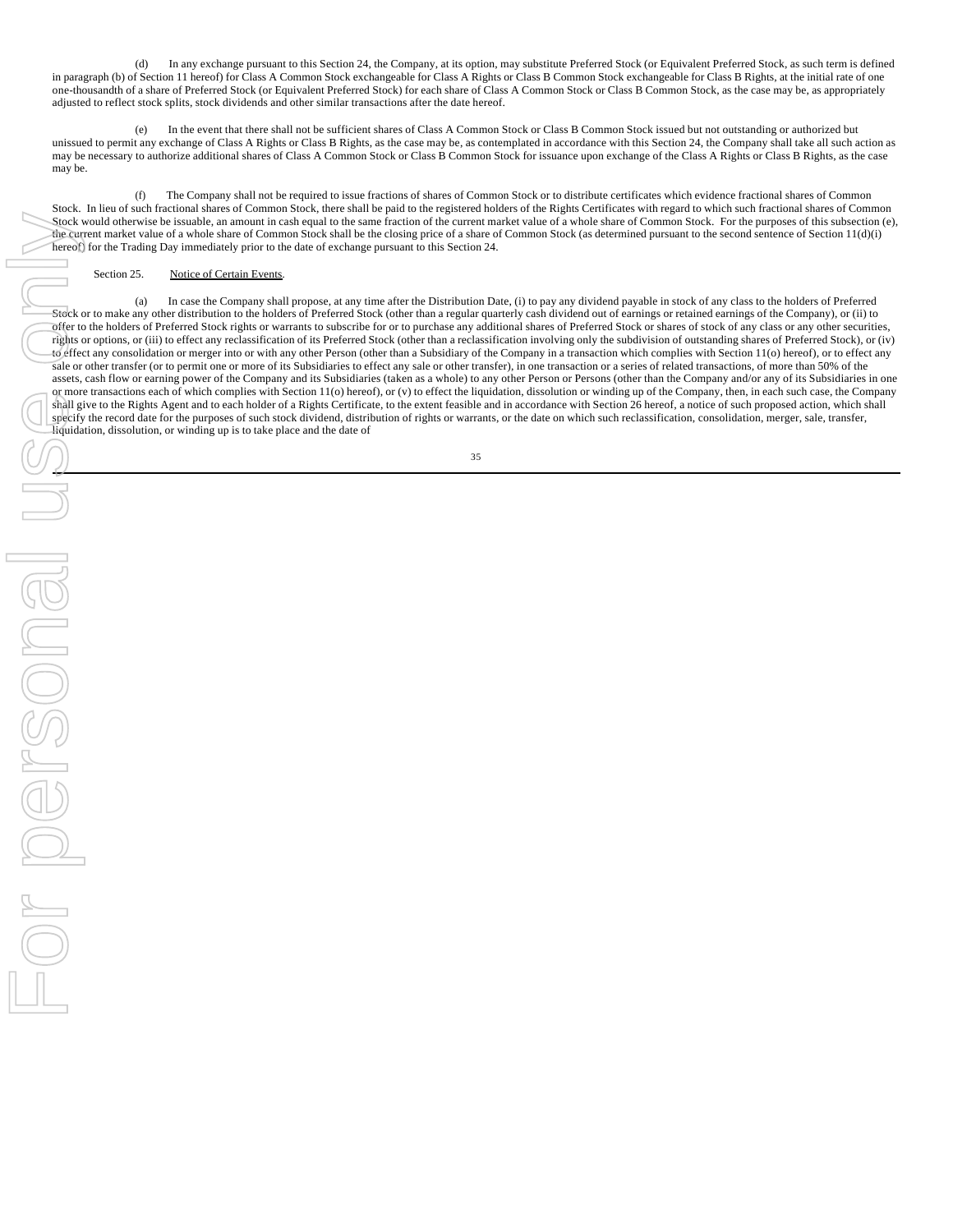participation therein by the holders of the shares of Preferred Stock, if any such date is to be fixed, and such notice shall be so given in the case of any action covered by clause (i) or (ii) above at least twenty (20) days prior to the record date for determining holders of the shares of Preferred Stock for purposes of such action, and in the case of any such other action, at least twenty (20) days prior to the date of the taking of such proposed action or the date of participation therein by the holders of the shares of Preferred Stock, whichever shall be the earlier.

(b) In case any of the events set forth in Section 11(a)(ii) hereof shall occur, then, in any such case, (i) the Company shall as soon as practicable thereafter give to each holder of a Rights Certificate, to the extent feasible and in accordance with Section 26 hereof, and to the Rights Agent in accordance with Section 26 hereof, a notice of the occurrence of such event, which shall specify the event and the consequences of the event to holders of Rights under Section 11(a)(ii) hereof, and (ii) all references in the preceding paragraph to Preferred Stock shall be deemed thereafter to refer to Common Stock and/or, if appropriate, other securities.

Section 26. Notices. Notices or demands authorized by this Agreement to be given or made by the Rights Agent or by the holder of any Rights Certificate to or on the Company shall be sufficiently given or made if sent by recognized national overnight delivery service first-class mail, postage prepaid, addressed (until another address is filed in writing with the Rights Agent by the Company) as follows:

> News Corporation 1211 Avenue of the Americas New York, NY 10036 Attention: General Counsel Fax: (212) 852-7217 Phone: (212) 416-3400

Subject to the provisions of Section 21, any notice or demand authorized by this Agreement to be given or made by the Company or by the holder of any Rights Certificate to or on the Rights Agent shall be sufficiently given or made if sent by recognized national overnight delivery service first-class mail, postage prepaid, addressed (until another address is filed in writing by the Rights Agent with the Company) as follows:

For personal use onlyFOR PORSONS

Computershare Trust Company, N.A. 250 Royall Street Canton, MA 02021 Attention: Client Services

Notices or demands authorized by this Agreement to be given or made by the Company or the Rights Agent to the holder of any Rights Certificate (or, if prior to the Distribution Date, to the holder of certificates representing shares of Common Stock) shall be sufficiently given or made if sent by first-class mail, postage prepaid, addressed to such holder at the address of such holder as shown on the registry books of the Company.

36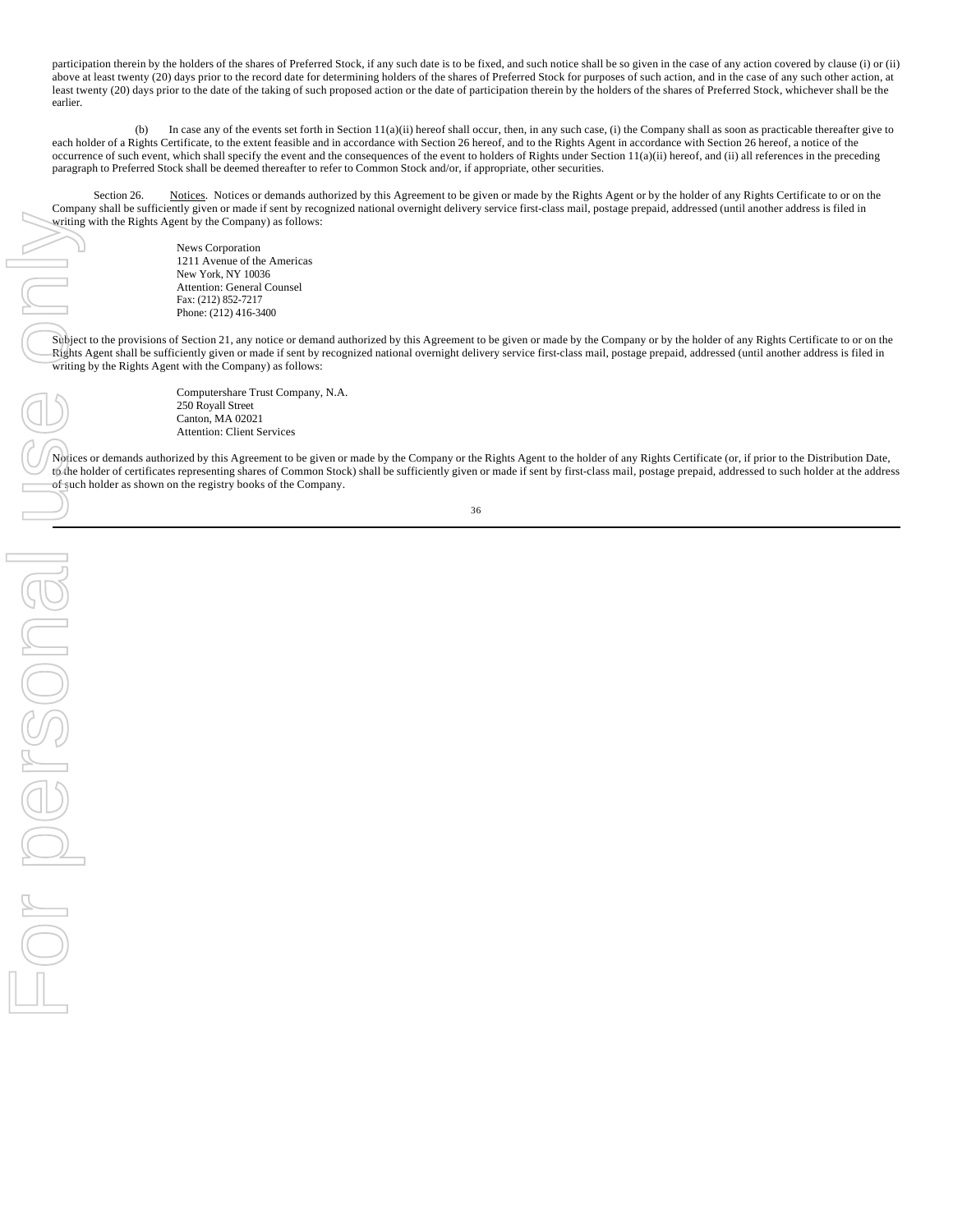Section 27. Supplements and Amendments. Prior to the Distribution Date, the Company and the Rights Agent shall, if the Company so directs, supplement or amend any provision of this Agreement without the approval of any holders of certificates representing shares of Common Stock. From and after the Distribution Date, the Company and the Rights Agent shall, if the Company so directs, supplement or amend this Agreement without the approval of any holders of Rights Certificates in order (i) to cure any ambiguity, (ii) to correct or supplement any provision contained herein which may be defective or inconsistent with any other provisions herein, (iii) to shorten or lengthen any time period hereunder or (iv) to change or supplement the provisions hereunder in any manner which the Company may deem necessary or desirable and which shall not adversely affect the interests of the holders of Rights Certificates (other than an Acquiring Person or an Affiliate or Associate of an Acquiring Person). Upon the delivery of a certificate from an appropriate officer of the Company which states that the proposed supplement or amendment is in compliance with the terms of this Section 27, the Rights Agent shall execute such supplement or amendment. Prior to the Distribution Date, the interests of the holders of Rights shall be deemed coincident with the interests of the holders of Common Stock. Notwithstanding anything herein to the contrary, this Agreement may not be amended (other than pursuant to clauses (i) or (ii) of the second sentence of this Section 27) at a time when the Rights are not redeemable.

Section 28. Successors. All the covenants and provisions of this Agreement by or for the benefit of the Company or the Rights Agent shall bind and inure to the benefit of their respective successors and assigns hereunder.

Section 29. Determinations and Actions by the Board of Directors, etc. For all purposes of this Agreement, any calculation of the number of shares of Common Stock or any other class of capital stock outstanding at any particular time, including for purposes of determining the particular percentage of such outstanding shares of Common Stock of which any Person is the Beneficial Owner, shall be made in accordance with the last sentence of Rule 13d-3(d)(1)(i) of the General Rules and Regulations under the Exchange Act. The Board shall have the exclusive power and authority to administer this Agreement and to exercise all rights and powers specifically granted to the Board or to the Company, or as may be necessary or advisable in the administration of this Agreement, including the right and power to (i) interpret the provisions of this Agreement, and (ii) make all determinations deemed necessary or advisable for the administration of this Agreement (including a determination to redeem or not redeem the Rights or to amend the Agreement). All such actions, calculations, interpretations and determinations (including, for purposes of clause (y) below, all omissions with respect to the foregoing) which are done or made by the Board in good faith, shall (x) be final, conclusive and binding on the Company, the Rights Agent, the holders of the Rights and all other parties, and (y) not subject the Board, or any of the directors on the Board to any liability to the holders of the Rights, provided that the foregoing shall not affect the Board's liability to any holders of Common Stock of the Company as such.

Section 30. Benefits of this Agreement. Nothing in this Agreement shall be construed to give to any Person other than the Company, the Rights Agent and the registered holders of the Rights Certificates (and, prior to the Distribution Date, registered holders of the Common Stock) any legal or equitable right, remedy or claim under this Agreement; but this Agreement shall be for the sole and exclusive benefit of the Company, the Rights Agent and the registered holders of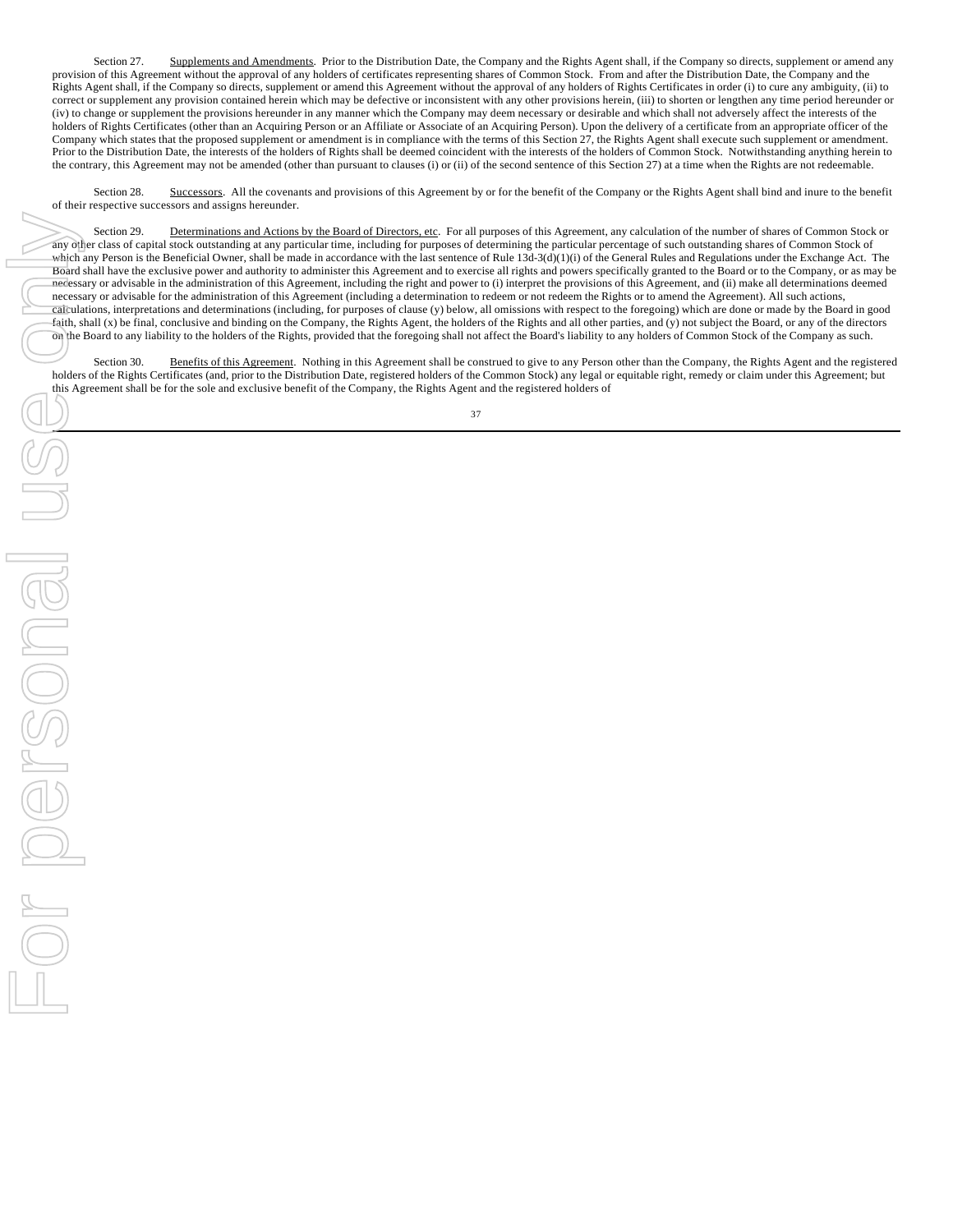the Rights Certificates (and, prior to the Distribution Date, registered holders of the Common Stock).

Section 31. Severability. If any term, provision, covenant or restriction of this Agreement is held by a court of competent jurisdiction or other authority to be invalid, void or unenforceable, the remainder of the terms, provisions, covenants and restrictions of this Agreement shall remain in full force and effect and shall in no way be affected, impaired or invalidated; provided, however, that notwithstanding anything in this Agreement to the contrary, if any such term, provision, covenant or restriction is held by such court or authority to be invalid, void or unenforceable and the Board determines in its good faith judgment that severing the invalid language from this Agreement would adversely affect the purpose or effect of this Agreement, the right of redemption set forth in Section 23 hereof shall be reinstated and shall not expire until the close of business on the tenth Business Day following the date of such determination by the Board. Without limiting the foregoing, if any provision requiring a specific group of directors of the Company to act is held to by any court of competent jurisdiction or other authority to be invalid, void or unenforceable, such determination shall then be made by the Board in accordance with applicable law and the Company's Amended and Restated Certificate of Incorporation, as amended, and By-laws.

# Section 32. Governing Law; Exclusive Jurisdiction.

This Agreement, each Right and each Rights Certificate issued hereunder shall be deemed to be a contract made under the laws of the State of Delaware (without giving effect to the conflicts of laws principles thereof) and for all purposes shall be governed by and construed in accordance with the laws of such State applicable to contracts made and to be performed entirely within such State.

(b) The Company and each holder of Rights hereby irrevocably submits to the exclusive jurisdiction of the Court of Chancery of the State of Delaware, or, if such court shall lack subject matter jurisdiction, any Federal court located in the State of Delaware, over any suit, action, or proceeding arising out of or relating to or concerning this Agreement. The Company and each holder of Rights acknowledge that the forum designated by this paragraph (b) has a reasonable relation to this Agreement, and to such Persons' relationship with one another.

(c) The Company and each holder of Rights hereby waive, to the fullest extent permitted by applicable law, any objection which they now or hereafter have to personal jurisdiction or to the laying of venue of any such suit, action or proceeding brought in any court referred to in Section 32(b) hereof. The Company and each holder of Rights undertake not to commence any action subject to this Agreement in any forum other than the forum described in Section 32(b) hereof. The Company and each holder of Rights agree that, to the fullest extent permitted by applicable law, a final and non-appealable judgment in any such suit, action, or proceeding brought in any such court shall be conclusive and binding upon such Persons.

Section 33. Counterparts. This Agreement may be executed in any number of counterparts and each of such counterparts (including those in .pdf form and those transmitted by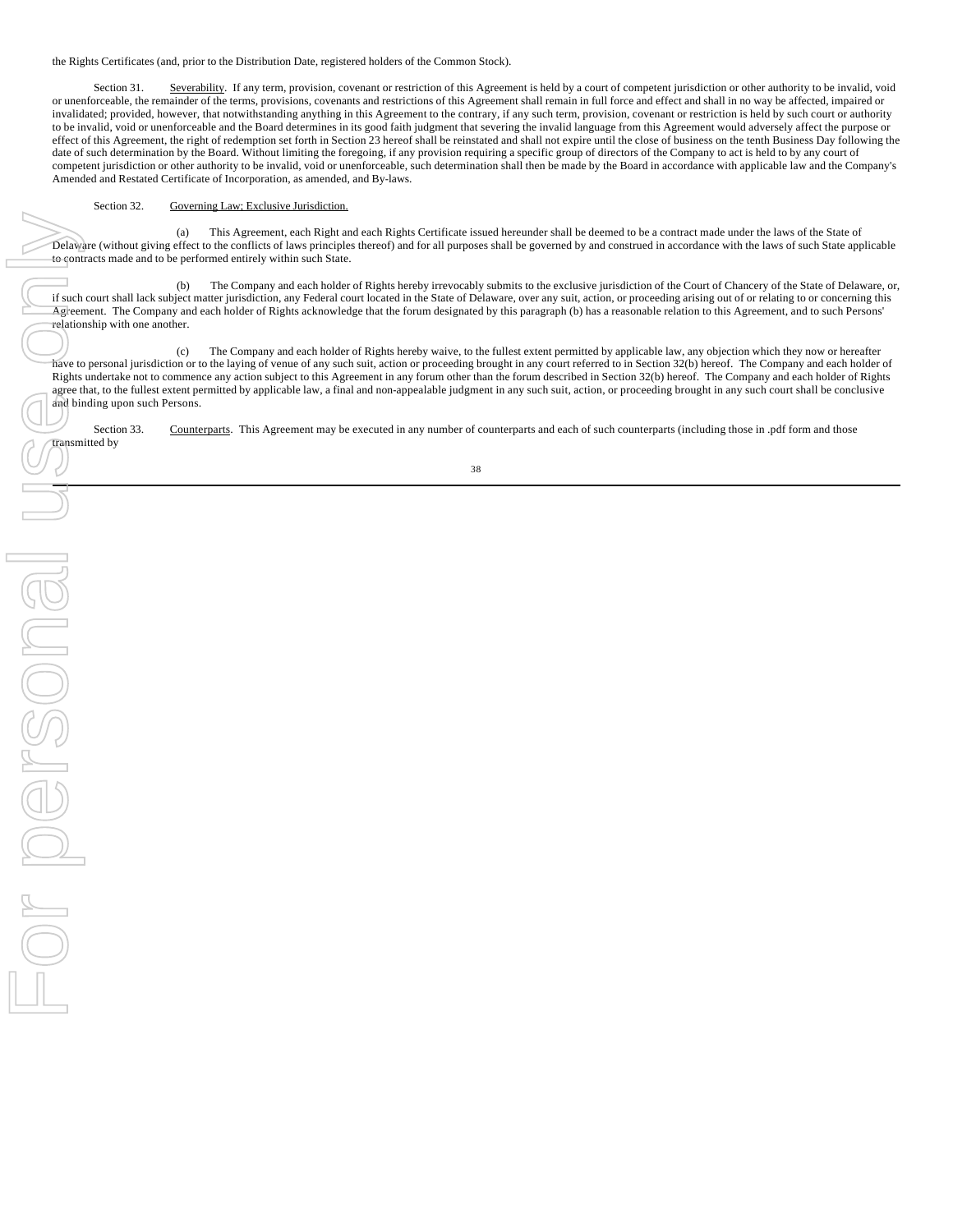fax or other electronic transmission) shall for all purposes be deemed to be an original, and all such counterparts shall together constitute but one and the same instrument.

Section 34. Descriptive Headings. Descriptive headings of the several sections of this Agreement are inserted for convenience only and shall not control or affect the meaning or construction of any of the provisions hereof.

Section 35. Book Entry. Reference in this Agreement to certificates for shares of Common Stock shall include, in the case of uncertificated shares, the balances indicated in the book-entry account system of the transfer agent for the Common Stock, and any uncertificated share of Common Stock shall also represent the associated Right. Any legend required to be placed on any certificate for shares of Common Stock may be included on any book-entry confirmation and shall be included in a notification to the holder of such shares of Common Stock provided in accordance with applicable law.

Section 36. Force Majeure. Notwithstanding anything to the contrary contained herein, the Rights Agent shall not be liable for any delays or failures in performance resulting from acts beyond its reasonable control including acts of God, terrorist acts, shortage of supply, breakdowns or malfunctions, interruptions or malfunction of computer facilities or loss of data due to power failures or mechanical difficulties with information storage or retrieval systems, labor difficulties, war, or civil unrest.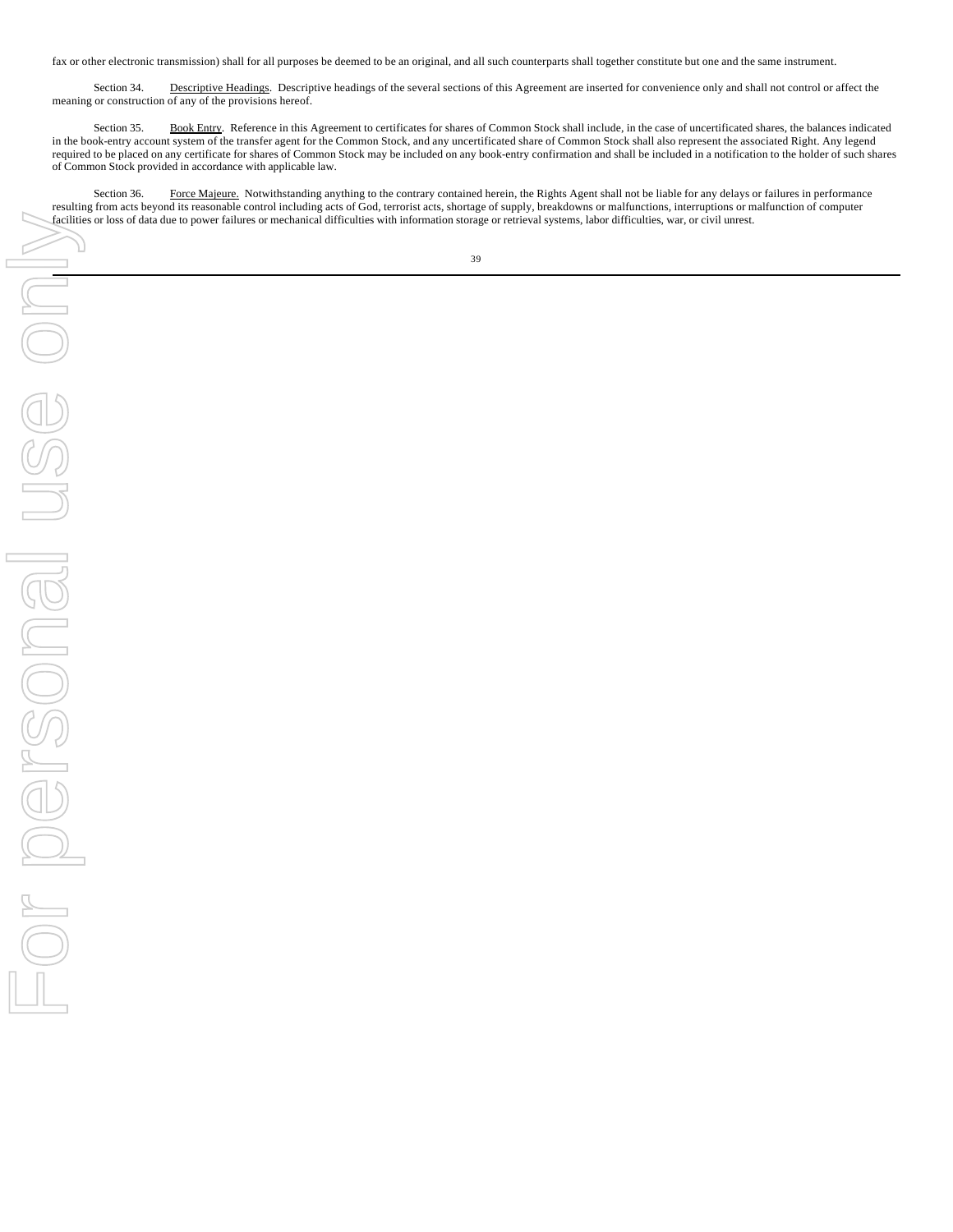IN WITNESS WHEREOF, the parties hereto have caused this Agreement to be duly executed, all as of the day and year first above written.

By /s/ Eugenie C. Gavenchak Name: Eugenie C. Gavenchak Title: SVP, Deputy General Counsel

# Attest: **NEWS CORPORATION**

| By | /s/ Michael L. Bunder                            |  |  |  |
|----|--------------------------------------------------|--|--|--|
|    | Name: Michael L. Bunder                          |  |  |  |
|    | Title: SVP, Deputy General Counsel and Corporate |  |  |  |
|    | Secretary                                        |  |  |  |

# Attest: **COMPUTERSHARE TRUST COMPANY, N.A.**

**as Rights Agent**

| By     | /s/ Laura Harrison              | Bv     | /s/ Dennis V. Moccia             |
|--------|---------------------------------|--------|----------------------------------|
| Name:  | Laura Harrison                  | Name:  | Dennis V. Moccia                 |
| Title: | Vice President, Client Services | Title: | Manager, Contract Administration |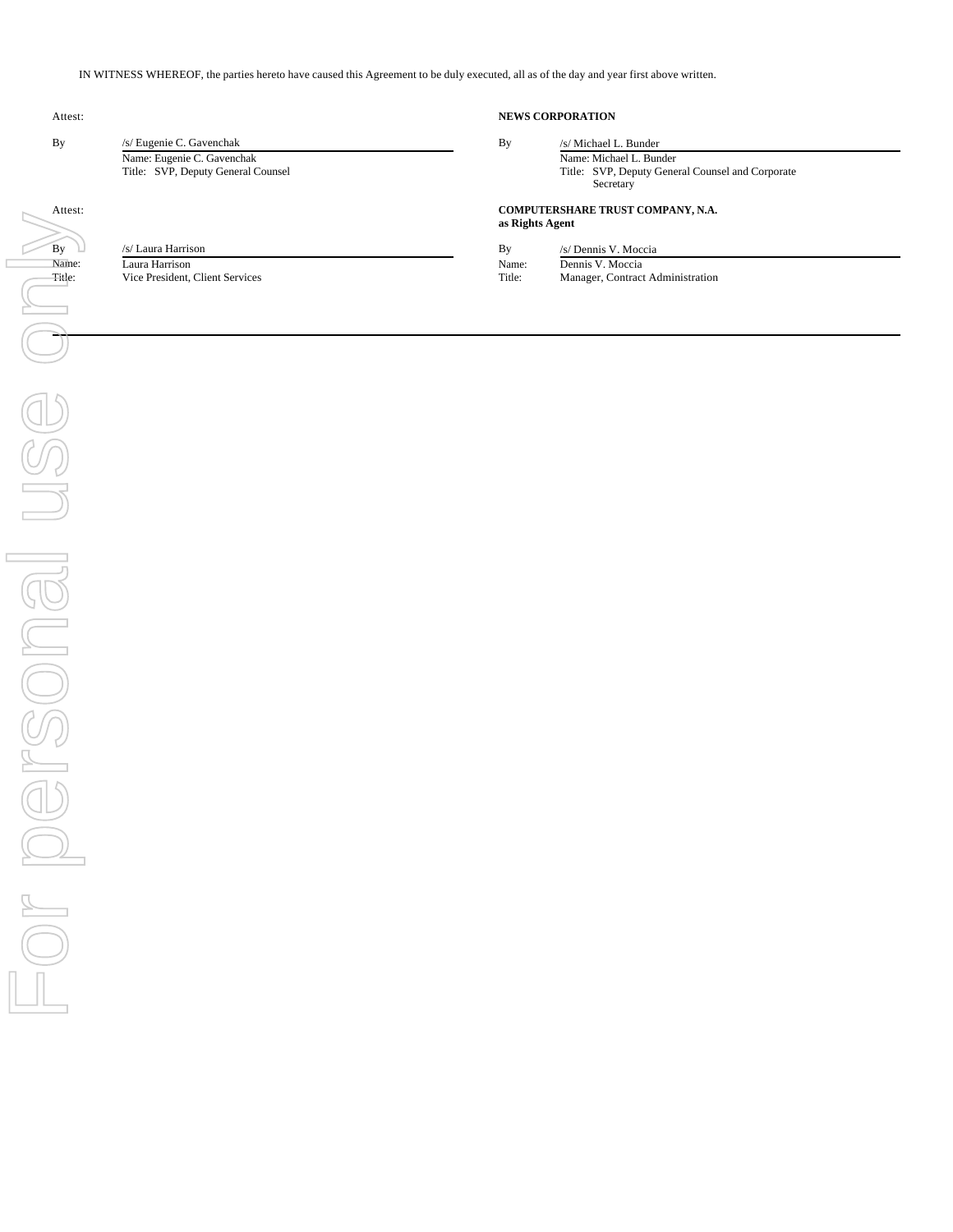#### **FORM OF CERTIFICATE OF DESIGNATIONS, PREFERENCES AND RIGHTS OF SERIES A JUNIOR PARTICIPATING PREFERRED STOCK**

**of**

## **NEWS CORPORATION**

## **Pursuant to Section 151 of the General Corporation Law of the State of Delaware**

We, the undersigned, [ ], [TITLE], and [ ], [TITLE], of News Corporation, a Delaware corporation (hereinafter called the "Corporation"), pursuant to the provisions of Sections 103 and 151 of the General Corporation Law of the State of Delaware, do hereby make this Certificate of Designation and do hereby state and certify that pursuant to the authority expressly vested in the Board of Directors of the Corporation by the Amended and Restated Certificate of Incorporation, the Board of Directors duly adopted the following resolutions:

RESOLVED, that, pursuant to Section 1(a) of Article IV of the Amended and Restated Certificate of Incorporation (which authorizes 25,000,000 shares of preferred stock, \$0.01 par value per share ("Preferred Stock") of which none have already been designated), the Board of Directors hereby fixes the powers, designations, preferences and relative, participating, optional and other special rights, and the qualifications, limitations and restrictions, of a series of Preferred Stock;

RESOLVED, that pursuant to the authority vested in the Board of Directors of this Corporation in accordance with the provisions of its Amended and Restated Certificate of Incorporation, a series of Preferred Stock of the Corporation be and it hereby is created, and that the designation and amount thereof and the voting powers, preferences and relative, participating, optional and other special rights of the shares of such series, and the qualifications, limitations or restrictions thereof are as follows:

Section 1. Designation and Amount. The shares of such series shall be designated as "Series A Junior Participating Preferred Stock" and the number of shares constituting such series shall be 2,250,000.

Section 2. Dividends and Distributions.

(A) Subject to the prior and superior rights of the holders of any shares of any series of Preferred Stock ranking prior and superior to the shares of Series A Junior Participating Preferred Stock with respect to dividends, the holders of shares of Series A Junior Participating Preferred Stock shall be entitled to receive, when, as and if declared by the Board of Directors out of funds legally available for the purpose, quarterly dividends payable in cash on the 1st day of March, June, September and December in each year (each such date being referred to herein as a "Quarterly Dividend Payment Date"), commencing on the first Quarterly Dividend Payment Date after the first issuance of a share or fraction of a share  $\sigma$  fraction of a share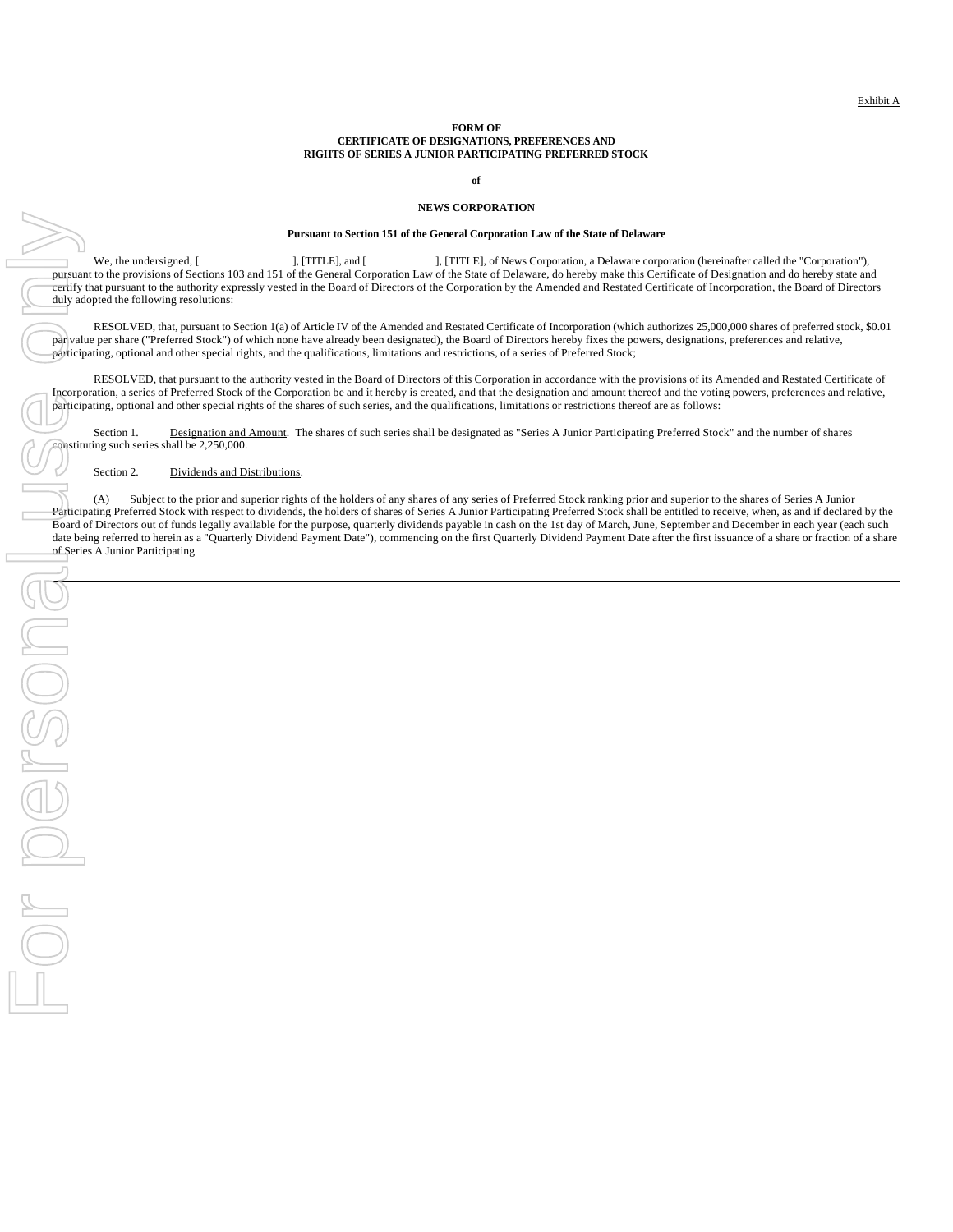Preferred Stock, in an amount per share (rounded to the nearest cent) equal to the greater of (a) \$0.10 or (b) subject to the provision for adjustment hereinafter set forth, 1,000 times the aggregate per share amount of all cash dividends, and 1,000 times the aggregate per share amount (payable in kind) of all non-cash dividends or other distributions other than a dividend payable in shares of Common Stock or a subdivision of the outstanding shares of Common Stock (by reclassification or otherwise), declared on the Class B Common Stock of the Corporation since the immediately preceding Quarterly Dividend Payment Date, or, with respect to the first Quarterly Dividend Payment Date, since the first issuance of any share or fraction of a share of Series A Junior Participating Preferred Stock. In the event the Corporation shall at any time after 9:00 am New York City time on June 28, 2013 (the "Rights Declaration Date") (i) declare any dividend on Common Stock payable in shares of Common Stock, (ii) subdivide the outstanding Common Stock, or (iii) combine the outstanding Common Stock into a smaller number of shares, then in each such case the amount to which holders of shares of Series A Junior Participating Preferred Stock were entitled immediately prior to such event under clause (b) of the preceding sentence shall be adjusted by multiplying such amount by a fraction the numerator of which is the number of shares of Common Stock outstanding immediately after such event and the denominator of which is the number of shares of Common Stock that were outstanding immediately prior to such event.

(B) The Corporation shall declare a dividend or distribution on the Series A Junior Participating Preferred Stock as provided in Paragraph (A) above immediately after it declares a dividend or distribution on the Common Stock (other than a dividend payable in shares of Common Stock); provided that, in the event no dividend or distribution shall have been declared on the Common Stock during the period between any Quarterly Dividend Payment Date and the next subsequent Quarterly Dividend Payment Date, a dividend of \$0.10 per share on the Series A Junior Participating Preferred Stock shall nevertheless be payable on such subsequent Quarterly Dividend Payment Date.

(C) Dividends shall begin to accrue and be cumulative on outstanding shares of Series A Junior Participating Preferred Stock from the Quarterly Dividend Payment Date next preceding the date of issue of such shares of Series A Junior Participating Preferred Stock, unless the date of issue of such shares is prior to the record date for the first Quarterly Dividend Payment Date, in which case dividends on such shares shall begin to accrue from the date of issue of such shares, or unless the date of issue is a Quarterly Dividend Payment Date or is a date after the record date for the determination of holders of shares of Series A Junior Participating Preferred Stock entitled to receive a quarterly dividend and before such Quarterly Dividend Payment Date, in either of which events such dividends shall begin to accrue and be cumulative from such Quarterly Dividend Payment Date. Accrued but unpaid dividends shall not bear interest. Dividends paid on the shares of Series A Junior Participating Preferred Stock in an amount less than the total amount of such dividends at the time accrued and payable on such shares shall be allocated pro rata on a share-by-share basis among all such shares at the time outstanding. The Board of Directors may fix a record date for the determination of holders of shares of Series A Junior Participating Preferred Stock entitled to receive payment of a dividend or distribution declared thereon, which record date shall be no more than 30 days prior to the date fixed for the payment thereof.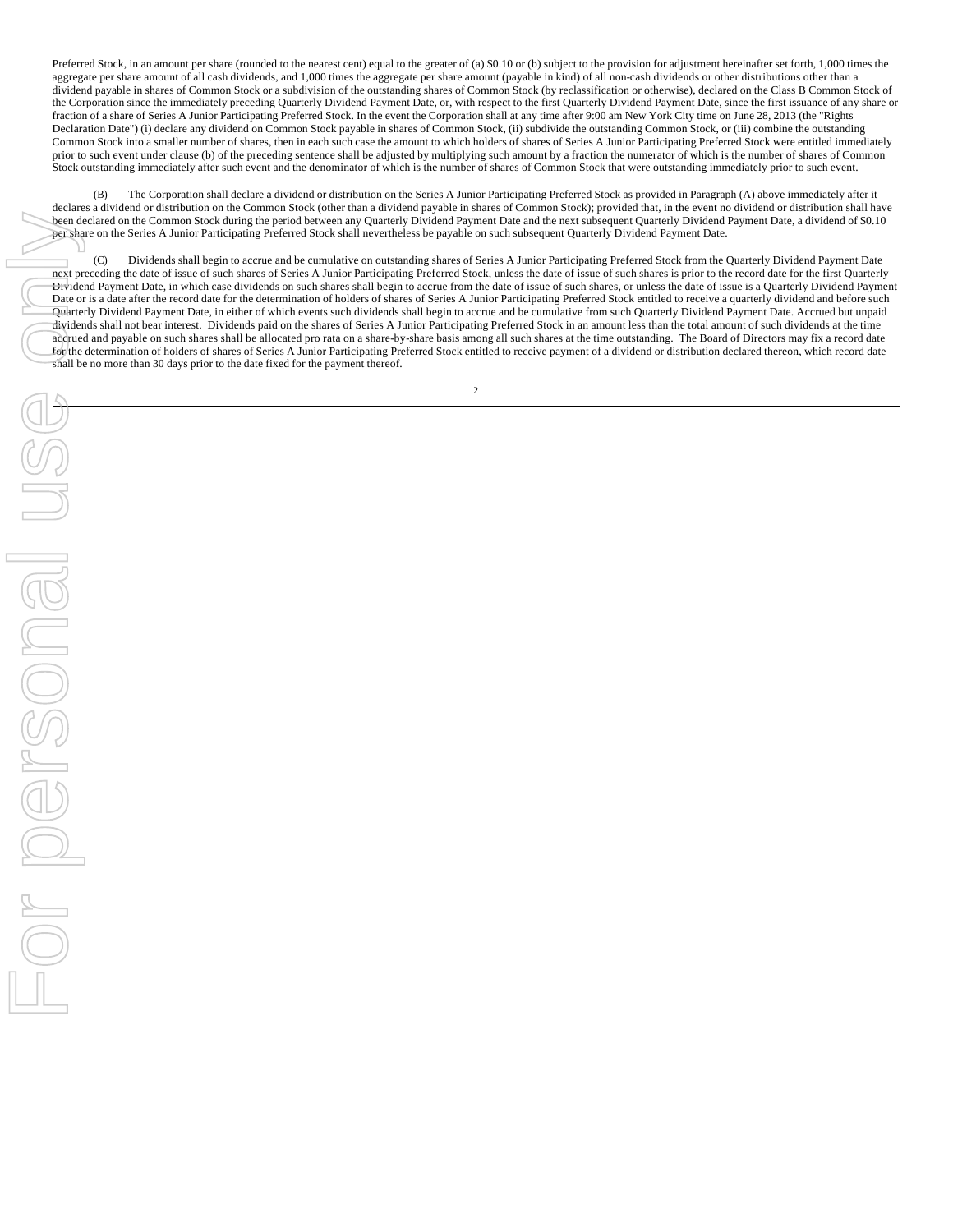Section 3. Voting Rights. The holders of shares of Series A Junior Participating Preferred Stock shall have the following voting rights:

(A) Each share of Series A Junior Participating Preferred Stock shall entitle the holder thereof to one (1) vote on all matters submitted to a vote of the stockholders of the Corporation.

(B) Except as otherwise provided herein or by law, the holders of shares of Series A Junior Participating Preferred Stock and the holders of shares of Common Stock shall vote together as one class on all matters submitted to a vote of stockholders of the Corporation.

(C) (i) If at any time dividends on any Series A Junior Participating Preferred Stock shall be in arrears in an amount equal to six (6) quarterly dividends thereon, the occurrence of such contingency shall mark the beginning of a period (herein called a "default period") which shall extend until such time when all accrued and unpaid dividends for all previous quarterly dividend periods and for the current quarterly dividend period on all shares of Series A Junior Participating Preferred Stock then outstanding shall have been declared and paid or set apart for payment. During each default period, all holders of Preferred Stock (including holders of the Series A Junior Participating Preferred Stock) with dividends in arrears in an amount equal to six (6) quarterly dividends thereon, voting as a class, irrespective of series, shall have the right to elect two (2) directors.

(ii) During any default period, such voting right of the holders of Series A Junior Participating Preferred Stock may be exercised initially at a special meeting called pursuant to subparagraph (iii) of this Section 3(C) or at any annual meeting of stockholders, and thereafter at annual meetings of stockholders, provided that neither such voting right nor the right of the holders of any other series of Preferred Stock, if any, to increase, in certain cases, the authorized number of directors shall be exercised unless the holders of ten percent (10%) in number of shares of Preferred Stock outstanding shall be present in person or by proxy. The absence of a quorum of the holders of Common Stock shall not affect the exercise by the holders of Preferred Stock of such voting right. At any meeting at which the holders of Preferred Stock shall exercise such voting right initially during an existing default period, they shall have the right, voting as a class, to elect directors to fill such vacancies, if any, in the Board of Directors as may then exist up to two (2) directors or, if such right is exercised at an annual meeting, to elect two (2) directors. If the number which may be so elected at any special meeting does not amount to the required number, the holders of the Preferred Stock shall have the right to make such increase in the number of directors as shall be necessary to permit the election by them of the required number. After the holders of the Preferred Stock shall have exercised their right to elect directors in any default period and during the continuance of such period, the number of directors shall not be increased or decreased except by vote of the holders of Preferred Stock as herein provided or pursuant to the rights of any equity securities ranking senior to or pari passu with the Series A Junior Participating Preferred Stock.

(iii) Unless the holders of Preferred Stock shall, during an existing default period, have previously exercised their right to elect directors, the Board of Directors may order, or any stockholder or stockholders owning in the aggregate not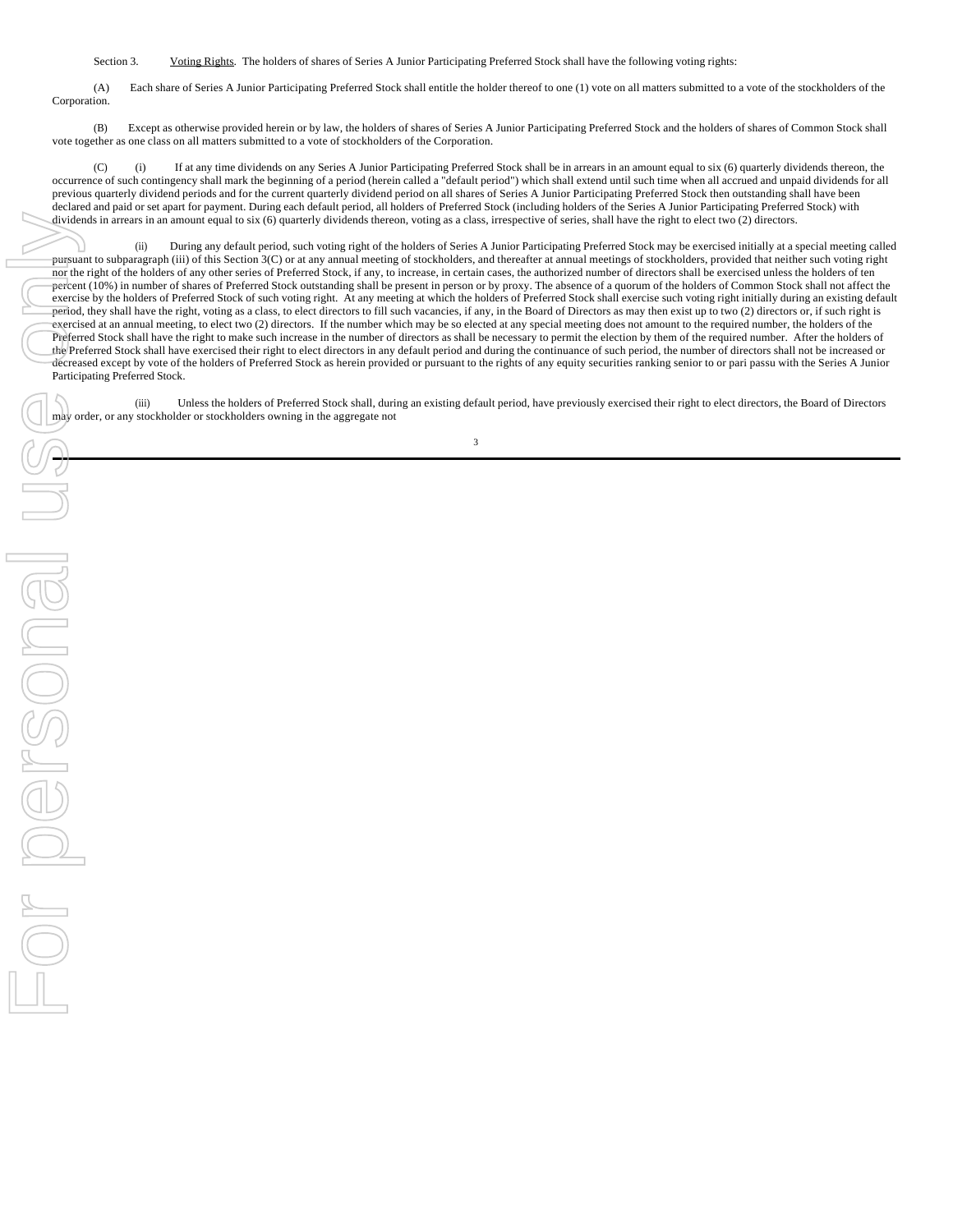less than ten percent (10%) of the total number of shares of Preferred Stock outstanding, irrespective of series, may request, the calling of a special meeting of the holders of Preferred Stock, which meeting shall thereupon be called by the President, a Vice-President or the Secretary of the Corporation. Notice of such meeting and of any annual meeting at which holders of Preferred Stock are entitled to vote pursuant to this Paragraph (C)(iii) shall be given to each holder of record of Preferred Stock by mailing a copy of such notice to him at his last address as the same appears on the books of the Corporation. Such meeting shall be called for a time not earlier than 20 days and not later than 60 days after such order or request or in default of the calling of such meeting within 60 days after such order or request, such meeting may be called on similar notice by any stockholder or stockholders owning in the aggregate not less than ten percent (10%) of the total number of shares of Preferred Stock outstanding. Notwithstanding the provisions of this Paragraph (C)(iii), no such special meeting shall be called during the period within 60 days immediately preceding the date fixed for the next annual meeting of the stockholders.

(iv) In any default period, the holders of Common Stock, and other classes of stock of the Corporation if applicable, shall continue to be entitled to elect the whole number of directors until the holders of Preferred Stock shall have exercised their right to elect two (2) directors voting as a class, after the exercise of which right (x) the directors so elected by the holders of Preferred Stock shall continue in office until their successors shall have been elected by such holders or until the expiration of the default period, and (y) any vacancy in the Board of Directors may (except as provided in Paragraph (C)(ii) of this Section 3) be filled by vote of a majority of the remaining directors theretofore elected by the holders of the class of stock which elected the director whose office shall have become vacant. References in this Paragraph (C) to directors elected by the holders of a particular class of stock shall include directors elected by such directors to fill vacancies as provided in clause (y) of the foregoing sentence.

(v) Immediately upon the expiration of a default period, (x) the right of the holders of Preferred Stock as a class to elect directors shall cease, (y) the term of any directors elected by the holders of Preferred Stock as a class shall terminate, and (z) the number of directors shall be such number as may be provided for in the certificate of incorporation or by-laws irrespective of any increase made pursuant to the provisions of Paragraph (C)(ii) of this Section 3 (such number being subject, however, to change thereafter in any manner provided by law or in the certificate of incorporation or by-laws). Any vacancies in the Board of Directors effected by the provisions of clauses (y) and (z) in the preceding sentence may be filled by a majority of the remaining directors.

(D) Except as set forth herein, holders of Series A Junior Participating Preferred Stock shall have no special voting rights and their consent shall not be required (except to the extent they are entitled to vote with holders of Common Stock as set forth herein) for taking any corporate action.

Section 4. Certain Restrictions.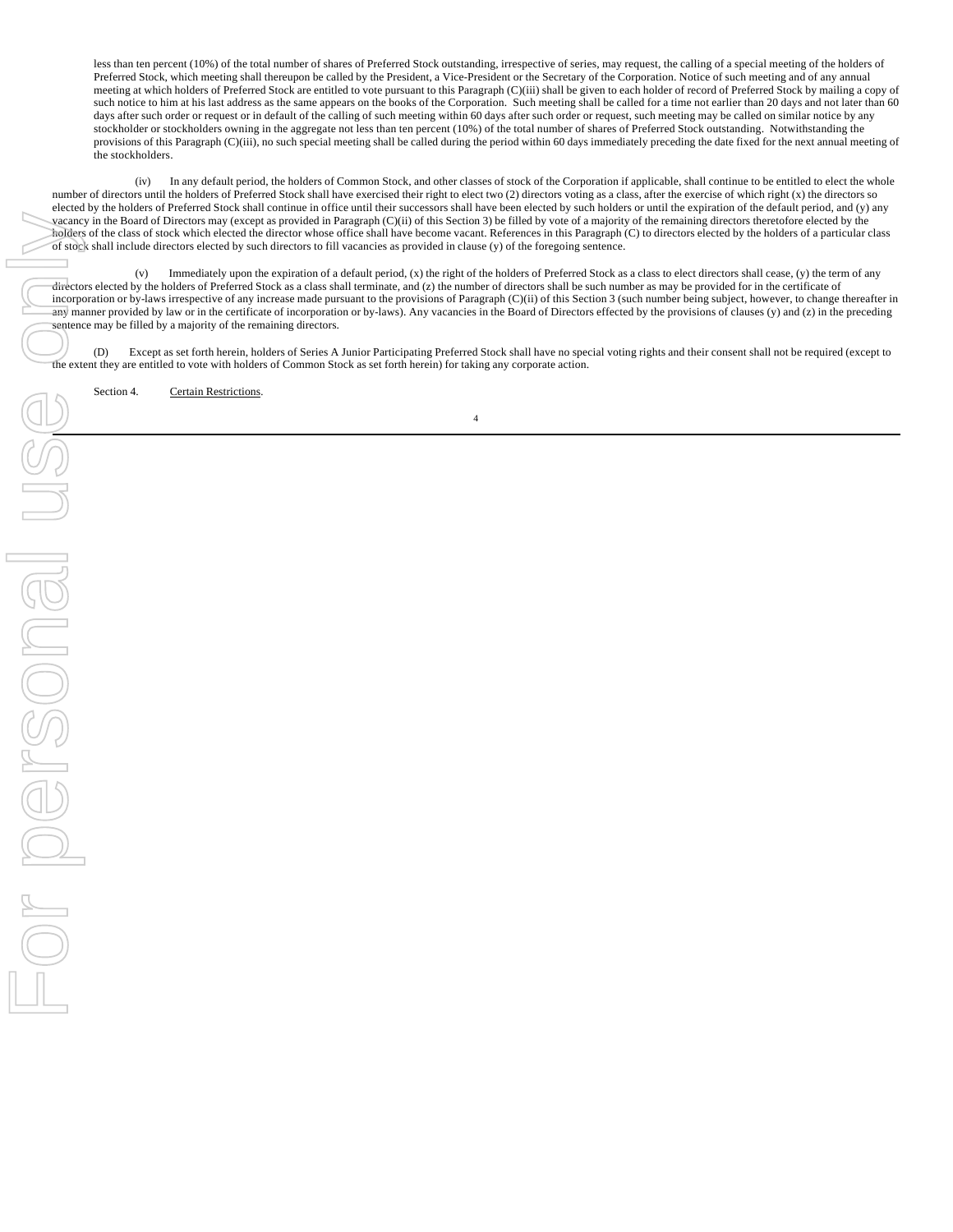(A) Whenever quarterly dividends or other dividends or distributions payable on the Series A Junior Participating Preferred Stock as provided in Section 2 are in arrears, thereafter and until all accrued and unpaid dividends and distributions, whether or not declared, on shares of Series A Junior Participating Preferred Stock outstanding shall have been paid in full, the Corporation shall not

 (i) declare or pay dividends on, make any other distributions on, or redeem or purchase or otherwise acquire for consideration any shares of stock ranking junior (either as to dividends or upon liquidation, dissolution or winding up) to the Series A Junior Participating Preferred Stock;

(ii) declare or pay dividends on or make any other distributions on any shares of stock ranking on a parity (either as to dividends or upon liquidation, dissolution or winding up) with the Series A Junior Participating Preferred Stock, except dividends paid ratably on the Series A Junior Participating Preferred Stock and all such parity stock on which dividends are payable or in arrears in proportion to the total amounts to which the holders of all such shares are then entitled;

(iii) redeem or purchase or otherwise acquire for consideration shares of any stock ranking on a parity (either as to dividends or upon liquidation, dissolution or winding up) with the Series A Junior Participating Preferred Stock, provided that the Corporation may at any time redeem, purchase or otherwise acquire shares of any such parity stock in exchange for shares of any stock of the Corporation ranking junior (either as to dividends or upon dissolution, liquidation or winding up) to the Series A Junior Participating Preferred Stock; or

(iv) purchase or otherwise acquire for consideration any shares of Series A Junior Participating Preferred Stock, or any shares of stock ranking on a parity with the Series A Junior Participating Preferred Stock, except in accordance with a purchase offer made in writing or by publication (as determined by the Board of Directors) to all holders of such shares upon such terms as the Board of Directors, after consideration of the respective annual dividend rates and other relative rights and preferences of the respective series and classes, shall determine in good faith will result in fair and equitable treatment among the respective series or classes.

(B) The Corporation shall not permit any subsidiary of the Corporation to purchase or otherwise acquire for consideration any shares of stock of the Corporation unless the Corporation could, under Paragraph (A) of this Section 4, purchase or otherwise acquire such shares at such time and in such manner.

Section 5. Reacquired Shares. Any shares of Series A Junior Participating Preferred Stock purchased or otherwise acquired by the Corporation in any manner whatsoever shall be retired promptly after the acquisition thereof. All such shares shall upon their cancellation become authorized but unissued shares of Preferred Stock and may be reissued as part of a new series of Preferred Stock to be created by resolution or resolutions of the Board of Directors, subject to the conditions and restrictions on issuance set forth

5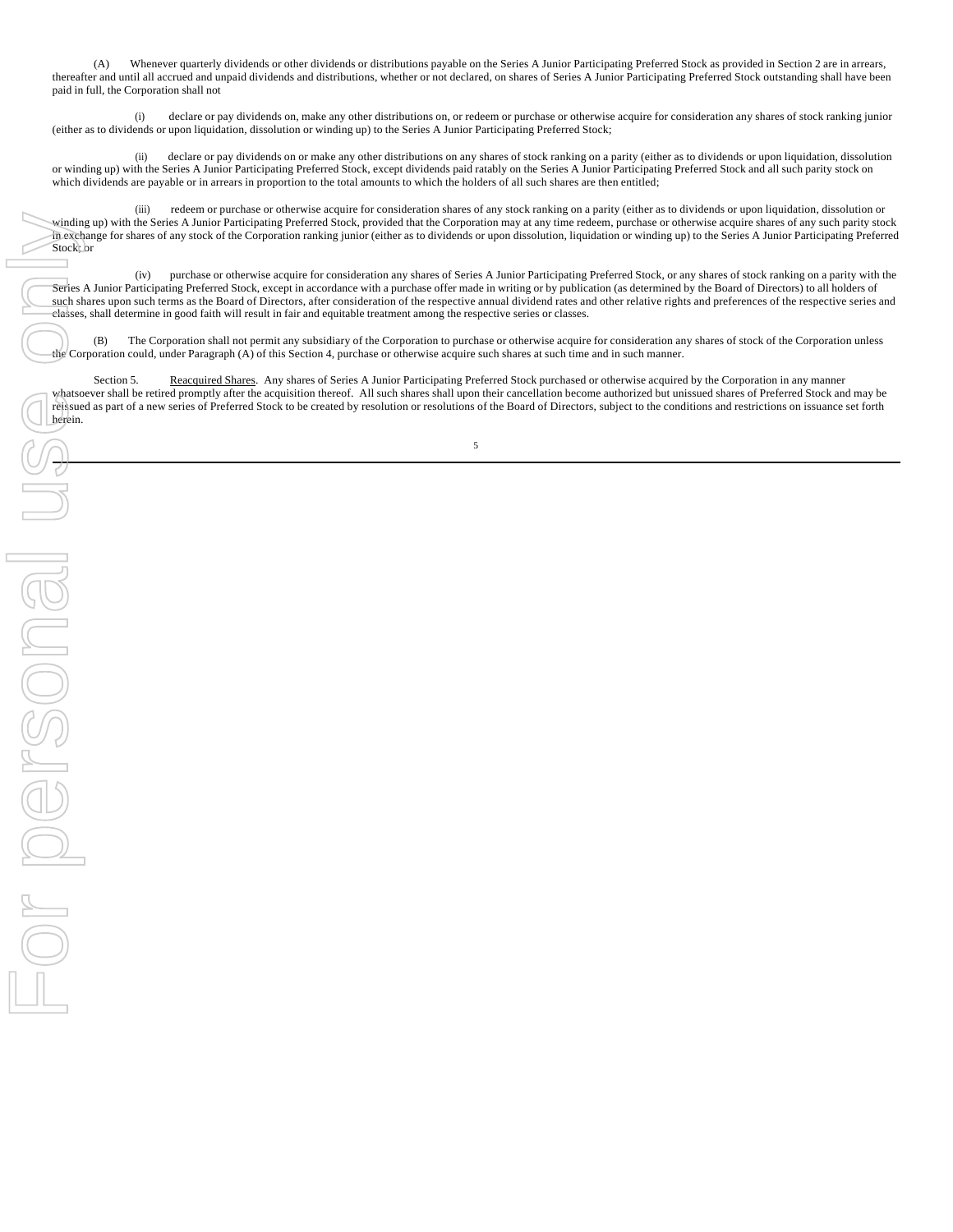Section 6. Liquidation, Dissolution or Winding Up. (A) Upon any liquidation (voluntary or otherwise), dissolution or winding up of the Corporation, no distribution shall be made to the holders of shares of stock ranking junior (either as to dividends or upon liquidation, dissolution or winding up) to the Series A Junior Participating Preferred Stock unless, prior thereto, the holders of shares of Series A Junior Participating Preferred Stock shall have received an amount equal to \$1000 per share of Series A Junior Participating Preferred Stock, plus an amount equal to accrued and unpaid dividends and distributions thereon, whether or not declared, to the date of such payment (the "Series A Liquidation Preference"). Following the payment of the full amount of the Series A Liquidation Preference, no additional distributions shall be made to the holders of shares of Series A Junior Participating Preferred Stock unless, prior thereto, the holders of shares of Common Stock shall have received an amount per share (the "Common Adjustment") equal to the quotient obtained by dividing (i) the Series A Liquidation Preference by (ii) 1,000 (as appropriately adjusted as set forth in subparagraph (C) below to reflect such events as stock splits, stock dividends and recapitalizations with respect to the Common Stock) (such number in clause (ii), the "Adjustment Number"). Following the payment of the full amount of the Series A Liquidation Preference and the Common Adjustment in respect of all outstanding shares of Series A Junior Participating Preferred Stock and Common Stock, respectively, holders of Series A Junior Participating Preferred Stock and holders of shares of Common Stock shall receive their ratable and proportionate share of the remaining assets to be distributed in the ratio of the Adjustment Number to 1 with respect to such Preferred Stock and Common Stock, on a per share basis, respectively.

(B) In the event, however, that there are not sufficient assets available to permit payment in full of the Series A Liquidation Preference and the liquidation preferences of all other series of preferred stock, if any, which rank on a parity with the Series A Junior Participating Preferred Stock, then such remaining assets shall be distributed ratably to the holders of such parity shares in proportion to their respective liquidation preferences. In the event, however, that there are not sufficient assets available to permit payment in full of the Common Adjustment, then such remaining assets shall be distributed ratably to the holders of Common Stock.

(C) In the event the Corporation shall at any time after the Rights Declaration Date (i) declare any dividend on Common Stock payable in shares of Common Stock, (ii) subdivide the outstanding Common Stock, or (iii) combine the outstanding Common Stock into a smaller number of shares, then in each such case the Adjustment Number in effect immediately prior to such event shall be adjusted by multiplying such Adjustment Number by a fraction the numerator of which is the number of shares of Common Stock outstanding immediately after such event and the denominator of which is the number of shares of Common Stock that were outstanding immediately prior to such event.

Section 7. Consolidation, Merger, etc. In case the Corporation shall enter into any consolidation, merger, combination or other transaction in which the shares of Common Stock are exchanged for or changed into other stock or securities, cash and/or any other property, then in any such case the shares of Series A Junior Participating Preferred Stock shall at the same time be similarly exchanged or changed in an amount per share (subject to the provision for adjustment hereinafter set forth) equal to 1,000 times the aggregate amount of stock, securities, cash and/or any other property (payable in kind), as the case may be, into which or for which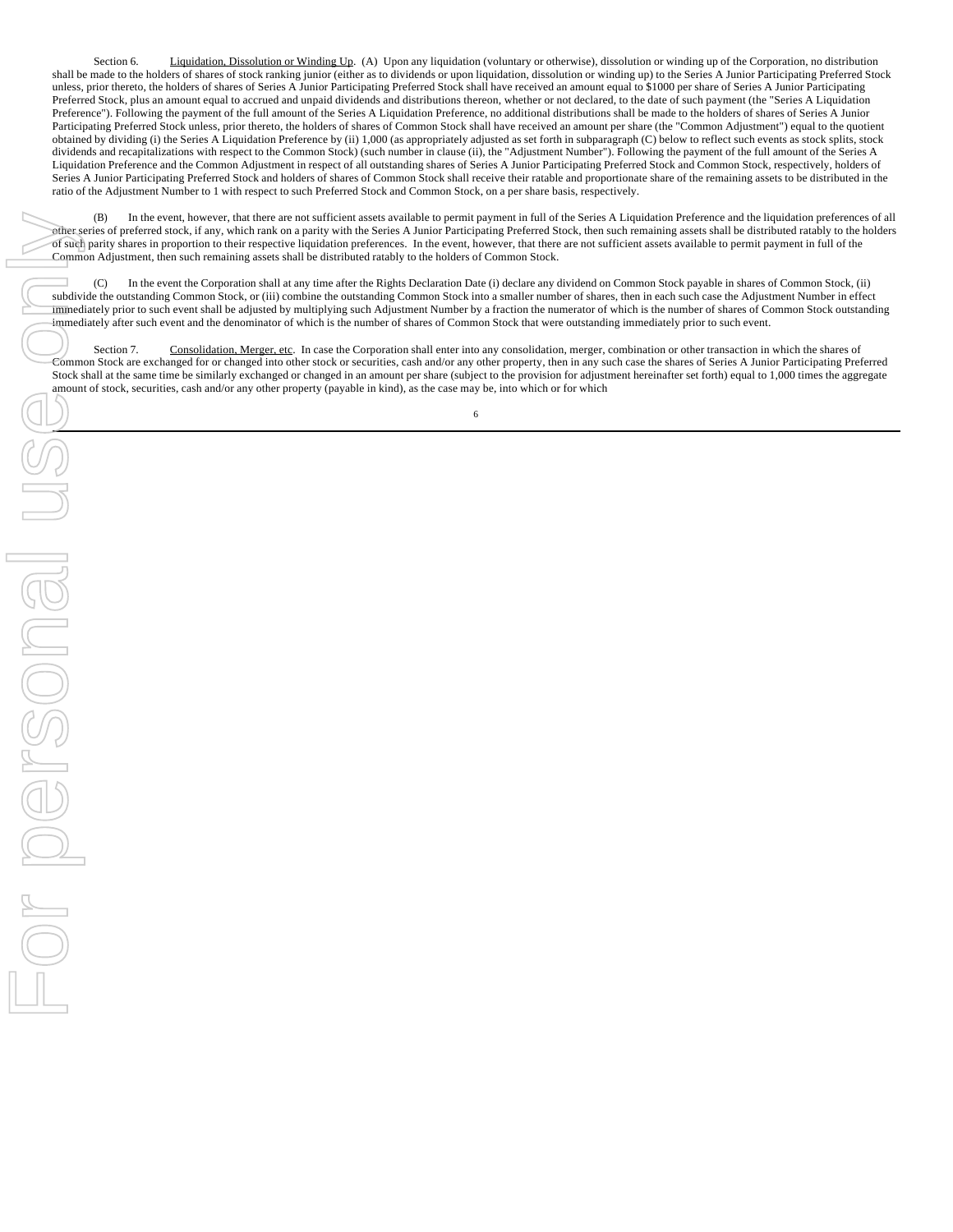each share of Common Stock is changed or exchanged. In the event the Corporation shall at any time after the Rights Declaration Date (i) declare any dividend on Common Stock payable in shares of Common Stock, (ii) subdivide the outstanding Common Stock, or (iii) combine the outstanding Common Stock into a smaller number of shares, then in each such case the amount set forth in the preceding sentence with respect to the exchange or change of shares of Series A Junior Participating Preferred Stock shall be adjusted by multiplying such amount by a fraction the numerator of which is the number of shares of Common Stock outstanding immediately after such event and the denominator of which is the number of shares of Common Stock that were outstanding immediately prior to such event.

Section 8. No Redemption. The shares of Series A Junior Participating Preferred Stock shall not be redeemable.

Section 9. Ranking. The Series A Junior Participating Preferred Stock shall rank junior to all other series of the Corporation's Preferred Stock as to the payment of dividends and the distribution of assets, unless the terms of any such series shall provide otherwise.

Section 10. Amendment. At any time when any shares of Series A Junior Participating Preferred Stock are outstanding, neither the Amended and Restated Certificate of Incorporation of the Corporation nor this Certificate of Designations shall be amended in any manner which would materially alter or change the powers, preferences or special rights of the Series A Junior Participating Preferred Stock so as to affect them adversely without the affirmative vote of the holders of a majority or more of the outstanding shares of Series A Junior Participating Preferred Stock, voting separately as a class.

Section 11. Fractional Shares. Series A Junior Participating Preferred Stock may be issued in fractions of a share which shall entitle the holder, in proportion to such holder's fractional shares, to exercise voting rights, receive dividends, participate in distributions and to have the benefit of all other rights of holders of Series A Junior Participating Preferred Stock.

Section 12. Certain Definitions. As used herein with respect to the Series A Junior Participating Preferred Stock, the following terms shall have the following meanings:

(A) The term "Class A Common Stock" means the class of common stock designated as the Class A common stock, par value \$0.01 per share, of the Corporation at the date hereof or any other class of stock resulting from successive changes or reclassification of the common stock.

(B) The term "Class B Common Stock" means the class of common stock designated as the Class B common stock, par value \$0.01 per share, of the Corporation at the date hereof or any other class of stock resulting from successive changes or reclassification of the common stock.

(C) The term "Common Stock" means the common stock, par value \$0.01 per share, of the Corporation at the date hereof or any other stock resulting from successive changes or reclassifications of the common stock, and includes both the Class A Common Stock and the Class B Common Stock.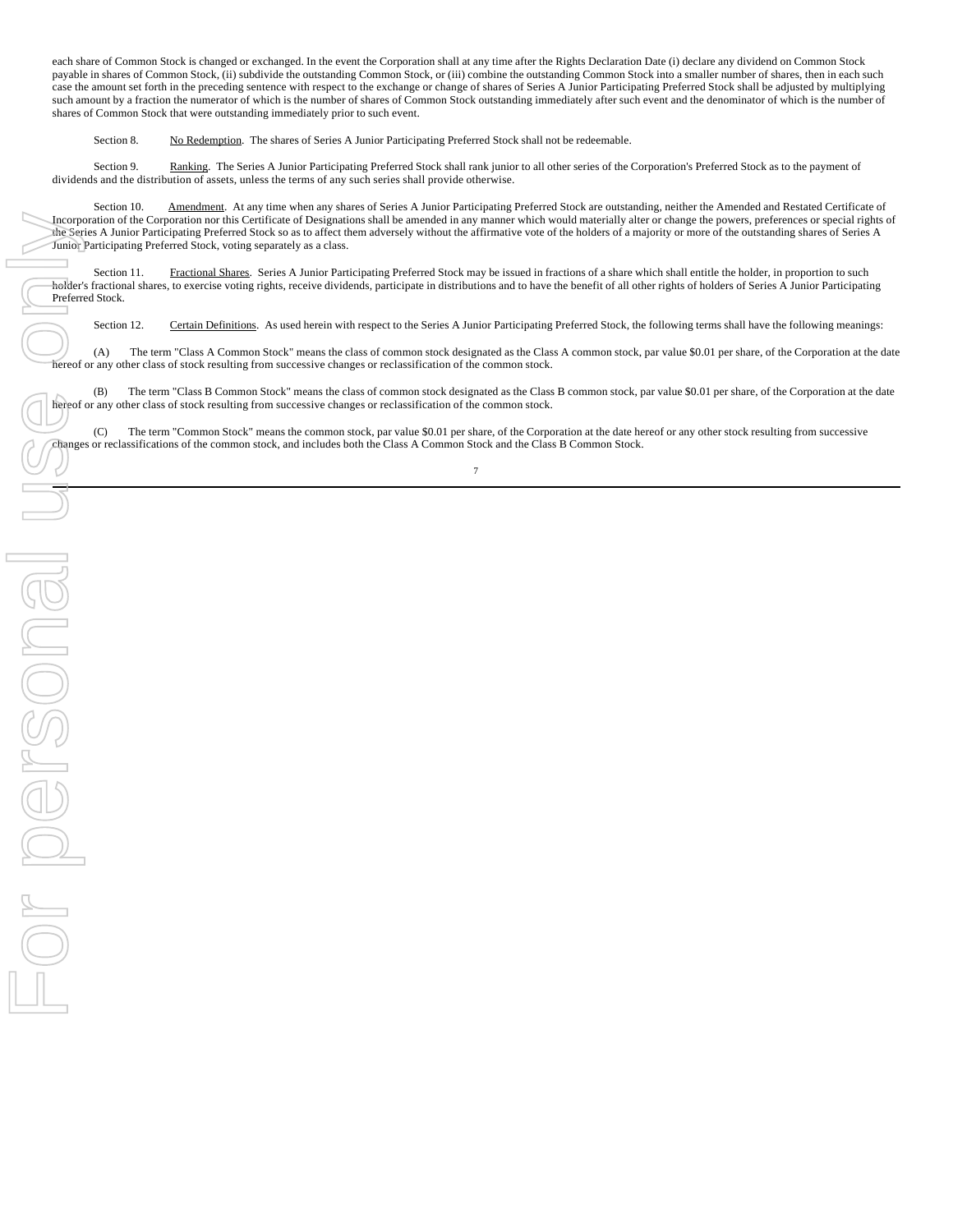IN WITNESS WHEREOF, we have executed and subscribed this Certificate and do affirm the foregoing as true under the penalties of perjury this 28 th day of June, 2013.

[NAME]

Attest: For personal use only  $[NAME]$  $\sim$  1 For personal use on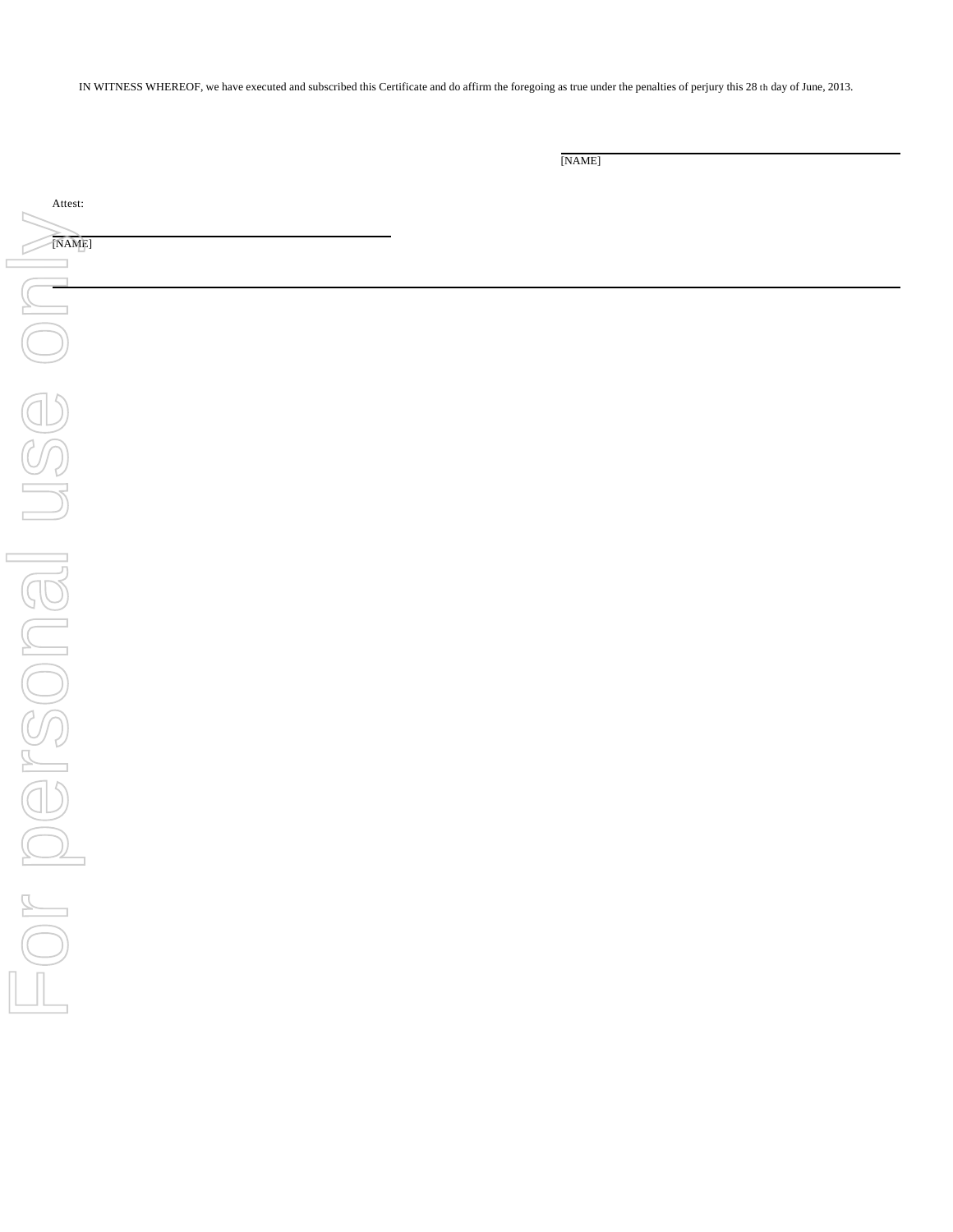#### **[Form of Rights Certificate]**

## **Certificate No. R- \_\_\_\_\_\_\_ Rights**

**NOT EXERCISABLE AFTER JUNE 18, 2018, UNLESS EXTENDED PRIOR THERETO BY THE BOARD OF DIRECTORS OF THE COMPANY, OR EARLIER IF REDEEMED OR EXCHANGED BY THE COMPANY. THE RIGHTS ARE SUBJECT TO REDEMPTION, AT THE OPTION OF THE COMPANY, AT \$0.001 PER RIGHT, AND TO EXCHANGE, IN EACH CASE ON THE TERMS SET FORTH IN THE RIGHTS AGREEMENT. UNDER CERTAIN CIRCUMSTANCES, RIGHTS BENEFICIALLY OWNED BY AN ACQUIRING PERSON (AS SUCH TERM IS DEFINED IN THE RIGHTS AGREEMENT) AND ANY SUBSEQUENT HOLDER OF SUCH RIGHTS MAY BECOME NULL AND VOID. [THE RIGHTS REPRESENTED BY THIS RIGHTS CERTIFICATE ARE OR WERE BENEFICIALLY OWNED BY A PERSON WHO WAS OR BECAME AN ACQUIRING PERSON OR AN AFFILIATE OR ASSOCIATE OF AN ACQUIRING PERSON (AS SUCH TERMS ARE DEFINED IN THE RIGHTS AGREEMENT). ACCORDINGLY, THIS RIGHTS CERTIFICATE AND THE RIGHTS REPRESENTED HEREBY MAY BECOME NULL AND VOID IN THE CIRCUMSTANCES SPECIFIED IN SECTION 7(e) OF SUCH AGREEMENT.]<sup>1</sup>**

## **Class [A][B] Rights Certificate**

#### **NEWS CORPORATION**

This certifies that \_\_\_\_\_\_\_\_\_\_\_\_\_\_\_\_\_\_\_\_\_\_, or registered assigns, is the registered owner of the number of Class [A][B]<sup>2</sup> Rights set forth above, each of which entitles the owner thereof, subject to the terms, provisions and conditions of the Second Amended and Restated Rights Agreement, dated as of June 18, 2015 (the "Rights Agreement"), between News Corporation, a Delaware corporation (the "Company"), and Computershare Trust Company, N.A., a federally chartered trust company duly organized and validly existing under the laws of the United States (the "Rights Agent"), to purchase from the Company at any time prior to 5:00 P.M. (New York City time) on June 18, 2018, (unless such date is advanced or extended prior thereto by the Board of Directors) at the office or offices of the Rights Agent designated for such purpose, or its successors as Rights Agent, one one-thousandth of a fully paid, non-assessable share of Series A Junior Participating Preferred Stock (the "Preferred Stock") of the Company, at a purchase price of \$90 per one one-thousandth of a share (the "Purchase Price"), upon presentation and surrender of this Rights Certificate with the Form of Election to Purchase and related Certificate duly executed. The number of Rights evidenced by this Rights Certificate (and the number of shares which may be purchased upon exercise thereof) set forth above, and the Purchase Price per share 2 Wherever the designation [A][B] is used, the form A should be inserted for Class A Right and the form B should be inserted for Class B Rights For personal use only

<sup>1</sup> The portion of the legend in brackets shall be inserted only if applicable and shall replace the preceding sentence.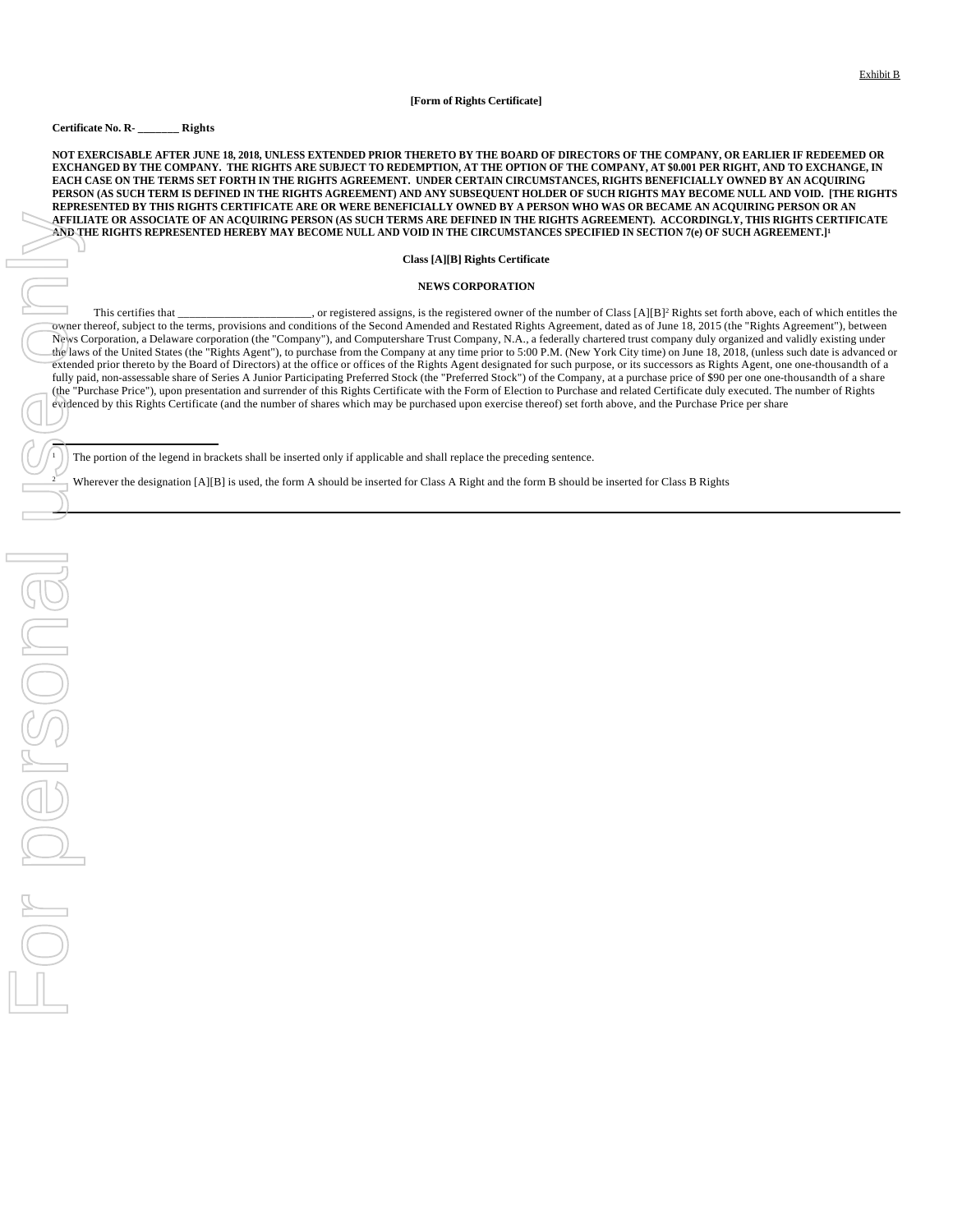set forth above, are the number and Purchase Price as of June 18, 2015, based on the Preferred Stock as constituted at such date. The Company reserves the right to require prior to the occurrence of a Triggering Event (as such term is defined in the Rights Agreement) that a number of Rights be exercised so that only whole shares of Preferred Stock will be issued. Capitalized terms used in this Rights Certificate without definition shall have the meanings ascribed to them in the Rights Agreement.

Upon the occurrence of a Section 11(a)(ii) Event (as such term is defined in the Rights Agreement), if the Rights evidenced by this Rights Certificate are beneficially owned by (i) an Acquiring Person or an Affiliate or Associate of any such Acquiring Person (as such terms are defined in the Rights Agreement), (ii) a transferee of any such Acquiring Person, Associate or Affiliate, or (iii) under certain circumstances specified in the Rights Agreement, a transferee of a person who, after such transfer, became an Acquiring Person, or an Affiliate or Associate of an Acquiring Person, such Rights shall become null and void and no holder hereof shall have any right with respect to such Rights from and after the occurrence of such Section 11(a)(ii) Event.

As provided in the Rights Agreement, the Purchase Price and the number and kind of shares of Preferred Stock or other securities, which may be purchased upon the exercise of the Rights evidenced by this Rights Certificate are subject to modification and adjustment upon the happening of certain events, including Triggering Events.

This Rights Certificate is subject to all of the terms, provisions and conditions of the Rights Agreement, which terms, provisions and conditions are hereby incorporated herein by reference and made a part hereof and to which Rights Agreement reference is hereby made for a full description of the rights, limitations of rights, obligations, duties and immunities hereunder of the Rights Agent, the Company and the holders of the Rights Certificates, which limitations of rights include the temporary suspension of the exercisability of such Rights under the specific circumstances set forth in the Rights Agreement. Copies of the Rights Agreement are on file at the above-mentioned office of the Rights Agent and are also available upon written request to the Rights Agent.

This Rights Certificate, with or without other Rights Certificates, upon surrender at the principal office or offices of the Rights Agent designated for such purpose, may be exchanged for another Rights Certificate or Rights Certificates of like tenor and date evidencing Rights entitling the holder to purchase a like aggregate number of one one-thousandths of a share of Preferred Stock as the Rights evidenced by the Rights Certificate or Rights Certificates surrendered shall have entitled such holder to purchase. If this Rights Certificate shall be exercised in part, the holder shall be entitled to receive upon surrender hereof another Class [A][B] Rights Certificate or Rights Certificates for the number of whole Rights not exercised.

Subject to the provisions of the Rights Agreement, the Rights evidenced by this Certificate may be redeemed by the Company at its option at a redemption price of \$0.001 per Right at any time prior to the earlier of the close of business on (i) the tenth Business Day following the Stock Acquisition Date (as such time period may be extended pursuant to the Rights Agreement), and (ii) the Final Expiration Date. In addition, under certain circumstances following the time at which a Person becomes an Acquiring Person, the Rights may be exchanged, in whole or in part, for shares of the Class [A][B] Common Stock, or shares of

2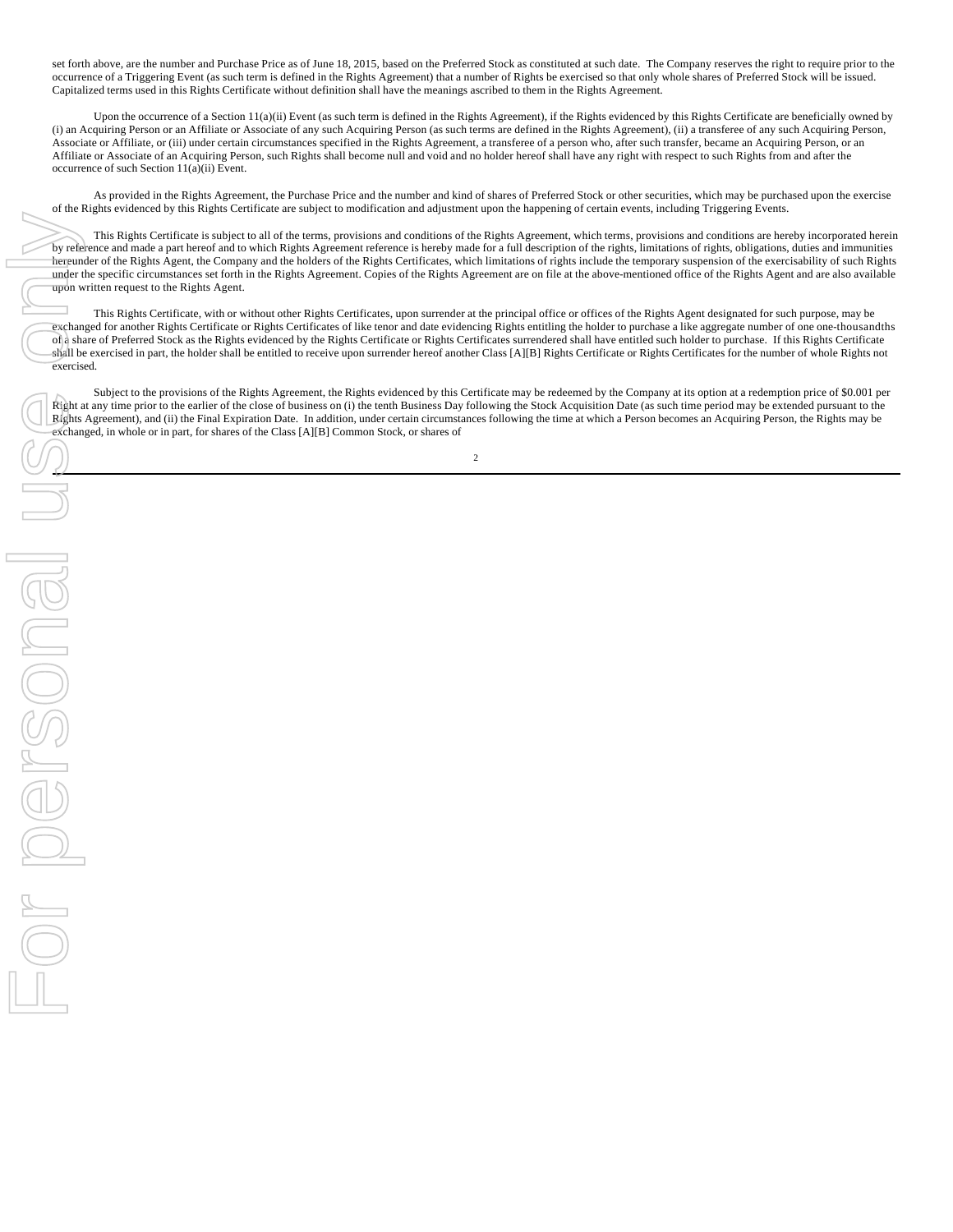preferred stock of the Company having essentially the same value or economic rights as such shares. Immediately upon the action of the Board of Directors of the Company authorizing any such exchange, and without any further action or any notice, the Rights (other than Rights which are not subject to such exchange) will terminate and the Rights will only enable holders to receive the shares issuable upon such exchange.

No fractional shares of Preferred Stock will be issued upon the exercise of any Right or Rights evidenced hereby (other than fractions which are integral multiples of one onethousandth of a share of Preferred Stock, which may, at the election of the Company, be evidenced by depositary receipts), but in lieu thereof a cash payment will be made, as provided in the Rights Agreement. The Company, at its election, may require that a number of Rights be exercised so that only whole shares of Preferred Stock would be issued.

No holder of this Rights Certificate shall be entitled to vote or receive dividends or be deemed for any purpose the holder of shares of Preferred Stock or of any other securities of the Company which may at any time be issuable on the exercise hereof, nor shall anything contained in the Rights Agreement or herein be construed to confer upon the holder hereof, as such, any of the rights of a stockholder of the Company or any right to vote for the election of directors or upon any matter submitted to stockholders at any meeting thereof, or to give consent to or withhold consent from any corporate action, or, to receive notice of meetings or other actions affecting stockholders (except as provided in the Rights Agreement), or to receive dividends or subscription rights, or otherwise, until the Right or Rights evidenced by this Rights Certificate shall have been exercised as provided in the Rights Agreement.

This Rights Certificate shall not be valid or obligatory for any purpose until it shall have been countersigned by the Rights Agent.

3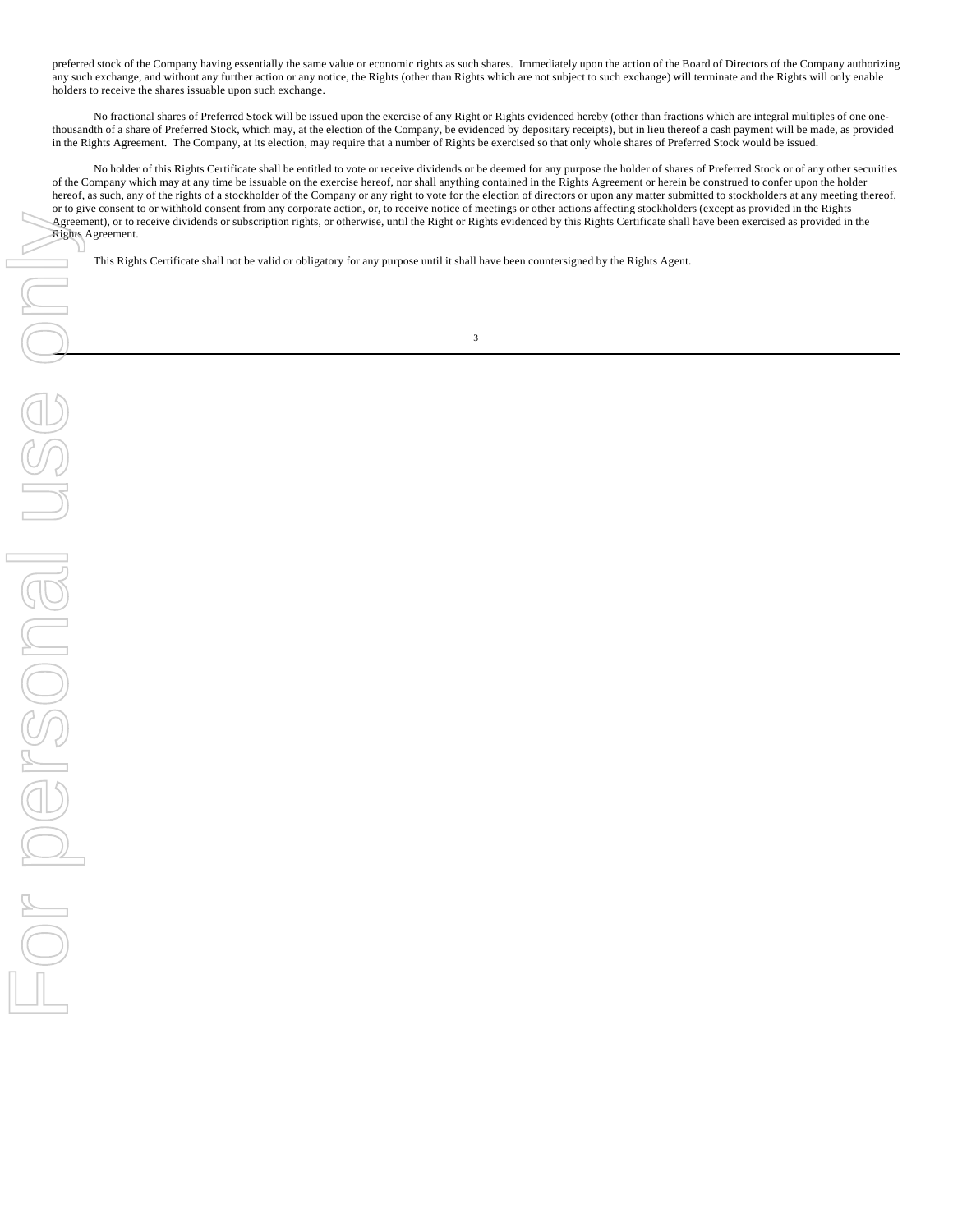WITNESS the facsimile signature of the proper officers of the Company and its corporate seal.

Dated as of  $\_\_\_\_\$ ,  $\_\_\_\$ .

ATTEST:

| <b>NEWS CORPORATION</b> |                                    |
|-------------------------|------------------------------------|
| By:                     |                                    |
| Title:                  | Secretary                          |
| Countersigned:          |                                    |
| as Rights Agent         | COMPUTERSHARE TRUST COMPANY, N.A., |

By:

Authorized Signature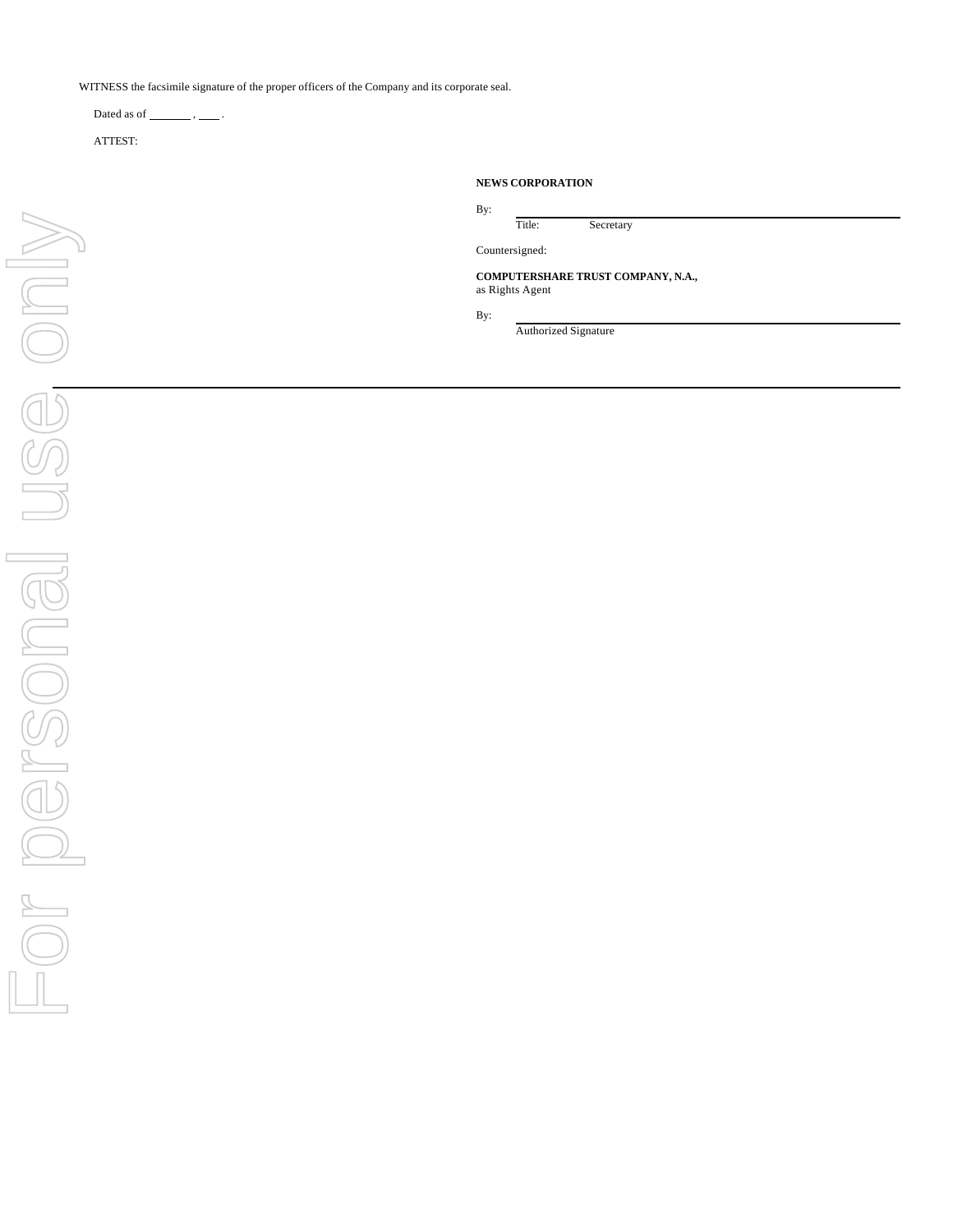[Form of Reverse Side of Rights Certificate]

# FORM OF ASSIGNMENT

(To be executed by the registered holder if such holder desires to transfer the Rights Certificate.)

FOR VALUE RECEIVED

hereby sells, assigns and transfers unto

(Please print name and address of transferee)

this Rights Certificate, together with all right, title and interest therein, and does hereby irrevocably constitute and appoint Attorney, to transfer the within Rights Certificate on the books of the within named Company, with full power of substitution.

Signature

Medallion Signature Guaranteed:

Dated: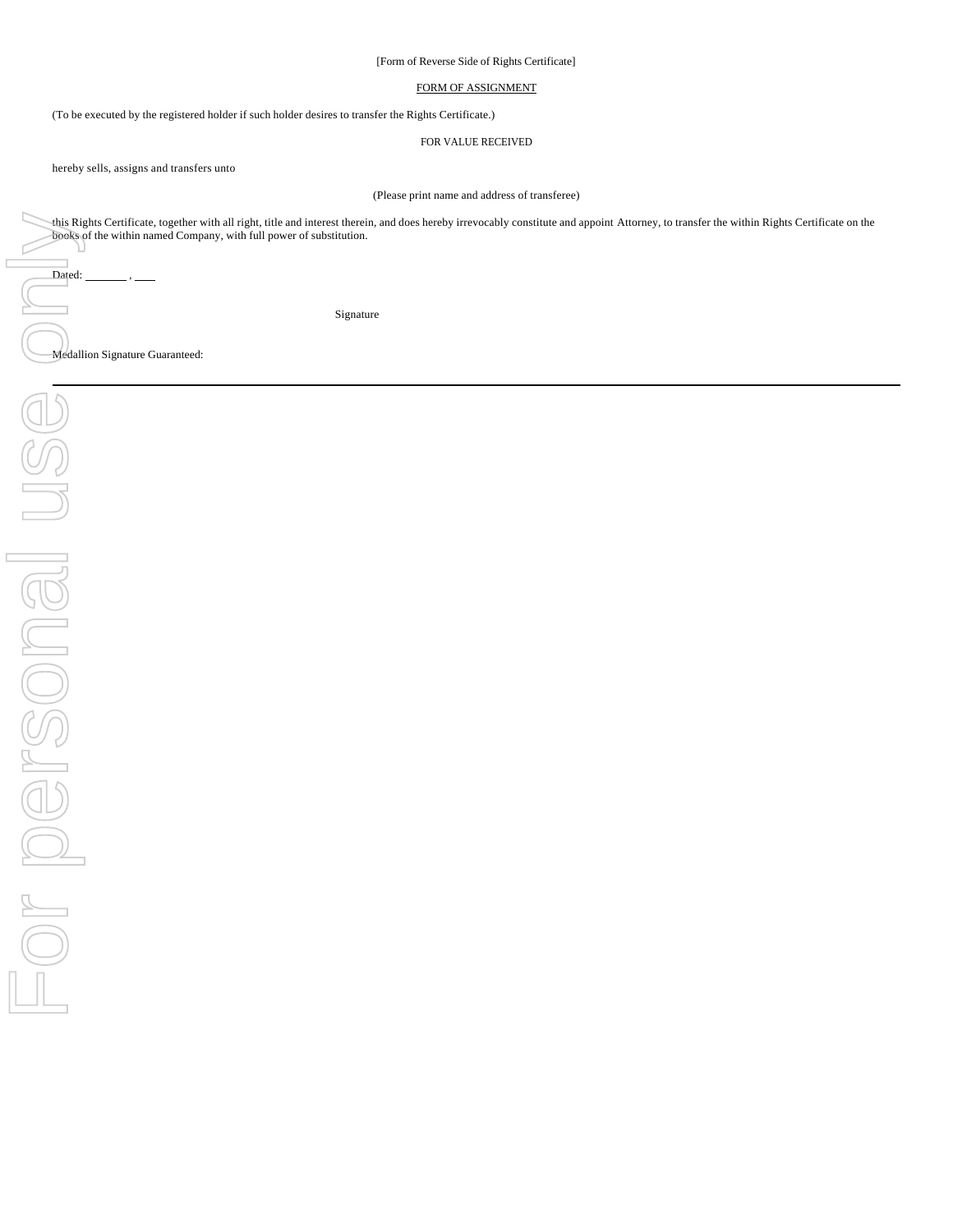# **Certificate**

The undersigned hereby certifies by checking the appropriate boxes that:

(1) this Rights Certificate [] is [] is not being sold, assigned and transferred by or on behalf of a Person who is or was an Acquiring Person or an Affiliate or Associate of any such Acquiring Person (as such terms are defined pursuant to the Rights Agreement);

(2) after due inquiry and to the best knowledge of the undersigned, it [ ] did [ ] did not acquire the Rights evidenced by this Rights Certificate from any Person who is, was or subsequently became an Acquiring Person or an Affiliate or Associate of an Acquiring Person.

Signature

Medallion Signature Guaranteed: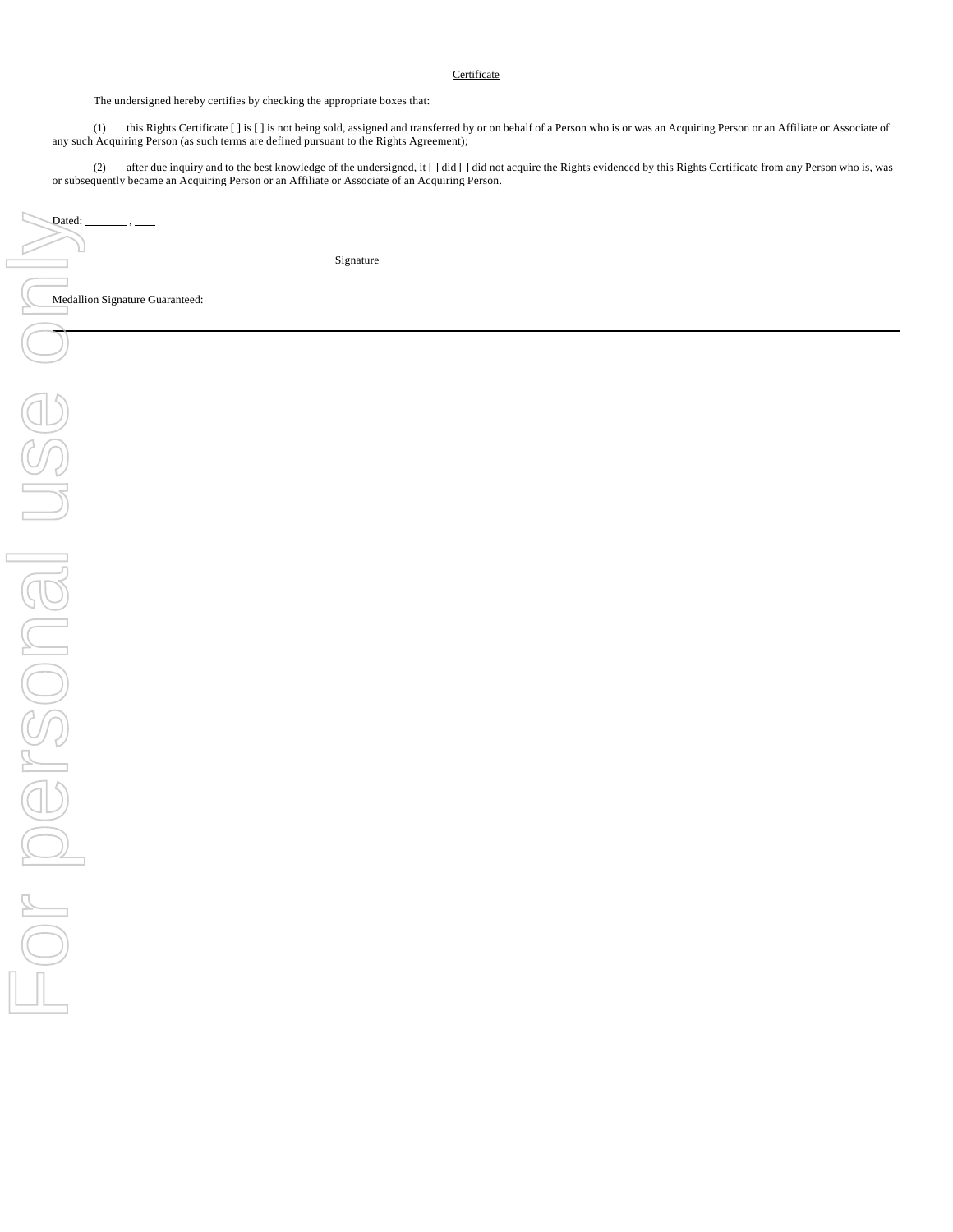The signature to the foregoing Assignment and Certificate must correspond to the name as written upon the face of this Rights Certificate in every particular, without alteration or enlargement or any change whatsoever.

**NOTICE**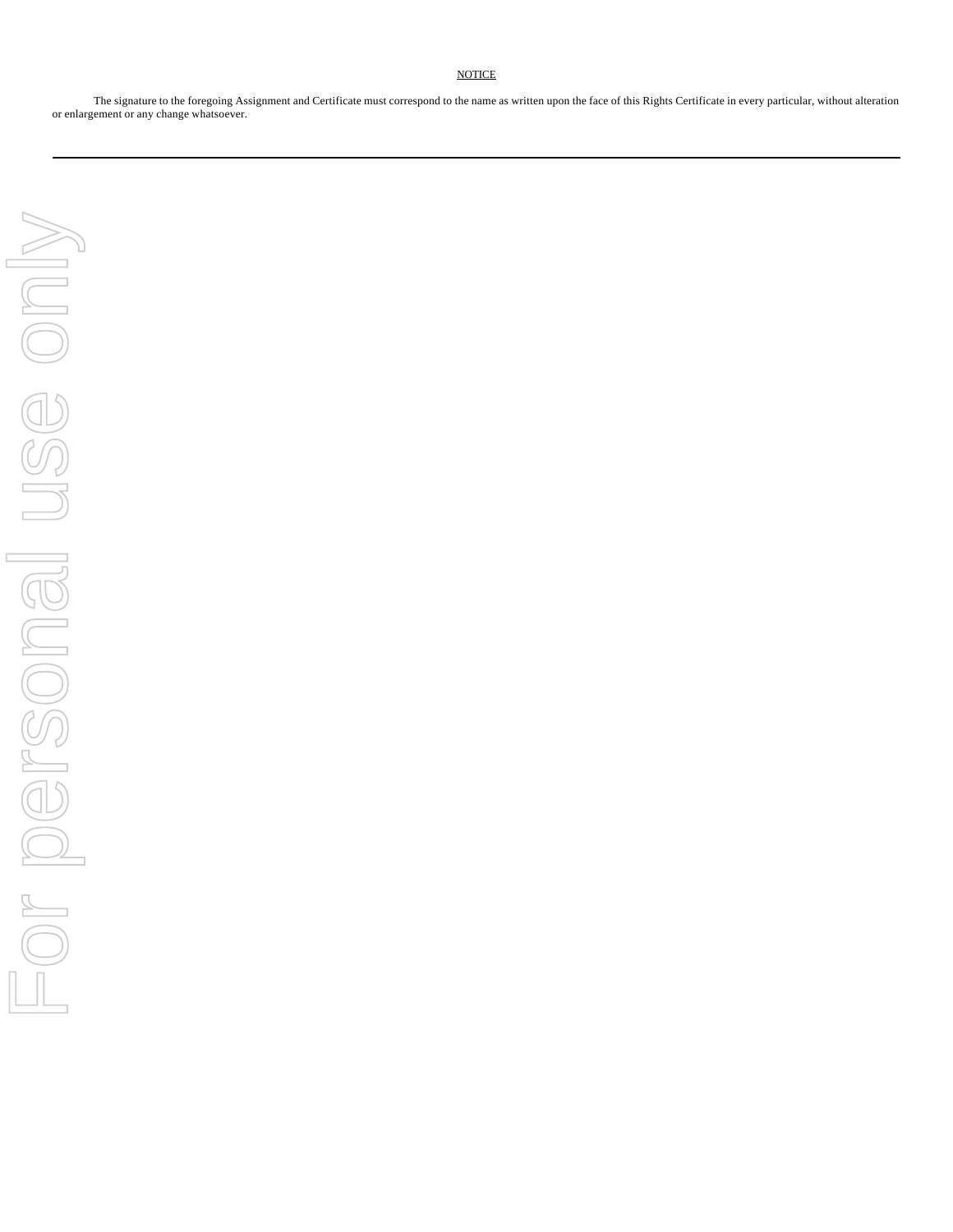## FORM OF ELECTION TO PURCHASE

(To be executed if holder desires to exercise Rights represented by the Rights Certificate.)

# To: NEWS CORPORATION:

The undersigned hereby irrevocably elects to exercise \_\_\_\_\_\_\_\_\_\_\_\_\_ Class [A][B] Rights represented by this Rights Certificate to purchase the shares of Preferred Stock issuable upon the exercise of the Rights (or such other securities of the Company or of any other person which may be issuable upon the exercise of the Rights) and requests that certificates for such shares be issued in the name of and delivered to:

| Please insert social security |  |
|-------------------------------|--|
| or other identifying number   |  |

(Please print name and address)

If such number of Rights shall not be all the Rights evidenced by this Rights Certificate, a new Rights Certificate for the balance of such Rights shall be registered in the name of and delivered to:

Please insert social security or other identifying number

(Please print name and address)

Signature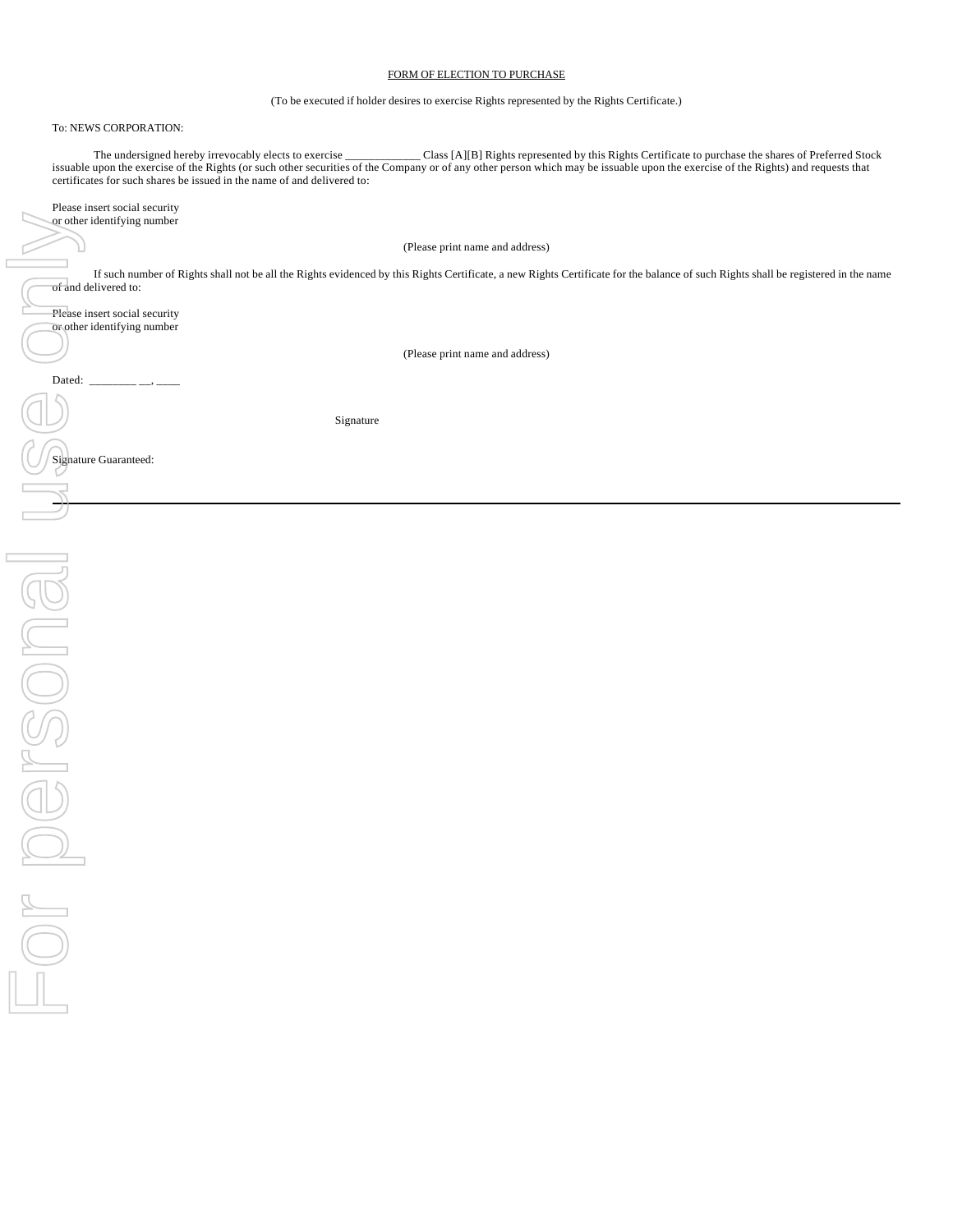# **Certificate**

The undersigned hereby certifies by checking the appropriate boxes that:

(1) the Rights evidenced by this Rights Certificate [ ] are [ ] are not being exercised by or on behalf of a Person who is or was an Acquiring Person or an Affiliate or Associate of any such Acquiring Person (as such terms are defined pursuant to the Rights Agreement);

(2) after due inquiry and to the best knowledge of the undersigned, it [ ] did [ ] did not acquire the Rights evidenced by this Rights Certificate from any Person who is, was or became an Acquiring Person or an Affiliate or Associate of an Acquiring Person.

Signature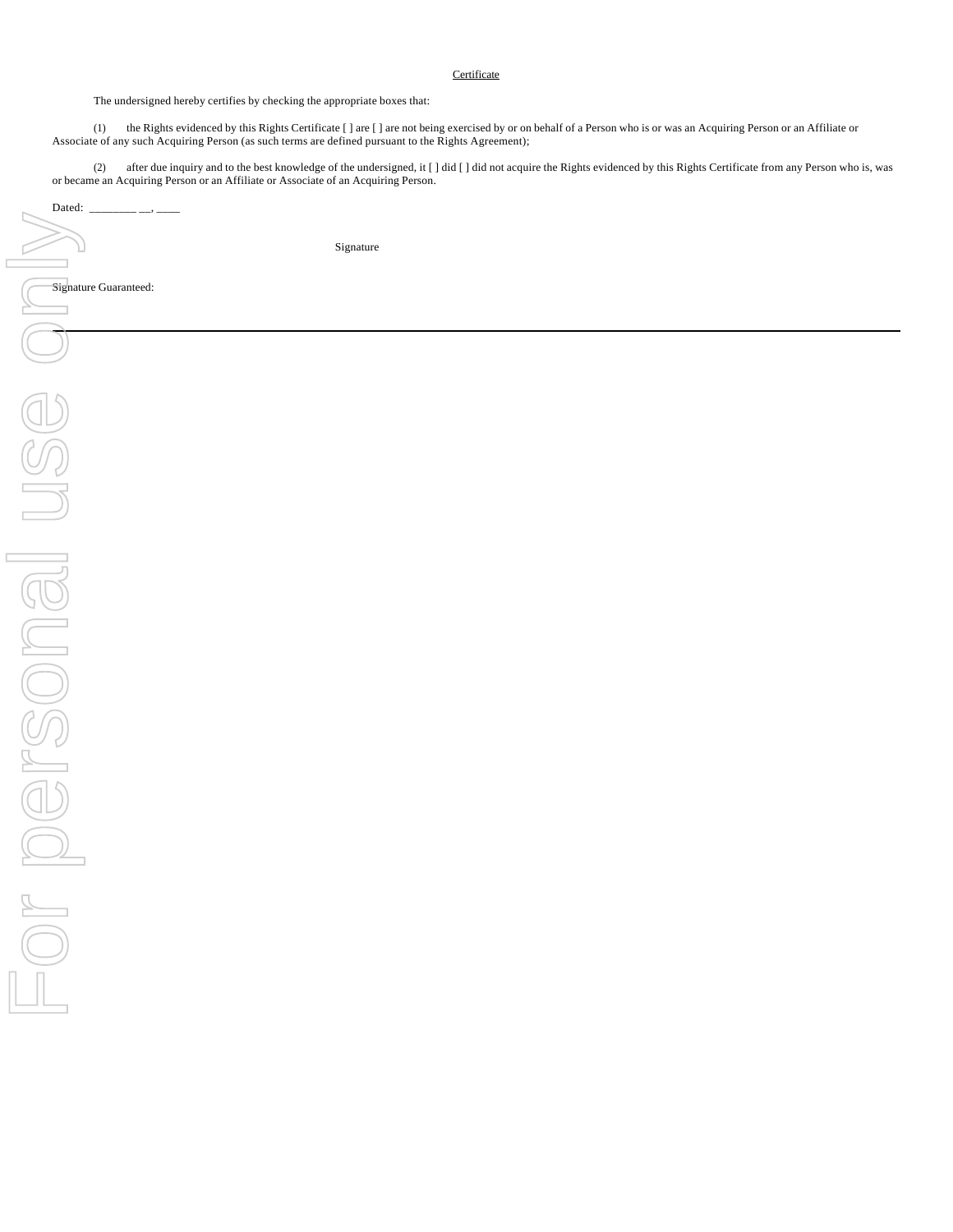# **NOTICE**

The signature to the foregoing Election to Purchase and Certificate must correspond to the name as written upon the face of this Rights Certificate in every particular, without alteration or enlargement or any change whatsoever.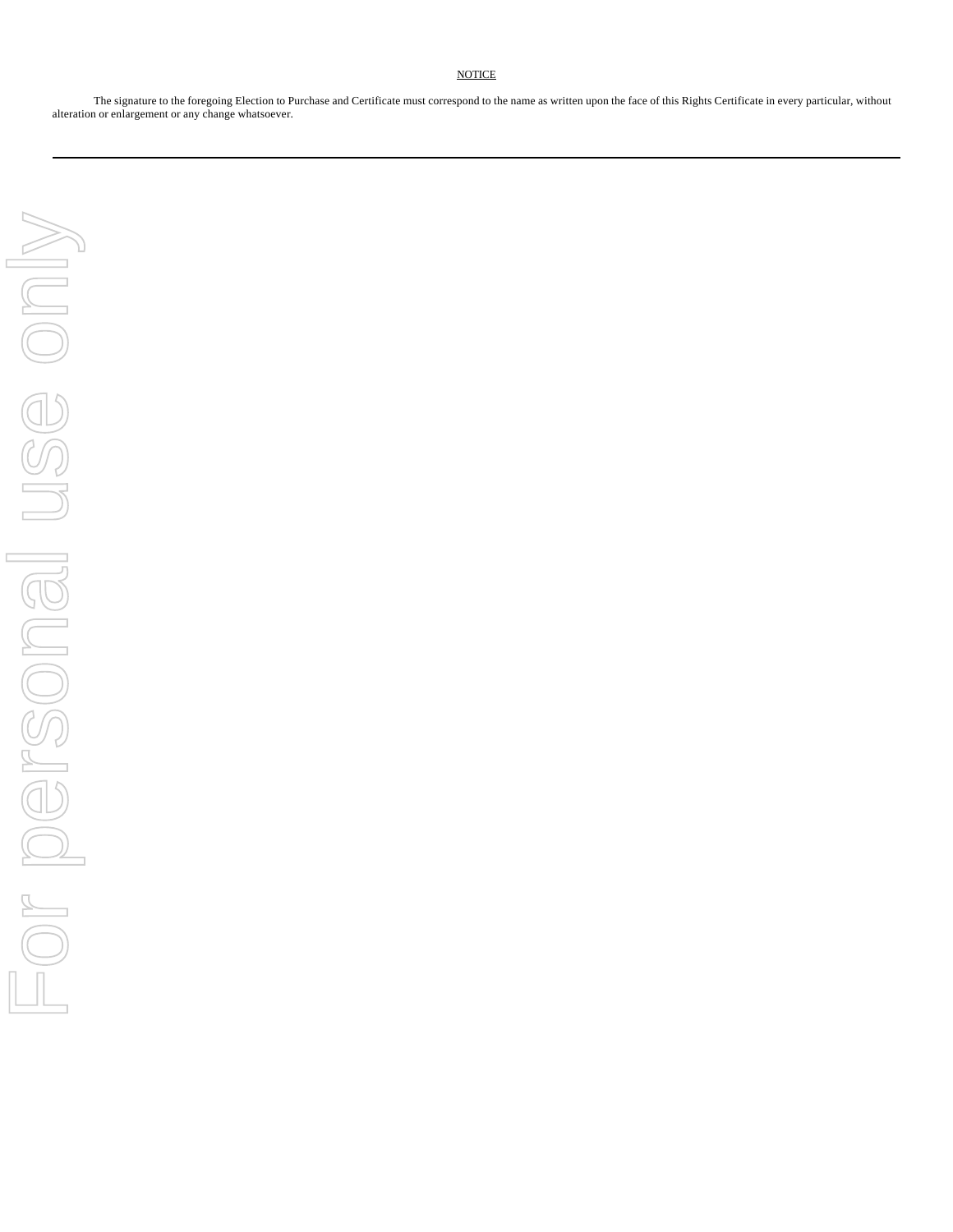## **SUMMARY OF RIGHTS TO PURCHASE PREFERRED STOCK**

Pursuant to the terms and conditions of the rights agreement dated as of June 14, 2013 between News Corporation, a Delaware corporation (the "Company") and Computershare Trust Company, N.A., a federally chartered trust company duly organized and validly existing under the laws of the United States, as Rights Agent, on June 28, 2013 (the "Rights Dividend Declaration Date"), a dividend distribution of one right (a "Class A Right") for each share of Class A common stock, par value \$0.01 per share, of the Company (the "Class A Common Stock") and one right (a "Class B Right" and, together with the Class A Rights, the "Rights") for each share of Class B common stock, par value \$0.01 per share, of the Company (the "Class B Common Stock" or "Voting Common Stock" and, together with the Class A Common Stock, the "Common Stock") outstanding (it being understood that shares held by direct or indirect wholly owned Subsidiaries of the Company shall not be considered as outstanding) at the close of business on June 21, 2013 (the "Record Date"), as adjusted pursuant to the provisions of Section 11(p) hereof, with each Right initially representing the right to purchase one one-thousandth of a share of Series A Junior Participating Preferred Stock of the Company, par value \$0.01 per share (the "Preferred Stock") at a Purchase Price of \$90 per Unit, subject to adjustment. The Company, pursuant to the authorization of its Board of Directors (the "Board") amended and restated the rights agreement as of June 18, 2014, and has determined, with the Board's authorization, to further amend and restate the rights agreement, pursuant to the terms of Section 27 therein, (such second amended and restated rights agreement, the "**Rights Agreement**"). The description and terms of the Rights are set forth in a Rights Agreement, which is dated as of June 18, 2015.

Initially, the Class A Rights will be attached to all shares of Class A Common Stock certificates representing shares then outstanding and the Class B Rights will be attached to all shares of Class B Common Stock certificates representing shares then outstanding, and no separate Rights Certificates will be distributed. Subject to certain exceptions specified in the Rights Agreement, the Rights will separate from the Common Stock and a Distribution Date will occur upon the earlier of (i) 10 business days following a public announcement that a person or group of affiliated or associated persons (an "Acquiring Person") has acquired beneficial ownership of 15% or more of the outstanding shares of Class B Common Stock and/or other class then entitled to vote for the election of directors (the "Stock Acquisition Date"), other than as a result of repurchases of stock by the Company or purchases by certain Exempt Persons or (ii) 10 business days (or such later date as the Board shall determine) following the commencement of a tender offer or exchange offer that would result in a person or group becoming an Acquiring Person. "Exempt Person" shall mean each of the following: (i) the Company or any of its Subsidiaries or controlled Affiliates, or (ii) any Person, including each Murdoch Person, who, as of June 28, 2013, is the Beneficial Owner of fifteen percent (15%) or more of the Voting Capital Stock then outstanding, except, with respect to the Persons named in the preceding clause (ii) of this paragraph, any such Person shall no longer be considered an Exempt Person (1) if such Person Beneficially Owns less than fifteen percent (15%) of the then-outstanding Voting Capital Stock or (2) if, on or after June 18, 2015, such Person acquires Beneficial Ownership of additional shares of Voting Capital Stock (other than (A) by way of acquisition (or distinguisition of Votinguisition of Votinguisition of Votinguisition of Votinguisition of Votinguisition of Votinguisition of Votinguisition of Votinguisition of Votinguisition and payment of the declaration and paym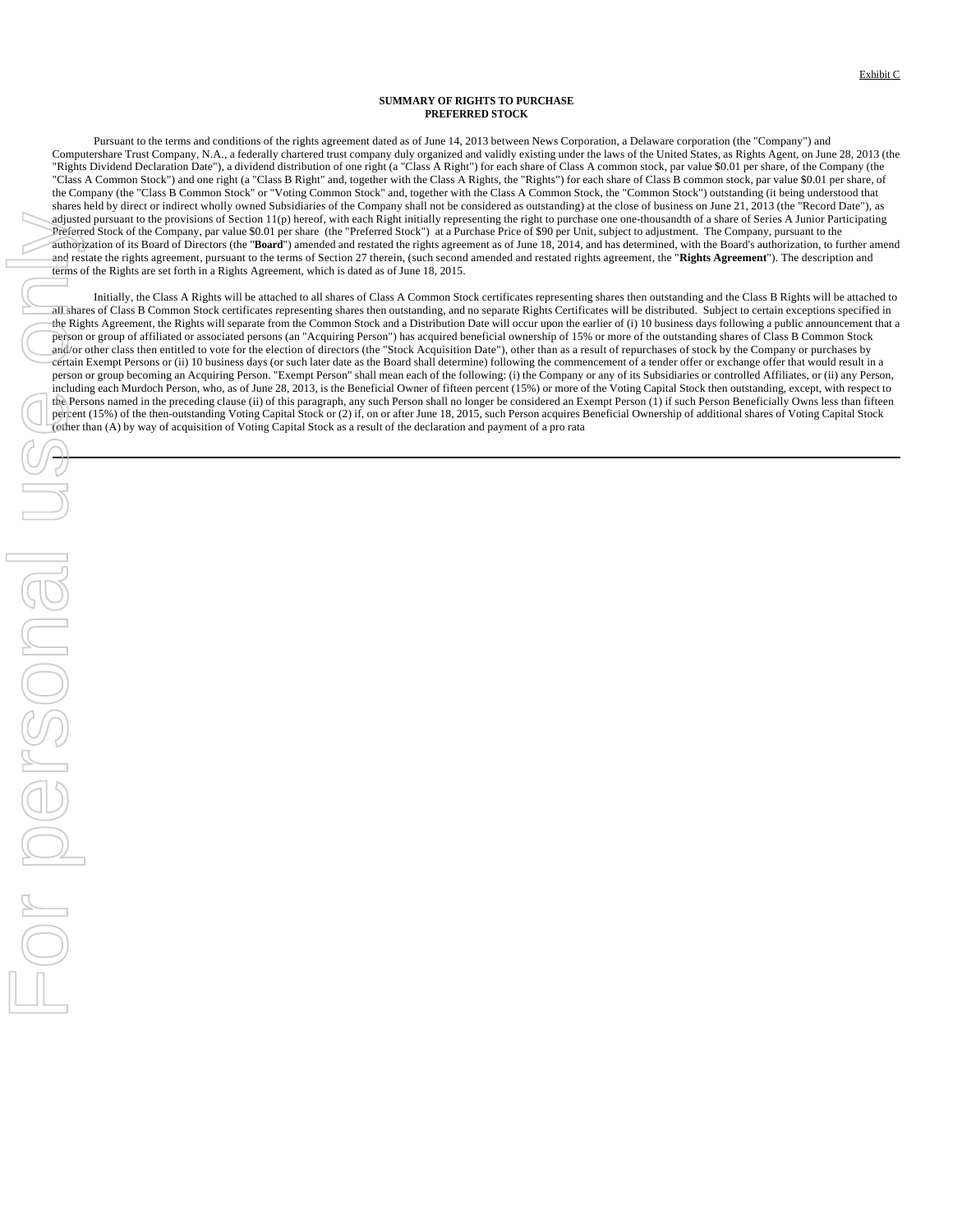dividend payable in Capital Stock (or securities convertible or exchangeable into Capital Stock) on, or split or subdivision of, the Capital Stock of the Company or (B) solely as a result of any unilateral grant of any security by the Company or through the exercise of any options, warrants, rights or similar interests (including restricted stock) granted by the Company to its directors, officers and employees pursuant to any equity incentive or award plan), unless it is determined by the Board that such Person inadvertently acquired such shares of Voting Capital Stock and the shares are subsequently divested by such Person, with such determination and divestiture each being made in accordance with the terms of clause (vii) of the definition of "Acquiring Person" in the Rights Agreement.

Until the Distribution Date, (i) the Rights will be evidenced by the Common Stock certificates (of, in the case of shares reflected on the direct registration system, by the notations in the book entry accounts) and will be transferred with and only with such Common Stock certificates, (ii) new Common Stock certificates issued after the Record Date will contain a notation incorporating the Rights Agreement by reference and (iii) the surrender for transfer of any certificates for Common Stock outstanding will also constitute the transfer of the Rights associated with the Common Stock represented by such certificate. Pursuant to the Rights Agreement, the Company reserves the right to require prior to the occurrence of a Triggering Event (as defined below) that, upon any exercise of Rights, a number of Rights be exercised so that only whole shares of Preferred Stock will be issued.

The Rights are not exercisable until the Distribution Date and will expire at 5:00 P.M. (New York City time) on June 18, 2018, (the "Final Expiration Date"), unless the Rights Agreement is earlier terminated or such date is advanced or extended or the Rights are earlier redeemed or exchanged by the Company as described below.

As soon as practicable after the Distribution Date, Rights Certificates will be mailed to holders of record of the Common Stock as of the close of business on the Distribution Date and, thereafter, the separate Rights Certificates alone will represent the Rights.

In the event that a Person becomes an Acquiring Person, each holder of a Right will thereafter have the right to receive, upon exercise, (i) Class A Common Stock (or, in certain circumstances, cash, property or other securities of the Company) having a value equal to two times the exercise price of the Class A Right or (ii) Class B Common Stock (or, in certain circumstances, cash, property or other securities of the Company) having a value equal to two times the exercise price of the Class B Right. Notwithstanding any of the foregoing, following the occurrence of the event set forth in this paragraph, all Rights that are, or (under certain circumstances specified in the Rights Agreement) were, beneficially owned by any Acquiring Person will be null and void. However, Rights are not exercisable following the occurrence of the event set forth above until such time as the Rights are no longer redeemable by the Company as set forth below.

For example, at an exercise price of \$90 per Right, each Right not owned by an Acquiring Person (or by certain related parties) following the event described in the preceding paragraph would entitle its holder to purchase \$180 worth of Common Stock (or other consideration, as noted above) for \$90. Assuming that the Common Stock had a per share value 2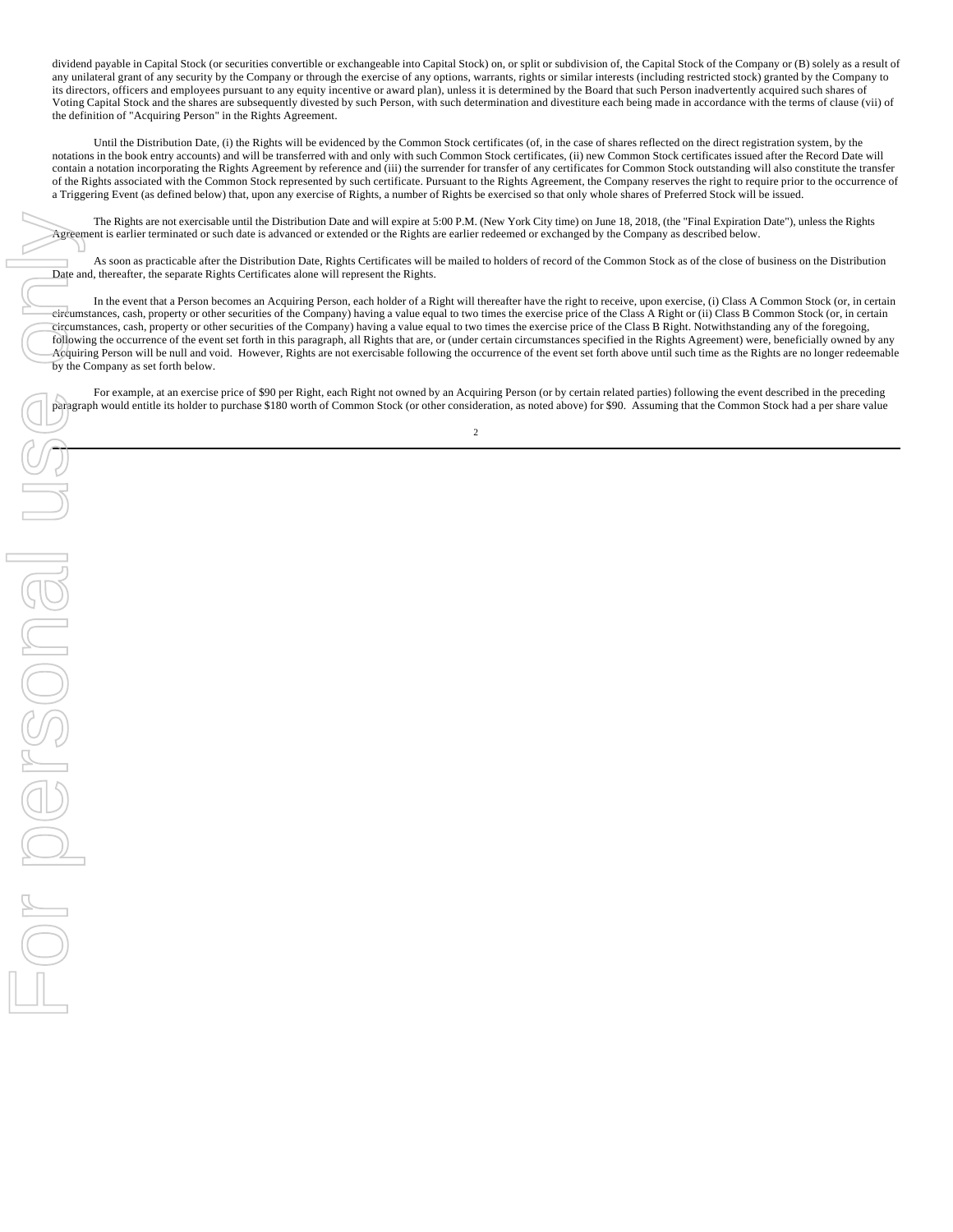of \$18 at such time, the holder of each valid Right would be entitled to purchase 10 shares of Common Stock for \$90.

In the event that, at any time following the Stock Acquisition Date, (i) the Company engages in a merger or other business combination transaction in which the Company is not the surviving corporation, (ii) the Company engages in a merger or other business combination transaction in which the Company is the surviving corporation and the Common Stock of the Company is changed or exchanged, or (iii) 50% or more of the Company's assets, cash flow or earning power is sold or transferred, each holder of a Right (except Rights which have previously been voided as set forth above) shall thereafter have the right to receive, upon exercise, common stock of the acquiring company having a value equal to two times the exercise price of the Right. The events set forth in this paragraph and in the second preceding paragraph are referred to as the "Triggering Events."

At any time after a person becomes an Acquiring Person and prior to the acquisition by such person or group of 50% or more of the outstanding Voting Capital Stock, the Board may exchange the Rights (other than Rights owned by such person or group which have become void), in whole or in part, for Common Stock or Preferred Stock at an exchange ratio of one share of Common Stock, or one one-thousandth of a share of Preferred Stock (or of a share of a class or series of the Company's preferred stock having equivalent rights, preferences and privileges), per Right (subject to adjustment).

The Purchase Price payable, and the number of Units of Preferred Stock or other securities or property issuable, upon exercise of the Rights are subject to adjustment from time to time to prevent dilution (i) in the event of a stock dividend on, or a subdivision, combination or reclassification of, the Preferred Stock, (ii) if holders of the Preferred Stock are granted certain rights or warrants to subscribe for Preferred Stock or convertible securities at less than the current market price of the Preferred Stock, or (iii) upon the distribution to holders of the Preferred Stock of evidences of indebtedness or assets (excluding regular quarterly cash dividends) or of subscription rights or warrants (other than those referred to above).

With certain exceptions, no adjustment in the Purchase Price will be required until cumulative adjustments amount to at least 1% of the Purchase Price. No fractional Units will be issued and, in lieu thereof, an adjustment in cash will be made based on the market price of the Preferred Stock on the last trading date prior to the date of exercise.

At any time until ten business days following the Stock Acquisition Date (as such time period may be extended pursuant to the Rights Agreement), the Company may redeem the Rights in whole, but not in part, at a price of \$0.001 per Right (payable in cash, Common Stock or other consideration deemed appropriate by the Board of Directors) or amend the Rights Agreement to change the Final Expiration Date to another date, including without limitation an earlier date. Immediately upon the action of the Board of Directors ordering redemption of the Rights, the Rights will terminate and the only right of the holders of Rights will be to receive the \$0.001 redemption price.

Until a Right is exercised, the holder thereof, as such, will have no separate rights as a stockholder of the Company, including, without limitation, the right to vote or to receive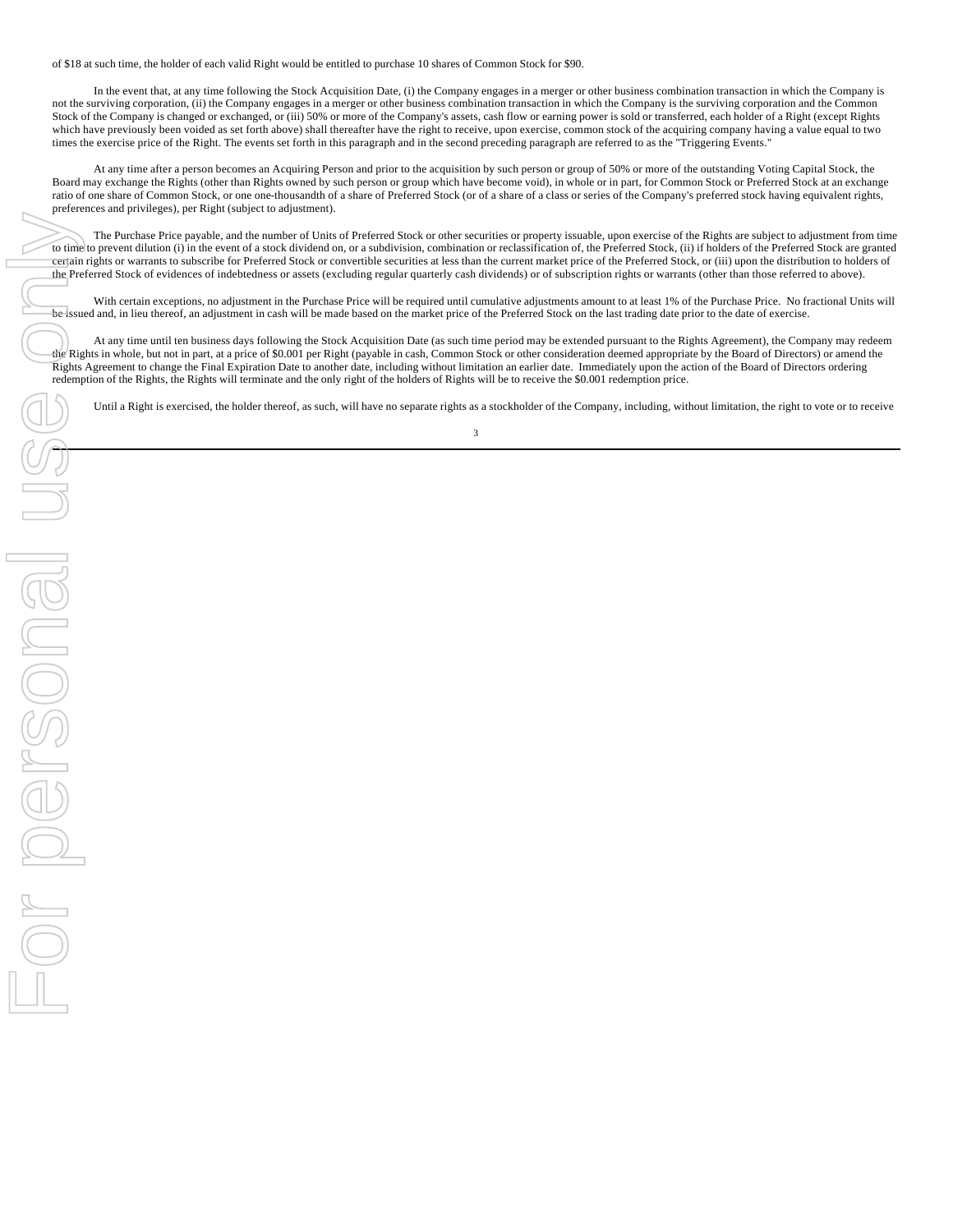dividends in respect of the Rights. While the distribution of the Rights will not be taxable to stockholders or to the Company, stockholders may, depending upon the circumstances, recognize taxable income in the event that the Rights become exercisable for Common Stock (or other consideration) of the Company or for common stock of the acquiring company or in the event of the redemption of the Rights as set forth above.

Any of the provisions of the Rights Agreement may be amended by the Board of Directors of the Company prior to the Distribution Date. After the Distribution Date, the provisions of the Rights Agreement may be amended by the Board in order to cure any ambiguity, to make changes which do not adversely affect the interests of holders of Rights, or to shorten or lengthen any time period under the Rights Agreement. The foregoing notwithstanding, no amendment may be made at such time as the Rights are not redeemable.

A copy of the Rights Agreement has been or will be filed with the Securities and Exchange Commission as an Exhibit to a Current Report Form 8-K of the Company. A copy of the Rights Agreement is available free of charge from the Rights Agent. This summary description of the Rights does not purport to be complete and is qualified in its entirety by reference to the Rights Agreement, which is incorporated herein by reference.

4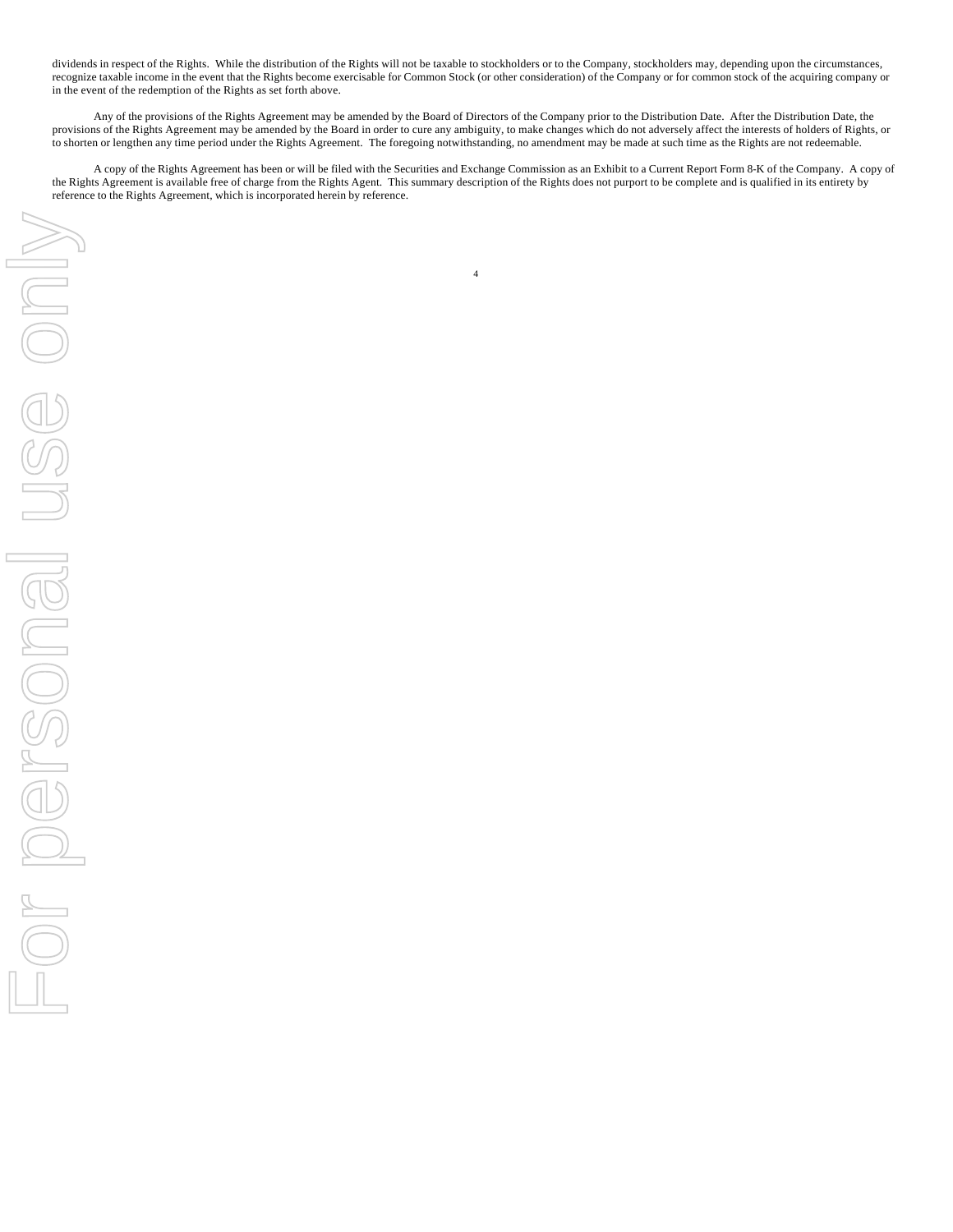News Corp

## **News Corp Amends Stockholder Rights Plan**

**NEW YORK, NY – June 18, 2015** – News Corp today announced that its Board of Directors has approved an amendment to the Company's stockholder rights plan (the "Rights Plan"), which was scheduled to expire on June 18, 2015. The amendment extends the expiration date of the Rights Plan until June 18, 2018, unless redeemed earlier by the Company as provided for in the Rights Plan.

The Rights Plan allows the Board of Directors to preserve the Company's ability to implement management's strategic plan in order to maximize the long-term value of the Company for all stockholders.

The full text of the Rights Plan will be filed on a Current Report on Form 8-K with the Securities and Exchange Commission.

ooo

## **Forward-Looking Statements**

This document contains certain "forward-looking statements" within the meaning of the Private Securities Litigation Reform Act of 1995. These statements are based on management's views and assumptions regarding future events and business performance as of the time the statements are made. Actual results may differ materially from these expectations due to changes in global economic, business, competitive market and regulatory and other factors. More detailed information about these and other factors that could affect future results is contained in News Corp's filings with the Securities and Exchange Commission. The "forward-looking statements" included in this document are made only as of the date of this document and we do not have any obligation to publicly update any "forward-looking statements" to reflect subsequent events or circumstances, except as required by law.

# **About News Corporation**

News Corporation (NASDAQ: NWS, NWSA; ASX: NWS, NWSLV) is a global, diversified media and information services company focused on creating and distributing authoritative and engaging content to consumers throughout the world. The company comprises businesses across a range of media, including: news and information services, book publishing, cable network programming in Australia, digital real estate services, digital education, and pay-TV distribution in Australia. Headquartered in New York, the activities of News Corporation are conducted primarily in the United States, Australia, and the United Kingdom. More information is available at: www.newscorp.com.

**Contacts:**

Michael Florin Investor Relations 212-416-3363 mflorin@newscorp.com Jim Kennedy Corporate Communications 212-416-4064<br>jkennedy@newscorp.com